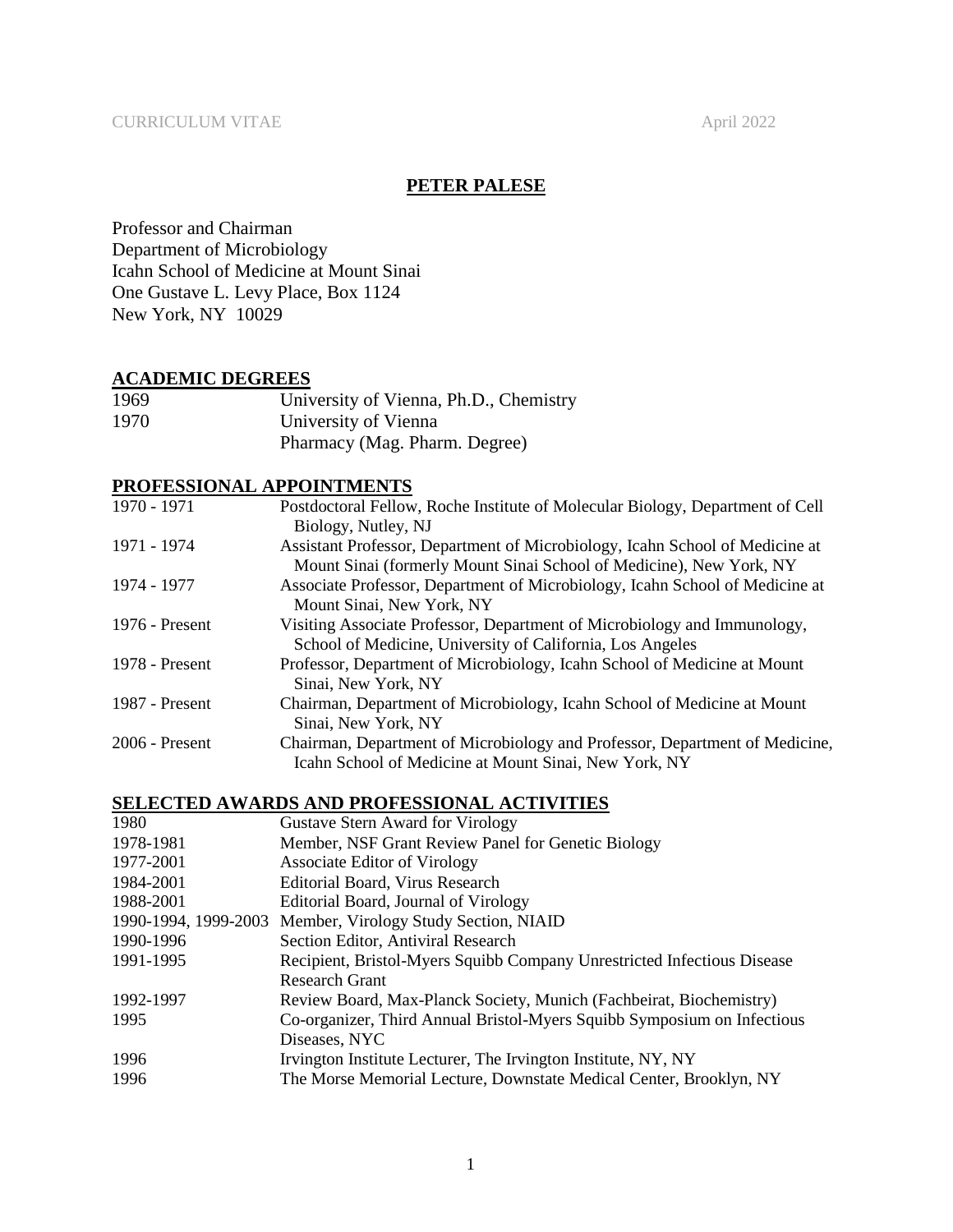| 1996         | Co-organizer, National Academy of Sciences Colloquium: Genetic Engineering<br>of Viruses and Viral Vectors, Irvine, CA           |
|--------------|----------------------------------------------------------------------------------------------------------------------------------|
| 1996-2000    | <b>Editorial Board, Clinical Virology</b>                                                                                        |
| 1997         | The Richard Klein Memorial Lecture, New York University, NY                                                                      |
| 1997         | The Maurice R. Hilleman Lecture, University of Chicago, IL                                                                       |
| 1997         | Co-organizer, Gordon Research Conference on Viruses and Cells, Tilton, NH                                                        |
| 1997         | The Maurice R. Hilleman Lecture, University of Chicago, IL                                                                       |
| 1997-2000    | U. S. Medical Licensing Examination (USMLE) Committee for Microbiology                                                           |
| 1998         | Fellow, American Association for the Advancement of Science                                                                      |
| 1998         | Corresponding Member, Gesellschaft für Virologie                                                                                 |
| 1999         | The Julius A. Kasel Memorial Lecture, Baylor College of Med., Houston, TX                                                        |
| 2000         | Fellow, American Academy of Microbiology                                                                                         |
| 2000         | Election to the National Academy of Sciences                                                                                     |
|              |                                                                                                                                  |
| 2001-2011    | Editor, Journal of Virology                                                                                                      |
| 2001-2005    | Food and Drug Administration, Advisory Committee for Vaccines and Related                                                        |
|              | <b>Biological Products</b>                                                                                                       |
| 2001-Present | Editorial Board, Proceedings, National Academy of Sciences                                                                       |
| 2002         | Corresponding Member, Austrian Academy of Sciences                                                                               |
| 2002         | The Bill Joklik Lecturer, 21 <sup>st</sup> American Society for Virology Meeting,<br>Lexington, KY                               |
| 2002-2003    | Member of Institute of Medicine ABC Commission (Acceleration of Bio-warfare                                                      |
|              | <b>Counter Measures</b> )                                                                                                        |
| 2002         | Senior Scholar Award in Global Infectious Disease, Ellison Medical Foundation                                                    |
| 2003-2004    | President, The Harvey Society                                                                                                    |
| 2004         | The Fifth Richard H. Clemons Memorial Lecture (The University of Alabama at                                                      |
|              | Birmingham), Bethesda, MD                                                                                                        |
| 2005         | Theobald Smith Annual Lecture, Albany Medical College                                                                            |
| 2005         | Howard Taylor Ricketts Award, University of Chicago                                                                              |
| 2005         | Bicknell Lecturer, Boston University, MA                                                                                         |
| 2005         | Ehrenzeichen für Wissenschaft und Kunst, Vienna, Austria                                                                         |
| 2005-2006    | President, American Society for Virology                                                                                         |
| 2006         | Jacobi Medallion, Mount Sinai School of Medicine                                                                                 |
| 2006         | Dr. J. Lester Gabrilove Award for Significant Contributions to Medicine,<br>Mount Sinai Medical Center                           |
| 2006         | Charles C. Shepard Science Award, Centers for Disease Control, Atlanta                                                           |
| 2006         | James H. Nakano Citation, The National Center for Infectious Diseases of the                                                     |
|              | <b>Centers for Disease Control and Prevention</b>                                                                                |
| 2006         | Dr. honoris causa, Mount Sinai School of Medicine                                                                                |
| 2006-2009    | Committee on Biodefense, American Society for Microbiology, Washington, DC                                                       |
| 2006         | Robert Koch Prize, Berlin, Germany                                                                                               |
| 2006         | Elected Member, The German Academy of Sciences Leopoldina                                                                        |
|              |                                                                                                                                  |
| 2006         | Co-organizer, 22 <sup>nd</sup> Ernst Klenk Symposium in Molecular Medicine, Emerging                                             |
|              | Infectious Diseases, Cologne, Germany                                                                                            |
| 2006         | Honorary Member, Medical Society, Linz, Austria                                                                                  |
| 2007         | Recipient, Wilhelm Exner Medal                                                                                                   |
| 2006-2009    | Selection Committee of Abbott-American Society of Microbiology Lifetime                                                          |
|              | <b>Achievement Award</b>                                                                                                         |
| 2006-Present | Jury Member, Vilcek Prize for Creative Promise in Biomedical Science                                                             |
| 2007         | Institute of Medicine, Committee on Review of the DOD-GEIS Influenza<br>Programs: Strengthening Global Surveillance and Response |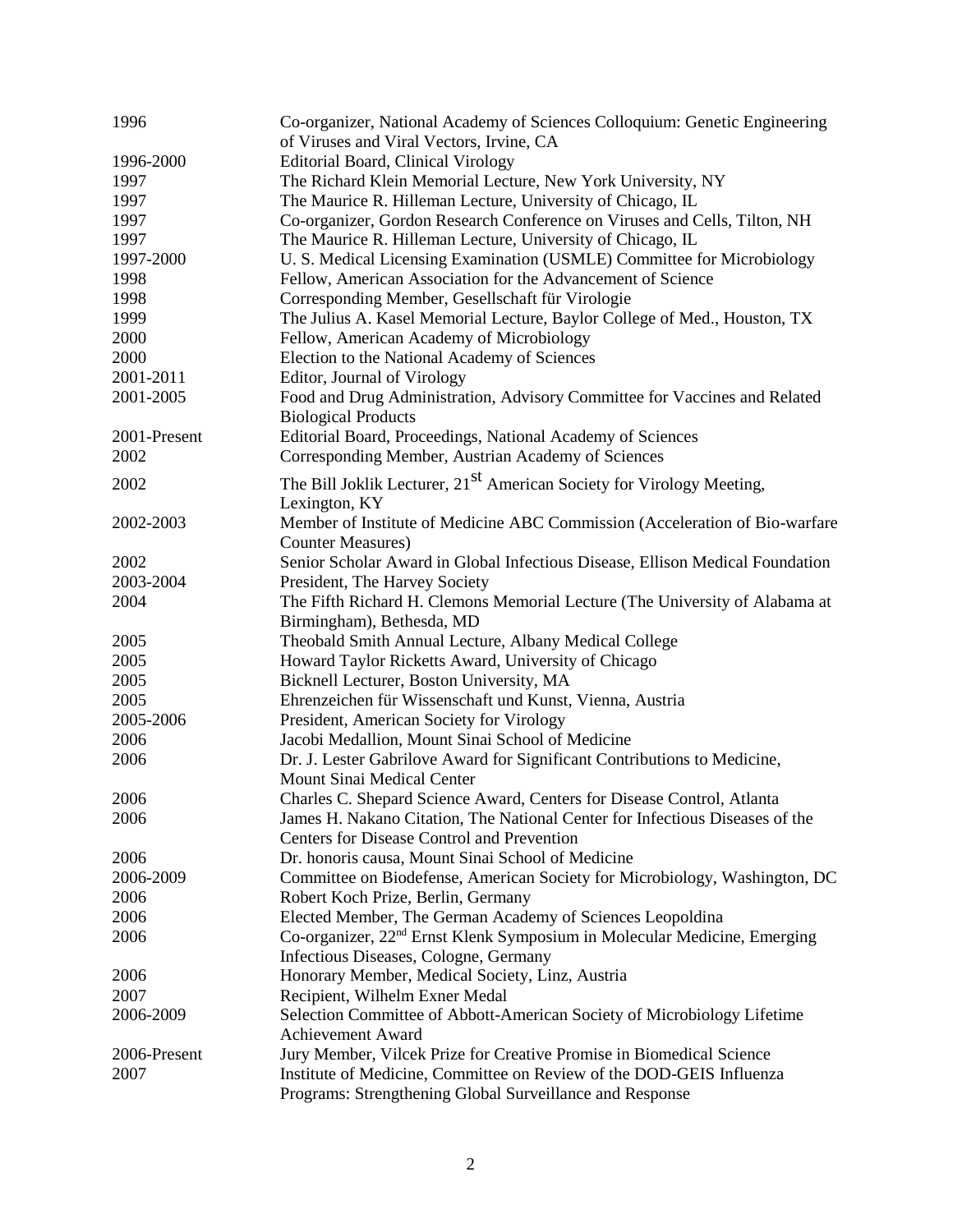| 2007         | IOM Committee, Assessment of DoD-Geis Influenza Surveillance and Response<br>Programs           |
|--------------|-------------------------------------------------------------------------------------------------|
| 2008-Present | Member, Scientific Advisory Board, Robert Koch Foundation, Berlin, Germany                      |
| 2008         | Charles C. Shepard Science Award, Centers for Disease Control, Atlanta                          |
| 2009-2015    | Forschungskuratorium (Council), Austrian Academy of Sciences, Vienna                            |
| 2009-Present | Committee on International Security and Arms Control (CISAC), National                          |
|              | Academy of Sciences                                                                             |
| 2009         | Institute of Medicine, Committee on Respiratory Protection for Healthcare                       |
|              | Workers in the Workplace against Novel H1N1 Influenza A                                         |
| 2009         | Report to the President on U.S. Preparations for 2009-H1N1 Influenza (Member                    |
|              | of PCAST H1N1 study group                                                                       |
| 2009         | The Norman Heatley Lecture, Sir William Dunn School of Pathology, University                    |
|              | of Oxford                                                                                       |
| 2010         | European Virology Award (EVA), European Society for Virology                                    |
| 2010         | 6 <sup>th</sup> Annual Johnson-Sokatch Lectureship, University of Oklahoma Health               |
|              | <b>Sciences Center</b>                                                                          |
| 2010         | Student Council Lifetime Achievement Award, Mount Sinai School of Medicine                      |
| 2011         | Institute of Medicine, Committee on Preventing Transmission of Pandemic                         |
|              | Influenza and other Viral Respiratory Diseases. Personal Protective                             |
|              | <b>Equipment for Healthcare Personnel</b>                                                       |
| 2011-Present | Editorial Board, Journal of Virology                                                            |
| 2012-Present | Board of Advisors, Institute of Human Virology, Baltimore                                       |
| 2012         | Sanofi-Institut Pasteur 2012 Award                                                              |
| 2012         | Election to the National Academy of Medicine                                                    |
| 2014         | Elected Fellow of the American Academy of Arts and Sciences                                     |
| 2014         | Honorary Doctorate, Baylor College of Medicine                                                  |
| 2014         | Elected Fellow of the International Society for Vaccines                                        |
| 2014-2016    | Membership Committee (Section 2 Vice Chair), National Academy of Medicine                       |
| 2015         | Beijerinck Virology Prize, Royal Netherlands Academy of Arts and Sciences                       |
| 2015         | Chair, New Innovator Award Study Section, NIH                                                   |
| 2015         | Inventor of the Year Award, Icahn School of Medicine at Mount Sinai                             |
| 2016         | Member, Infectious Diseases Society of America (IDSA)                                           |
| 2016         | Honorary Doctorate, McMaster University                                                         |
| 2016         | Maurice Hilleman/Merck Award, American Society for Microbiology                                 |
| 2016-2018    | Membership Committee (Section 2 Chair), National Academy of Medicine                            |
| 2017         | Visiting Professor Lecture, The Hormel Institute, Austin, MN                                    |
| 2017         | Honorary Medal of the State of Upper Austria (Goldene Ehrenzeichen des                          |
|              | Landes Oberösterreich), Government of Upper Austria, Linz                                       |
| 2017         | IHV Lifetime Achievement Award for Scientific Contributions, Institute of                       |
|              | Human Virology, University of Maryland School of Medicine                                       |
| 2017         | Drexel Prize in Translational Medicine                                                          |
| 2017-Present | Board of Directors, Global Virus Network                                                        |
| 2018-Present | Member, Scientific Advisory Board, Institute of Human Virology                                  |
| 2018         | Presidential Award, the Institute of Science and Technology, hosted by the                      |
|              | <b>Austrian Academy of Sciences</b>                                                             |
| 2018         | Florida Genetics Symposium, University of Florida, Gainesville, FL, Keynote                     |
|              | Speaker                                                                                         |
| 2019         | R.W. Compans Distinguished Lecturer, Emory University School of Medicine,                       |
|              | Atlanta GA                                                                                      |
| 2019         | Julius Yougner Memorial Lecture, University of Pittsburgh School of Medicine,<br>Pittsburgh, PA |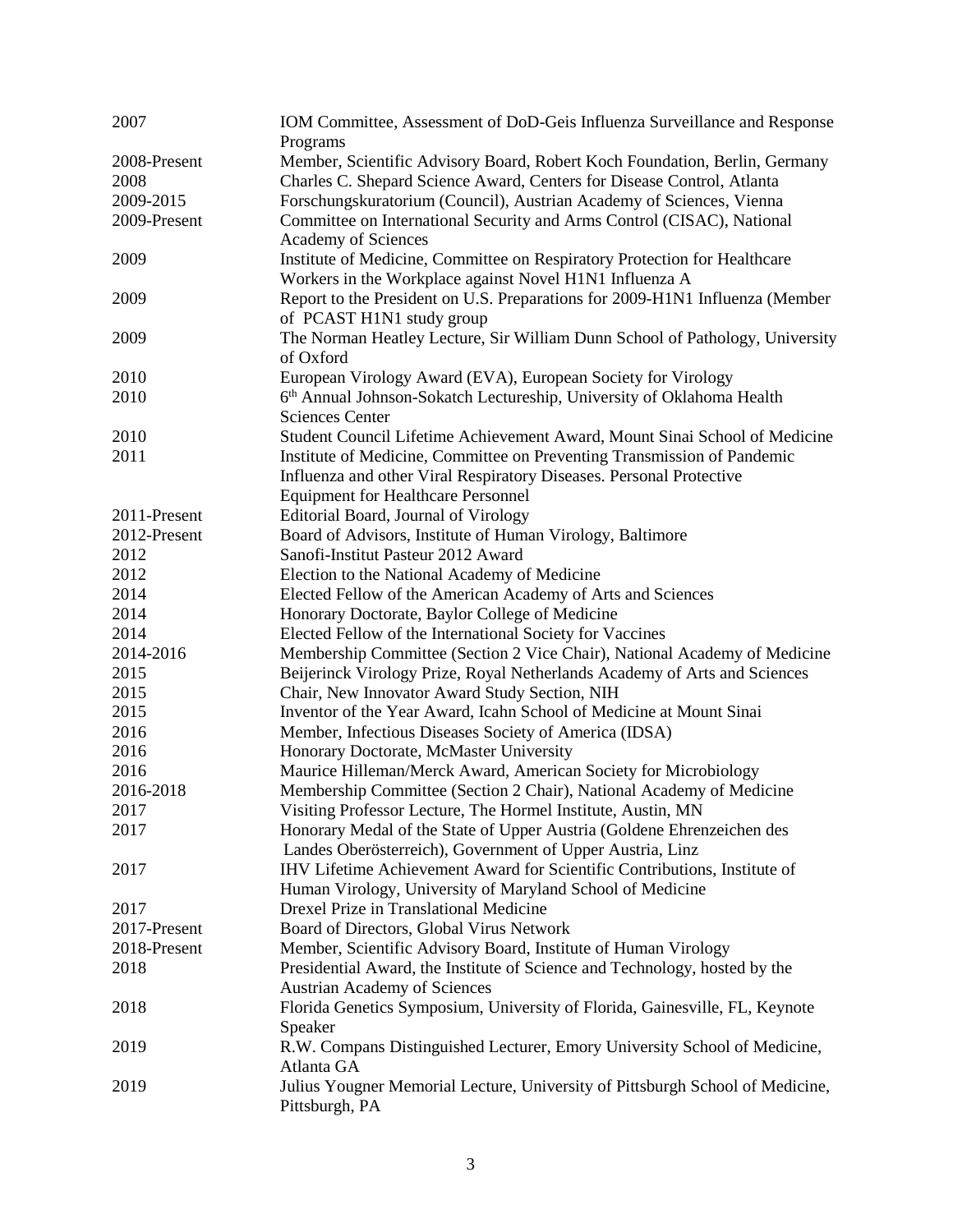| 2019-2020 | Member, PNAS Committee on Conflict of Interest, National Academy of   |
|-----------|-----------------------------------------------------------------------|
|           | <b>Sciences</b>                                                       |
| 2019-2020 | Member, Committee on Class and Section Structure, National Academy of |
|           | <b>Sciences</b>                                                       |
| 2020      | Fellow of the National Academy of Inventors                           |
| 2021      | Elected to the Subcommittee on Elections of the American Academy of   |
|           | Microbiology                                                          |

## **PUBLICATIONS**

- 1. Tuppy, H. and Palese, P. Pig kidney neuraminidase. Hoppe-Seyler's, Z. Physiolog. Chemie. 349:1169-1178, 1968.
- 2. Tuppy, H. and Palese, P. A chromogenic substrate for the investigation of neuraminidase. FEBS Letters, 3:72-75, 1969.
- 3. Palese, P. Neuraminidase from pig kidneys. Thesis, University of Vienna, 1969.
- 4. Palese, P., Bodo, G., and Tuppy, H. Quantitative determination of neuraminidase active foci in cell monolayer cultures infected with influenza or Newcastle disease virus. J Virol. 6:556-8, 1970.
- 5. Horak, I., Hilfenhaus, J., Siegert, W., Jungwirth, C., Bodo, G., and Palese, P. Interferon action: Effect on the formation of poxvirus specific polysomes and viral RNA. Z. Naturforschg, 25b:1164-1170, 1970.
- 6. Bodo, G., Palese, P., and Lindner, J. Activity of mouse interferon in human cells. Proc. Soc. Exper. Biol. and Med., 137:1392-1395, 1971.
- 7. Meindl, P., Bodo, G., Lindner, J. and Palese, P. Influence of 2-deoxy-2, 3-dehydro-Nacetylneuraminic acid on myxovirus neuraminidases and the replication of influenza and Newcastle disease virus. Z. Naturforsch, 26b:792-797, 1971.
- 8. Aubertin, A., Palese, P., Tan, K.B, and McAuslan, B.R. Proteins of a polyhedral cytoplasmic deoxyvirus. J Virol., 8:643-8, 1971.
- 9. Palese, P. and McAuslan, B.R. Virus-associated DNase: endonuclease in a polyhedral cytoplasmic deoxyvirus, Virology, 49:319-21, 1973.
- 10. Palese, P. and Koch, G. Degradation of a single and double-stranded RNA by frog virus 3. Proc. Natl. Acad. Sci., 69:698-701, 1972.
- 11. Palese, P., Bucher, D., and Kilbourne, E.D. Applications of a synthetic neuraminidase substrate. Appl. Microbiol., 25:195-201, 1973.
- 12. Palese, P. and Schulman, J.L. Isolation and characterization of influenza virus recombinants with high and low neuraminidase activity: use of 2-(3'-methoxphenyl)-N-acetylneuraminic acid (MPN) to identify cloned populations. Virology, 57:227-237, 1974.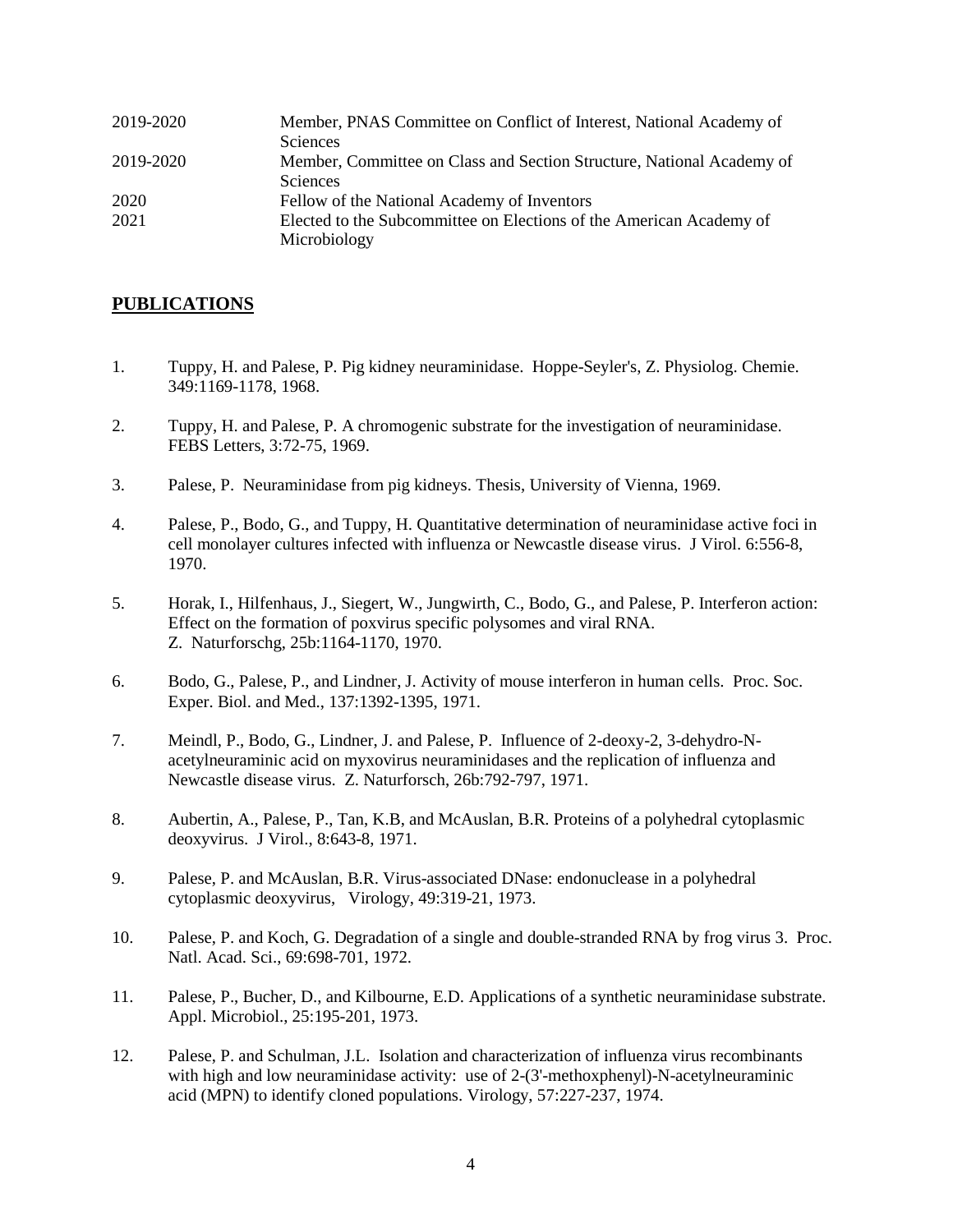- 13. Meindl, P., Bodo, G., Palese, P., Schulman, J.L., and Tuppy, H. Inhibition of neuraminidase activity by derivatives of 2-deoxy-3, 3-dehydro-N-acetylneuraminic acid. Virology, 58:457- 463, 1974.
- 14. Palese, P., Schulman, J.L., Bodo, G., and Meindl, P. Inhibition of influenza and parainfluenza virus replication in tissue culture by 2-deoxy-2, 3-dehydro-N-trifluoracetylneuraminic acid (FANA). Virology, 59:490-498, 1974.
- 15. Kilbourne, E.D., Palese, P., and Schulman, J.L. Inhibition of viral neuraminidase as a new approach to the prevention and treatment of influenza. Perspect. Virol, IX:99-113, 1974.
- 16. Palese, P., Schulman, J.L., and Tobita, K. The requirement of neuraminidase activity for influenza virus replication. Behring Institute Research Communications, Behringwerke, Marburg, Germany. 55:11-18, 1974.
- 17. Compans, R.W., Meier-Ewert, H., and Palese, P. Assembly of lipid containing viruses. J. Supramol. Structure, 2:296-511, 1974.
- 18. Palese, P., Tobita, K., Ueda, M., and Compans, R.W. Characterization of temperaturesensitive influenza virus mutants defective in neuraminidase. Virology, 61:397-410, 1974.
- 19. Schulman, J.L. and Palese, P. Susceptibility of different strains of influenza A virus to the inhibitory effects of 2-deoxy-2, 3-dehydro-N-trifluoroacetylneuraminic acid. Virology, 63:98- 104, 1975.
- 20. Krug, R.M., Ueda, M., and Palese, P. Temperature-sensitive mutants of influenza WSN virus defective in virus-specific RNA synthesis. J Virol., 16:790-6, 1975.
- 21. Bucher, D. and Palese, P. The biologically active proteins of influenza virus: Neuraminidase. In: The Influenza Viruses and Influenza (E.D. Kilbourne, ed.), Academic Press, New York, pp. 84- 123, 1975.
- 22. Palese, P. and Compans, R.W. Inhibition of influenza virus replication in tissue culture by 2 deoxy-2, 3-dehydro-N-trifluoroacetylneuraminic acid: Mechanism of action. J. GeneralVirology, 33:159-163, 1976.
- 23. Palese, P., and Schulman, J.L. Differences in RNA pattern of influenza viruses. J Virol., 17:876, 1976.
- 24. Ritchey, M., Palese, P., and Kilbourne, E.D. RNAs of influenza A, B, and C viruses. J Virol., 18:738-44, 1976.
- 25. Ritchey, M., and Palese, P. In vitro translation of influenza virus messenger RNAs. Virology, 72:410, 1976.
- 26. Schulman, J.L., and Palese, P. Selection and identification of influenza virus recombinants of defined genetic composition. J Virol., 20:248-54, 1976.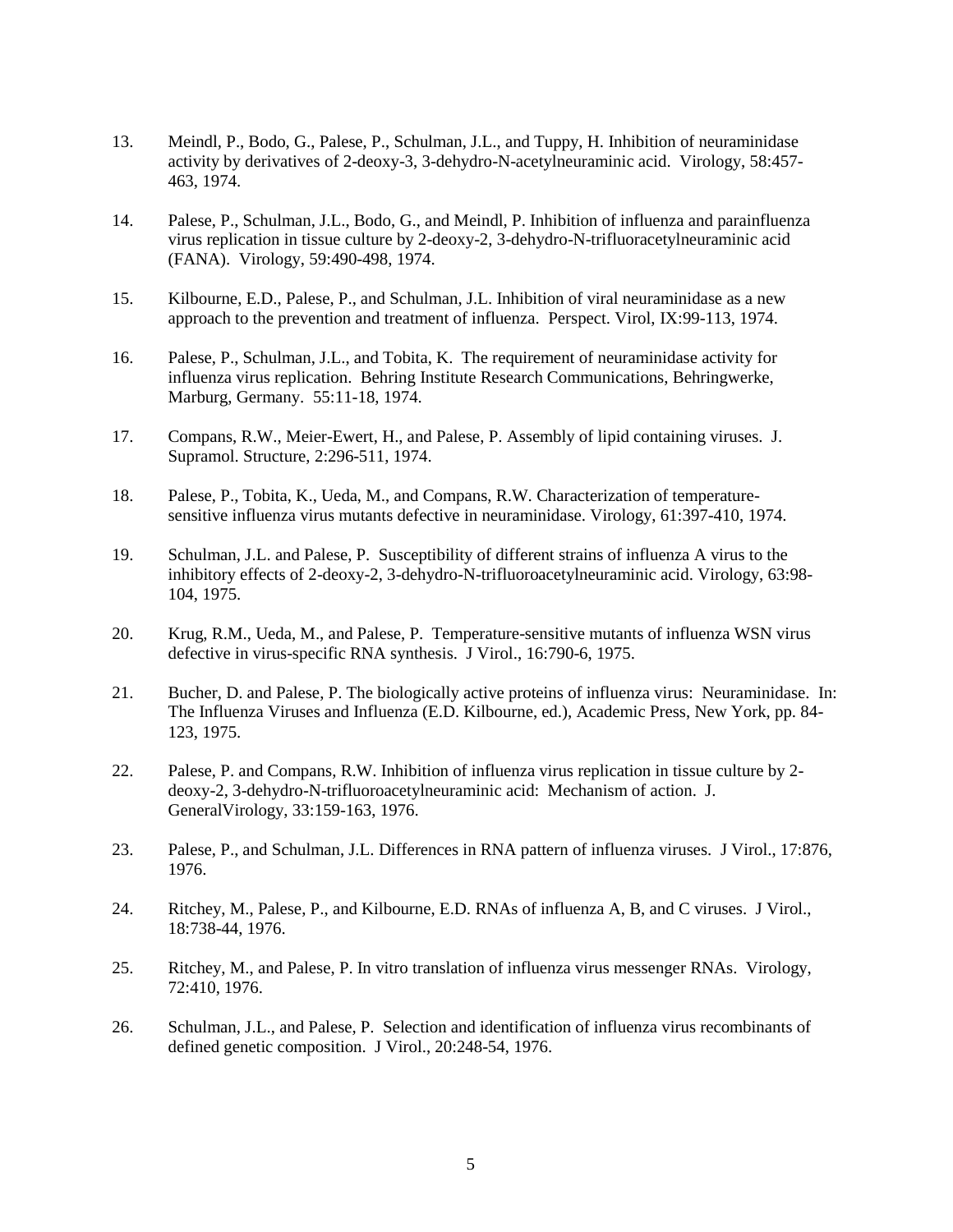- 27. Palese, P., Ritchey, M.B., Schulman, J.L., and Kilbourne, E.D. Genetic composition of a high yielding influenza A virus recombinant: a vaccine strain against "swine" influenza. Science, 194:334-335, 1976.
- 28. Palese, P. and Schulman, J.L. RNA pattern of "swine" influenza virus isolated from man is similar to those of other swine influenza viruses. Nature, 263:528-530, 1976.
- 29. Palese, P. and Schulman, J.L. Mapping of the influenza virus genome: Identification of the hemagglutinin and neuraminidase genes. Proc. Natl. Acad. Sci., USA. 73:2142-2146, 1976.
- 30. Palese, P., Ritchey, M.B., and Schulman, J.L. Mapping of the influenza virus genome: II. Identification of the P1, P2, and P3 genes. Virology, 76:114-121, 1977.
- 31. Ritchey, M.B., Palese, P., and Schulman, J.L. Mapping of the influenza virus genome: III. Identification of the genes coding for nucleoprotein, membrane protein, and nonstructural protein. J Virol., 20:307-13, 1976.
- 32. Ritchey, M.B., Palese, P., and Schulman, J.L. Differences in protein patterns of influenza A viruses. Virology, 76:122-128, 1977.
- 33. Palese, P. and Ritchey, M.B. P1 and P3 proteins of influenza virus are required for complementary RNA synthesis. J Virol., 21:1187-95, 1977.
- 34. Ritchey, M.B. and Palese, P. Identification of the defective genes in three mutant groups of influenza virus. J Virol., 21:1196-1204, 1977.
- 35. Palese, P. and Ritchey, M.B. Live attenuated influenza virus vaccines: Strains with temperature-sensitive defects in P3 protein and nucleoprotein. Virology, 78:183-191,1977.
- 36. Palese, P. and Schulman, J.L. "Inhibitors of Viral Neuraminidase as Potential Antiviral Drugs." In: *Chemoprophylaxis and Viral Infections of the Respiratory Tract*, edited by J. Oxford, 189- 206, Ohio: CRC Press, 1977.
- 37. Palese, P. and Ritchey, M.B. "Myxovirus: Orthomyxovirus- Influenza Virus." In: *Handbook in Clinical laboratory Sciences*.*Virology and Rickettsiology* edited by G.D. Hsiung and R. Green, 337-359, Ohio: CRC Press, 1977.
- 38. Palese, P. The genes of influenza virus. Cell, 10:1-10, 1977.
- 39. Schulman, J.L. and Palese, P. Virulence factors of influenza A viruses: WSN virus neuraminidase required for productive infection in MDCK cells. J Virol., 24:170-6, 1977.
- 40. Palese, P., Schulman, J.L., and Ritchey, M.B. Influenza virus genes: characterization and biological activity. In: *Perspectives in Virology*, edited by M. Pollard, 57-71, New York: Raven Press, 1978.
- 41. Palese, P. and Ritchey, M.B. Polyacrylamide gel electrophoresis of the RNAs of new influenza virus strains: An epidemiological tool. IABS Symposium on Influenza Immunization, WHO, Geneva, S. Karger, Basel, 39:411-415, 1977.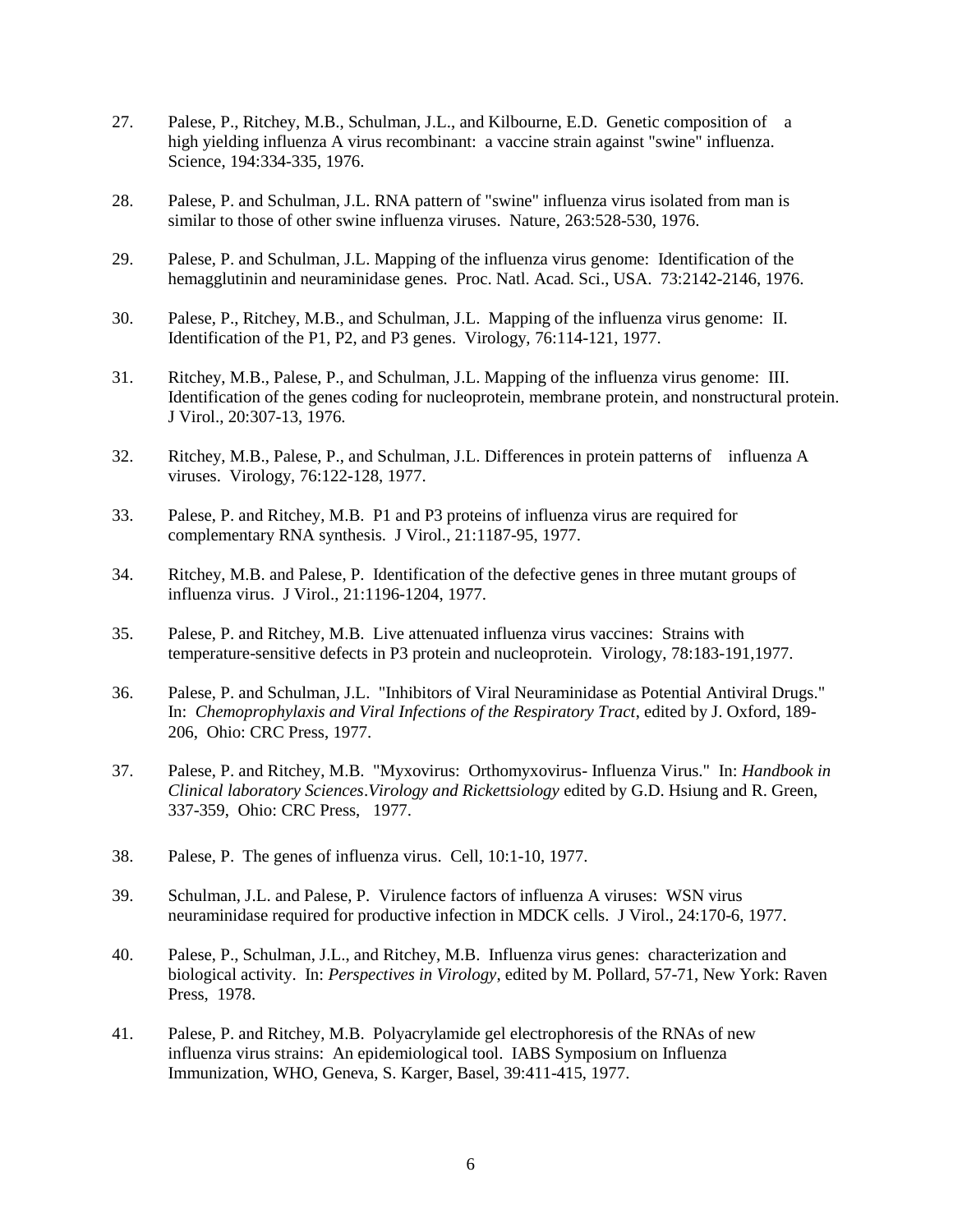- 42. Racaniello, V.R. and Palese, P. "The Genes of Influenza Virus: Analysis of Influenza B Virus Strains." In: *Negative Strand Viruses and the Host Cell*, edited by R.D. Barry and B.W.J. Mahy, 27-36, London: Academic Press,1978.
- 43. Schulman, J.L. and Palese, P. "Biological Properties of Recombinants of Influenza A/Hong Kong and A/PR8 Viruses: Effects of Genes for Matrix Protein and Nucleoprotein on Virus Yield in Embryonated Eggs. In: *Negative Strand Viruses and the Host Cell* R.D. Barry and B.W.J. Mahy, 663-674, London: Academic Press, 1978.
- 44. Moss, B., Keith, J.M., Gershowitz, A., Ritchey, M.B. and Palese, P. Common sequence at the 5' ends of the segmented RNA genomes of influenza A and B viruses. J Virol., 25:312-8, 1978.
- 45. Lubeck, M.D., Schulman, J.L. and Palese, P. Susceptibility of influenza A viruses to amantadine is determined by the gene coding for M protein. J Virol., 28:710-6, 1978.
- 46. Desselberger, U., Nakajima, K., Alfino, P., Pedersen, F.S., Haseltine, W.A., Hannoun, C., and Palese, P. Biochemical evidence that "new " influenza virus strains in nature may arise by recombination (reassortment). Proc. Natl. Acad. Sci., USA. 75:3341-3345, 1978.
- 47. Desselberger, U. and Palese, P. Molecular weights of RNA segments of influenza A and B viruses. Virology, 88:394-399, 1978.
- 48. Palese, P. "The Hemagglutinin Gene of Influenza Viruses." The Influenza Virus Hemagglutinin, Topics in *Infectious Diseases*, edited by W.G. Laver, H. Bachmayer and R. Weill, 49-57, Vienna: Springer-Verlag, 1978.
- 49. Nakajima, K., Desselberger, U. and Palese, P. Recent human influenza A (H1N1) viruses are closely related genetically to strains isolated in 1950. Nature, 274:334-339, 1978.
- 50. Racaniello, V.R. and Palese, P. The influenza B virus genome: Assignment of viral polypeptides to RNA segments. J Virol. 29:361-73, 1979.
- 51. Lubeck, M.D., Palese, P. and Schulman, J.L. Nonradon association of parental genes in influenza A virus recombinants. Virology, 95:269-274, 1979.
- 52. Palese, P., Racaniello, V.R., Desselberger, U., Young, J.F., and Baez, M. Genetic structure and genetic variation of influenza viruses. Phil. Trans. R. Soc. Lond. B288:299-305, 1980.
- 53. Desselberger, U., Racaniello, V.R., Zazra, J.J., and Palese, P. The 3' and 5' terminal sequences of influenza A, B, and C, virus genes are highly conserved and show partial inverted complementarity. Gene, 8:315-328, 1980.
- 54. Young, J.F., Desselberger, U., and Palese P. Evolution of new H1N1 influenza A viruses in nature. Cell, 18:73-83, 1979.
- 55. Palese, P. Genetic variation of human influenza viruses. Trends in Biochemical Sciences, 5:III-V, 1980.
- 56. Baez, M., Palese, P., and Kilbourne, E.D. Gene composition of high yielding influenza vaccine strains obtained by recombination. J. Infectious Diseases, 141:362-365, 1980.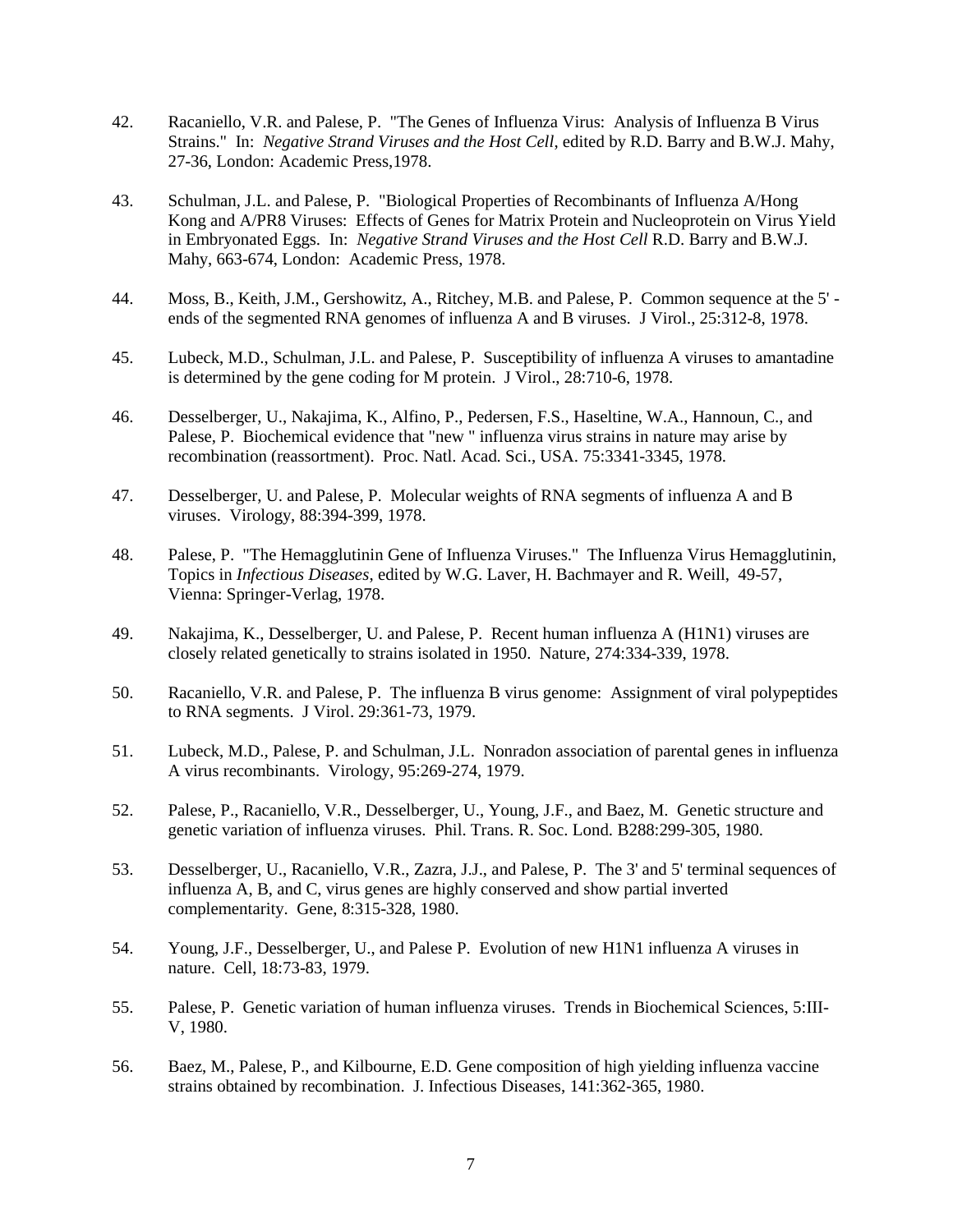- 57. Young, J.F., and Palese, P. Evolution of human influenza A viruses in nature: recombination contributes to genetic variation of H1N1 strains. Proc. Natl. Acad. Sci. USA, 76:6547-6551, 1979.
- 58. Racaniello, V.R., and Palese, P. Isolation of influenza C virus recombinants. J Virol., 32:1006- 14, 1979.
- 59. Lubeck, M.D., Schulman, J.L., and Palese, P. Antigenic variants of influenza viruses: Marked differences in the frequencies of variants selected with different monoclonal antibodies. Virology, 102:458-462, 1980.
- 60. Desselberger, U., Zamecnik, P., and Palese, P. "3'-Terminal Sequences of Hemagglutinin and Neuraminidase Genes of Different Influenza A Viruses." In: *Proceedings of the International Workshop on Structure and Variation in the Influenza Virus in Thredbo*, *Australia* edited by W.G. Laver and G.M. Air, 169-179, New York: Elsevier Sci. Publishers, 1980.
- 61. Young, J.F., Berkowitz, E.M., and Palese, P. Mechanisms of genetic variation in human influenza viruses. Annals of the New York Academy of Sciences, 354:135, 1980.
- 62. Brand, C., and Palese, P. Sequential passage of influenza virus in embryonated eggs or tissue culture: Emergence of mutants. Virology, 107:424, 1980.
- 63. Palese, P., Brand, C., Young, J.F., Baez, M., Six, H.R., and Kasel, J.A. Molecular epidemiology of influenza viruses. Perspectives in Virology, 11:115, 1981.
- 64. Baez, M., Taussig, R., Zazra, J.J., Young, J.F., Palese, P., Reisfeld, A., and Skalka, A.M. Complete nucleotide sequence of the influenza A/PR/8/34 virus NS gene and comparison with the NS genes of the A/Udorn/72 and A/FPV/Rostock/34 strains. Nucleic Acids Research, 8:5845, 1980.
- 65. Young, J.F., Taussig, R., Aaronson, R.P., and Palese, P. "Advantages and Llimitations of the Oligonucleotide Mapping Technique for the Aanalysis of Viral RNAs." In: *Replication of Negative Strand Viruses,* edited by D.H.L. Bishop and R.W. Compans, 209-215, New York: Elsevier Science Publishers, 1981.
- 66. Palese, P. New biochemical techniques for the characterization of viruses to assist the epidemiologist. J. Infectious Diseases, 142:633, 1980.
- 67. Baez, M., Zazra, J.J., Elliott, R.M., Young, J.F., and Palese, P. Nucleotide sequence of the influenza A/duck/Alberta/60/76 virus NS RNA: Conservation of the NS1/NS2 overlapping gene structure in a divergent influenza virus RNA segment. Virology, 113:397, 1981.
- 68. Aaronson, R.P., Young, J.F., and Palese, P. Oligonucleotide mapping: Evaluation of its sensitivity by computer simulation. Nucleic Acids Research, 10:237, 1981.
- 69. Mitsialis, S.A., Young, J.F., Palese, P. and Guntaka, R.V. An avian tumor virus promoter directs expression of plasmid genes in E. coli. Gene, 16:217, 1981.
- 70. Palese, P. and Young, J.F. Variation of influenza A, B, and C viruses. Science, 215:1468, 1982.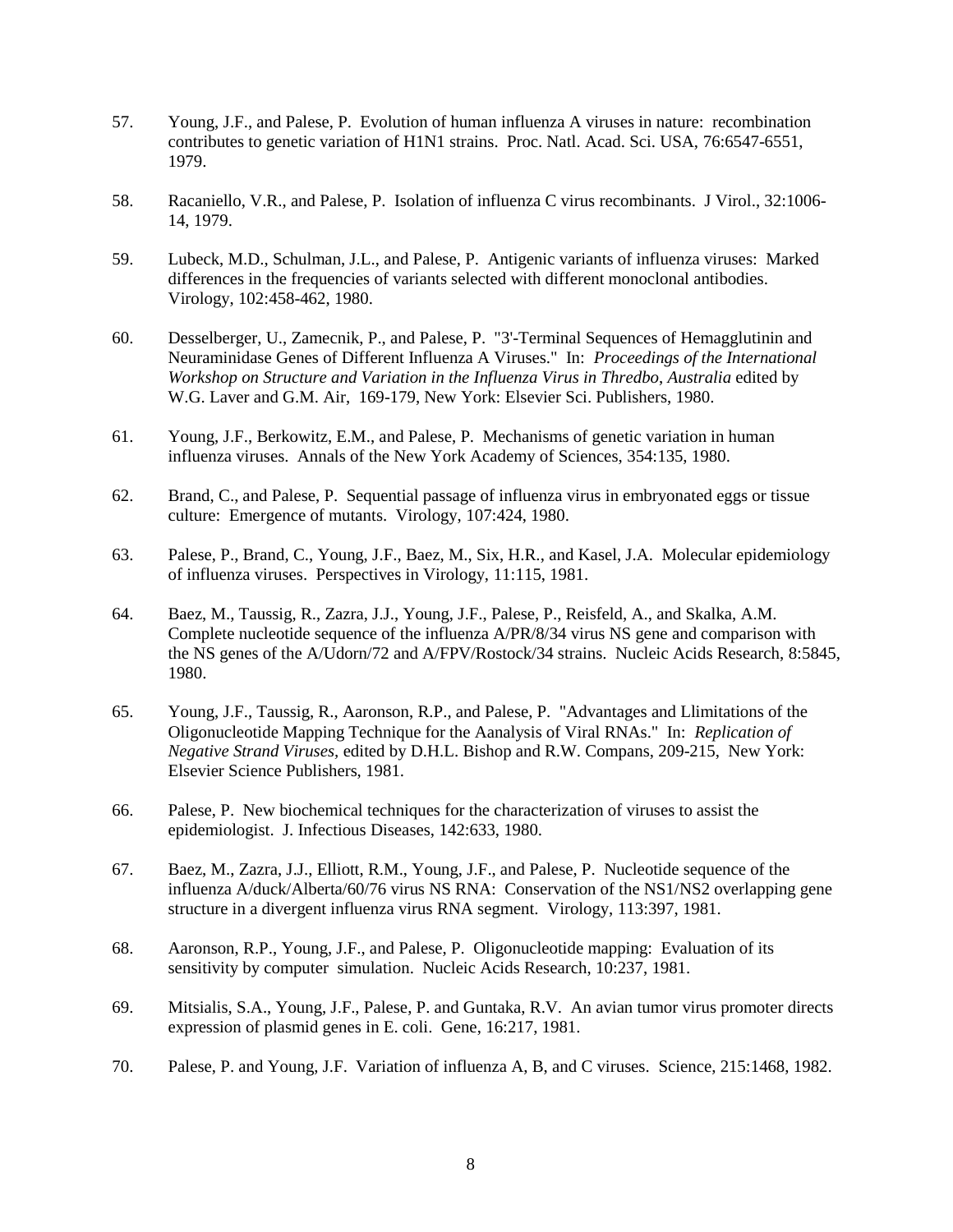- 71. Palese, P., Elliott, R.M., Baez, M., Zazra, J.J., and Young, J.F. Genome diversity among influenza A, B, and C viruses and genetic structure of RNA 7 and RNA 8 of influenza A viruses. In: *Genetic Variation Among Influenza Viruses* edited by D. Nayak, 127-140, New York: Academic Press, 1981.
- 72. Krystal, M., Elliott, R.M., Benz, E.W., Young, J.F., and Palese, P. Evolution of influenza A and B viruses: conservation of structural features in the hemagglutinin genes. Proc. Natl. Acad. Sci., USA, 79:4800, 1982.
- 73. Young, J.F., Desselberger, U., Graves, P., Palese, P., Shatzman, A, and Rosenberg, M. "Cloning and Expression of Influenza Virus Genes. In: *The Origin of Pandemic Viruses*, edited by W.G. Laver, 129-138, New York: Elsevier Science Publishers, 1982.
- 74. Krystal, M., Buonogurio, D., Young, J.F., and Palese, P. Sequential mutations in the NS genes of influenza virus field strains. J Virol., 45:547, 1983.
- 75. Krystal, M., Young, J.F., Palese, P., Wilson, I.A., Skehel, J.J., and Wiley, D.C. Sequential mutations in the hemagglutinins of influenza B virus isolates: definition of antigenic domains. Proc. Natl. Acad. Sci. USA, 80:4257, 1983.
- 76. Graves, P.N., Schulman, J.L., Young, J.F., and Palese, P. Preparation of influenza virus subviral particles lacking the HA1 subunit of hemagglutinin: unmasking of cross-reactive HA2 determinants. Virology, 126:106, 1983.
- 77. Parvin, J.D., Young, J.F., Palese, P. Nonsense mutations affecting the lengths of the NS1 nonstructural proteins of influenza A virus isolates. Virology, 128:512, 1983.
- 78. Palese, P., and Young, J.F. "Molecular Epidemiology of Influenza Virus." In: *Genetics of Influenza Viruses,* edited by P. Palese and D.W. Kingsbury, 321-336, Vienna: Springer-Verlag, 1983.
- 79. Young, J.F., Capecchi, M., Laski, F.A., RajBhandary, U., Sharp, P.A., and Palese, P. Measurement of suppressor tRNA activity. Science, 221:873, 1983.
- 80. Young, J.F., Desselberger, U., Palese, P., Ferguson, B., Shatzman, A.R., and Rosenberg, M. Efficient expression of influenza virus NS1 nonstructural proteins in E. coli. Proc. Natl. Acad. Sci., USA, 80:6105, 1983.
- 81. Krystal, M., Nakada, S., Buonagurio, D.A., DeBorde, D.C., Maasab, J.F., and Palese, P. "The Nonstructural Gene Segment of Influenza A Virus: Expression of NS1 Protein in Mammalian Cells; Analysis of a Deletion Mutant." In: *Proceedings of the 5th International Symposium on Negative Strand Viruses*, edited by D.H.L. Bishop and R.W. Compans, 147-157, New York: Elsevier Sci. Publishers, 1984.
- 82. Nakada, S., Creager, R.S., Krystal, M., Aaronson, R.P. and Palese, P. Influenza C virus hemagglutinin: comparison with influenza A and B virus hemagglutinins. J Virol., 50:118, 1984.
- 83. Buonagurio, D.A., Krystal, M., Palese, P., Maassab, H.F., and DeBorde, D.C. Analysis of an influenza A virus mutant with a deletion in the NS segment. J Virol., 49:418, 1984.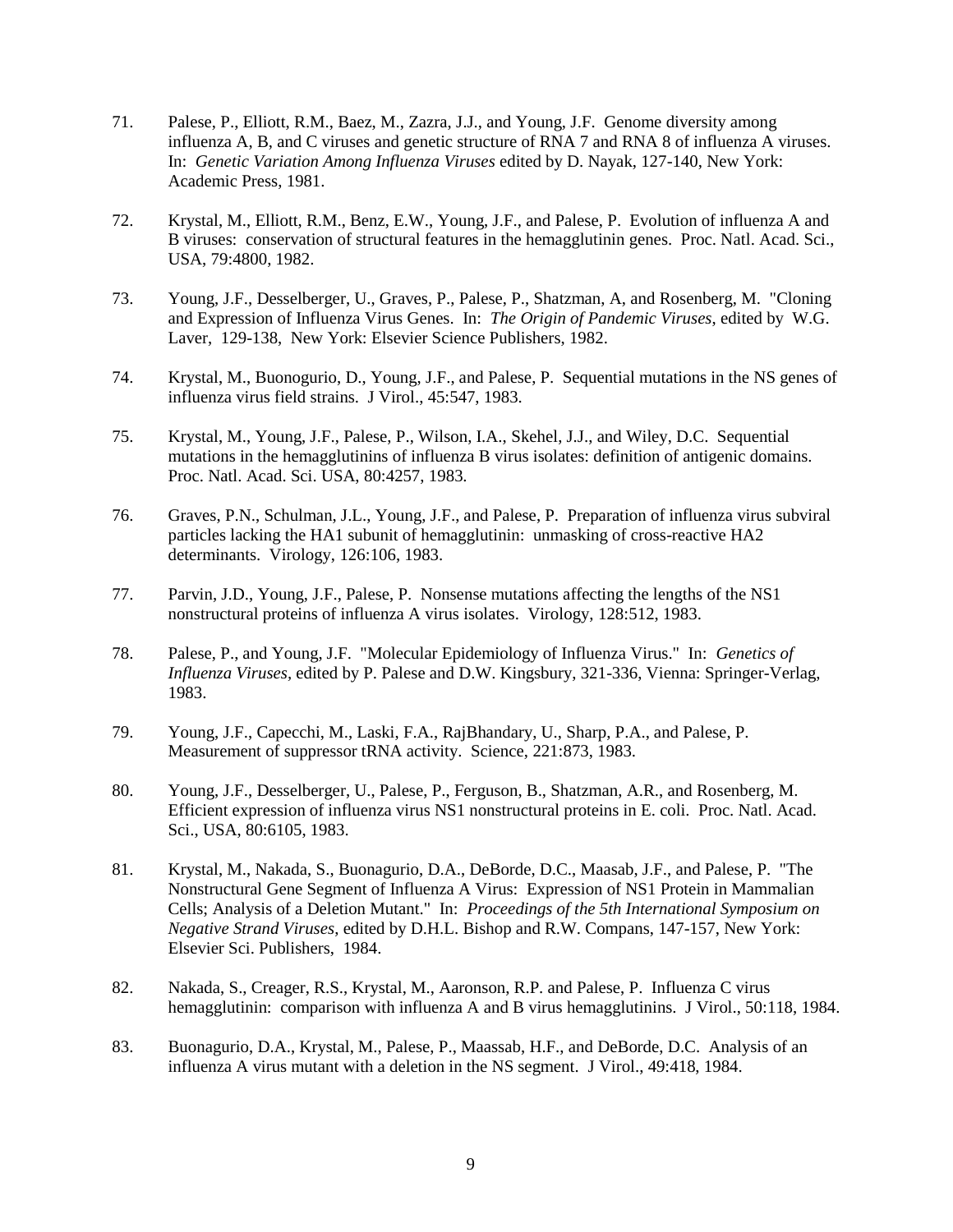- 84. Palese, P. "Reassortment Continuum." In: *Concepts in Viral Pathogenesis* edited by A.L. Notkins and M.B.A. Oldstone, 144-151, New York: Springer-Verlag, 1984.
- 85. Townsend, A.R.M., Skehel, J.J., Taylor, P.M. and Palese, P. Recognition of influenza A virus nucleoprotein by an H-2-restricted cytotoxic T-cell clone. Virology, 133:456, 1984.
- 86. Nakada, S., Creager, R.S., Krystal, M., and Palese, P. Complete nucleotide sequence of the influenza C/California/78 virus nucleoprotein gene. Virus Research, 1:433, 1984.
- 87. Laski, F.A., Belagaje, R., Hudziak, R.M., Capecchi, M.R., Norton, G.P., Palese, P., RajBhandary, U.L., Sharp, P.A. Synthesis of an ochre suppressor tRNA gene and expression in mammalian cells. EMBO, 3:2445, 1984.
- 88. Palese, P. " Variation Influenza Viruses." In: *Reye's Syndrome IV: Proceedings of the Fourth International Conference on Reye's Syndrome*, edited by J.D. Pollack, 100-106, Ohio:The National Reye's Sundrome Foundation, 1985.
- 89. Greenspan, D., Krystal, M., Nakada, S., Arnheiter, H., Lyles, D.S., and Palese, P. Expression of NS2 nonstructural protein in bacteria and localization of NS2 in infected eukaryotic cells. J Virol., 54:833-843, 1985.
- 90. Nakada, S., Graves, P.N., Desselberger, U., Creager, R.S., Krystal, M., and Palese, P. Influenza C virus RNA 7 codes for a nonstructural protein. J Virol., 56:221-226, 1985.
- 91. Buonagurio, D.A., Nakada, S., Desselberger, U., Krystal, M. and Palese, P. Noncumulative sequence changes in the hemagglutinin genes of influenza C virus isolates. Virology, 146:221- 232, 1985.
- 92. Parvin, J.D., Smith, F.I., and Palese, P. Rapid DNA sequencing using double-stranded template DNA, SP6 polymerase and 3'-deoxy nucleotide triphosphates. DNA, **5**:167-171, 1986.
- 93. Krystal, M., Li, R., Lyles, D., Pavlakis, G., and Palese, P. Expression of the three influenza virus polymerase proteins in a single cell allows for growth complementation of viral mutants. Proc. Natl. Acad. Sci., 83:2709-2713, 1986.
- 94. Smith, F.I., Parvin, J.D., and Palese, P. Detection of single base substitutions in influenza virus RNA molecules by denaturing gradient gel electrophoresis of RNA-RNA or DNA-RNA heteroduplexes. Virology, 150:55-64, 1986.
- 95. Palese, P. "Rapid Evolution of Human Influenza Viruses" In: *Evolutionary Processes and Theory*, edited by S. Karlin, and E. Nevo, New York: Academic Press, 1986.
- 96. Nakada, S., Graves, P.N., and Palese, P. The influenza C virus NS gene: evidence for a spliced mRNA and a second NS gene product (NS2 protein). Virus Research, 4:263-273, 1986.
- 97. Buonagurio, D.A., Nakada, S., Parvin, J.D., Krystal, M., Palese, P. and Fitch, W.M. Evolution of human influenza A viruses over 50 years: rapid, uniform rate of change in NS gene. Science, 232:980-982, 1986.
- 98. Parvin, J.D., Moscona, A., Pan, W.T., Leider, J.M., and Palese, P. Measurement of the mutation rate of animal viruses: Influenza A virus and poliovirus-1. J Virol., 59:377-83, 1986.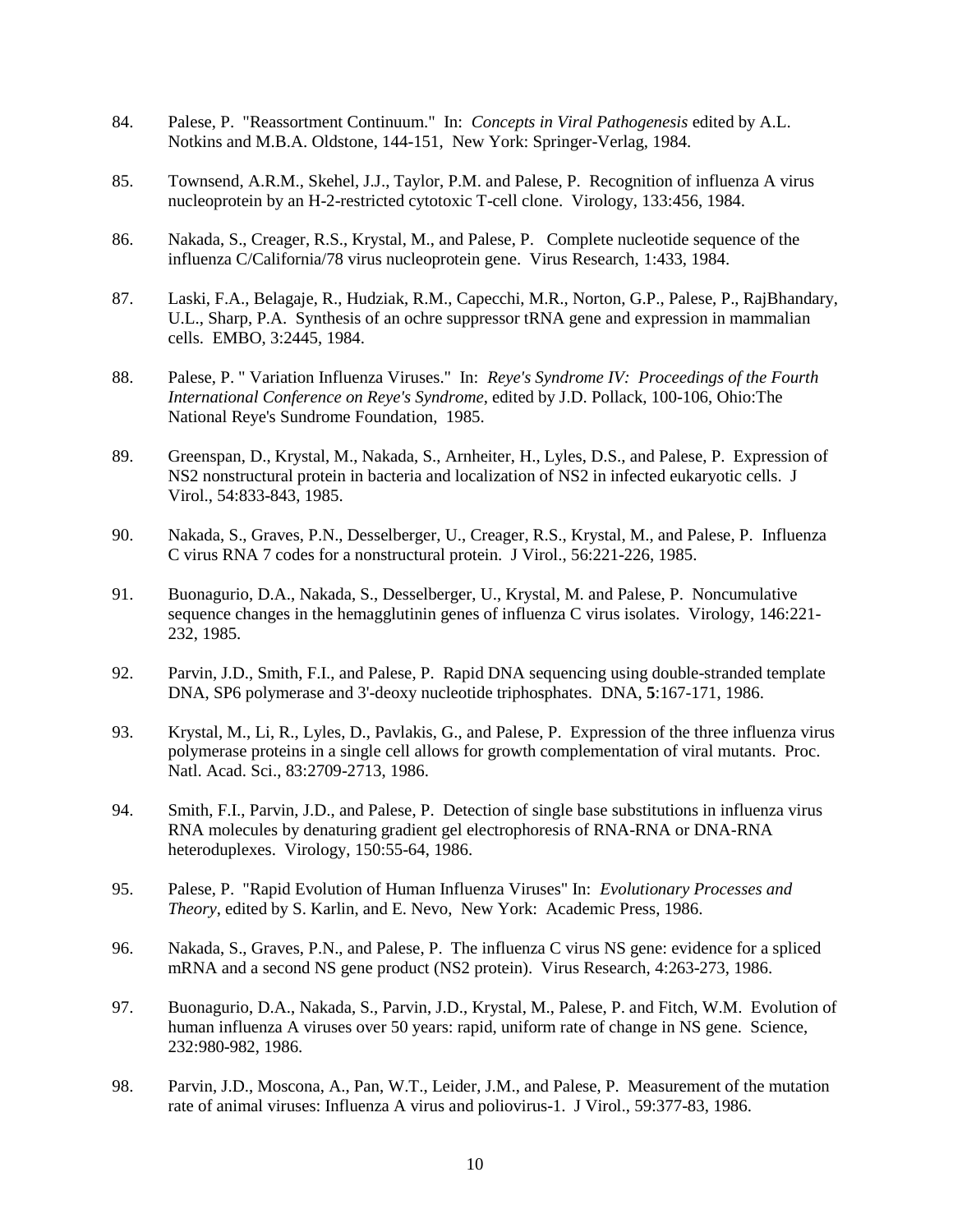- 99. Buonagurio, D.A., Nakada, S., Fitch, W.M., Palese, P. Epidemiology of influenza C virus in man: multiple evolutionary lineages and low rate of change. Virology, 153:12-21, 1986.
- 100. Graves, P.N., Grabowski, G.A., Ludman, M.D., Palese, P., and Smith, F.I. Human acid bglucosidase: Northern blot and S1 nuclease analysis of mRNA from HeLa cells and normal and gaucher disease fibroblasts. Am. J. Hum. Genet. 39:763-774, 1986.
- 101. Palese, P. and Buonagurio, D.A. "Influenza viruses: Genome structure, transcription and replication of viral RNA" In: *The Molecular Basis of Viral Replication*, edited by Bercoff, R.P., 299-316. New York: Plenum Publishing, 1986.
- 102. Palese P, Webster R. Germ of an idea. Nature. 1987 Oct 8-14;329(6139):480. PMID: 3657970
- 103. Krystal, M. and Palese, P. "Permanent expression of influenza virus genes coding for transcriptase complexes: Complementation of viral mutants" In: *Molecular Biology of RNA: New Perspectives*, edited by M. Inouye, and B.S. Dudock, 211-216. New York: Academic Press, 1987.
- 104. Ho, Y.-S., Norton, G.P., Palese, P., Dozy, A.M., and Kan, Y.W. Expression and function of suppressor tRNA genes in mammalian cells. Cold Spring Harbor Symposium for Quantitative Biology (51), 1987.
- 105. Norton, G.P., Tanaka, T., Tobita, K., Nakada, S., Buonagurio, D.A., Greenspan, D., Krystal, M., and Palese, P. Infectious influenza A and B virus variants with long carboxyl-terminal deletions in the NS1 polypeptides. Virology, 156:204-213, 1987.
- 106. Vlasak, R., Krystal, M., Nacht, M., and Palese, P. The influenza C virus glycoprotein (HE) exhibits receptor binding (hemagglutinin) and receptor destroying (esterase) activities. Virology, 160:419-425, 1987.
- 107. Hsu, M.-T., Parvin, J.D., Gupta, S., Krystal, M. and Palese, P. Genomic RNAs of influenza viruses are held in a circular conformation in virions and in infected cells by a terminal panhandle. Proc. Natl. Acad. Sci., USA 84:8140-8144, 1987.
- 108. Smith, G.L., Levin, J., Palese, P., and Moss, B. Synthesis and cellular location of the ten influenza polypeptides individually expressed by recombinant vaccinia viruses. Virology 160:336-345, 1987.
- 109. Krystal, M., Li, R., Lyles, D. and Palese, P. "Development of a tissue culture complementation system for influenza viruses." In: *The Biology of Negative Strand Viruses,* edited by B.W.J. Mahy and D. Kolakovsky, 98-107. Amsterdam: Elesevier Sci. Publishers, 1987.
- 110. Smith, F.I., and Palese, P. "Influenza viruses: High rate of mutation and evolution" In: *RNA Genetics, Vol. III:*, edited by Domingo, E., Holland, J. and Ahlquist, P., 123-135. Florida: CRC Press, 1988.
- 111. Yamashita, M., Krystal, M., Fitch, W.M., and Palese, P. Influenza B virus evolution: Cocirculating lineages and comparison of evolutionary pattern with those of influenza A and C viruses. Virology 163:112-122, 1988.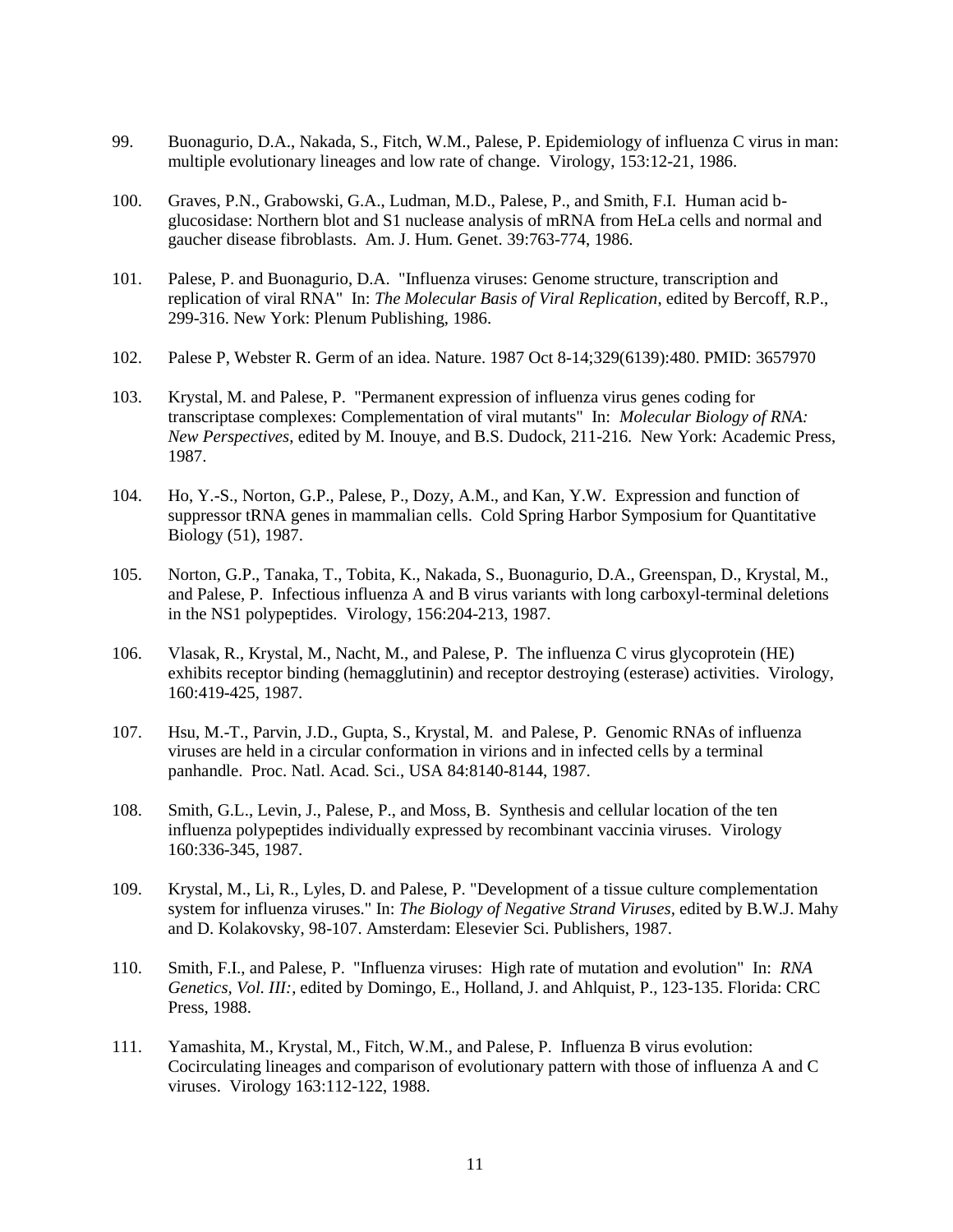- 112. Leider, J.M., Palese, P., and Smith, F.I. Determination of the mutation rate of a retrovirus. J Virol. 62:3084-91, 1988.
- 113. Vlasak, R., Luytjes, W., Spaan, W., and Palese, P. Human and bovine coronaviruses recognize sialic acid containing receptors similar to those of influenza C viruses. Proc. Natl. Acad. Sci. 85:4526-4529, 1988.
- 114. Smith, F.I., Latham, T.E., Ferrier, J.A., and Palese, P. Novel method of detecting single base subsititutions in RNA molecules by differential melting behaviour in solution. Genomics 3:217- 223, 1988.
- 115. Graves, P.M., Grabowski, G.A., Palese, P. and Smith, F.I. Gaucher disease type 1: Identification of missense mutations in a cDNA encoding acid b-glucosidase from an Ashkenazic Jewish patient. DNA **7**:521-528, 1988.
- 116. Greenspan, D., Palese, P., and Krystal, M. Two nuclear location signals in the influenza virus NS1 nonstructural protein. J Virol. 62:3020-26, 1988.
- 117. Yamashita, M., Krystal, M., and Palese, P. Evidence that the matrix protein of influenza C virus is coded for by a spliced mRNA. J Virol., 62:3348-55, 1988.
- 118. Vlasak, R., Luytjes, W., Leider, J., Spaan, W., and Palese, P. The E3 protein of bovine coronavirus is a receptor-destroying enzyme with acetylesterase activity. J Virol. 62:4686-90, 1988
- 119. Palese, P. "Correlation of high evolutionary rate of influenza A viruses in man with high mutation rate measured in tissue culture: A hypothesis" In: *Modern Trends in Virology*, Bauer, H., Klenk, H.D., Scholtissek, CH., 23-27. Germany: Springer-Verlag, 1988.
- 120. Smith, F.I., and Palese, P. "Variation in Influenza A, B, and C virus genes" In: *The Influenza Viruses*, edited by Krug, R.M., 319-359. New York: Plenum Press, 1989.
- 121. Vlasak, R., Muster, T., Lauro, A.M., Powers, J.C., and Palese, P. Influenza C virus esterase: analysis of catalytic site, inhibition and possible function. J Virol. 63:2056-62, 1989.
- 122. Li, R., Palese, P., and Krystal, M. Complementation and analysis of an NP mutant of influenza virus. Virus Research 12:97-111, 1989.
- 123. Palese, P., and Yamashita, M. "Evolutionary lineages and molecular epidemiology of influenza A, B, and C viruses" In: *Applied Virology Research*, edited by Kurstak, E., Marausyk, R.G. Murphy F.A. and van Regenmortel, M.H.V., 119-129. New York: Plenum Publishing, 1989.
- 124. Yamashita, M., Krystal, M., and Palese, P. Comparison of the three large polymerase proteins of influenza A, B, and C viruses. Virology 171:458-466, 1989.
- 125. Parvin, J.D., Palese, P., Honda, A., Ishihama, A., and Krystal, M. Promoter analysis of the influenza viral RNA polymerase. J Virol. 63:5142-52, 1989.
- 126. Leiter, J.M.E., Krystal, M., and Palese, P. Expression of antisense RNA fails to inhibit influenza virus replication. Virus Research 14:141-160, 1989.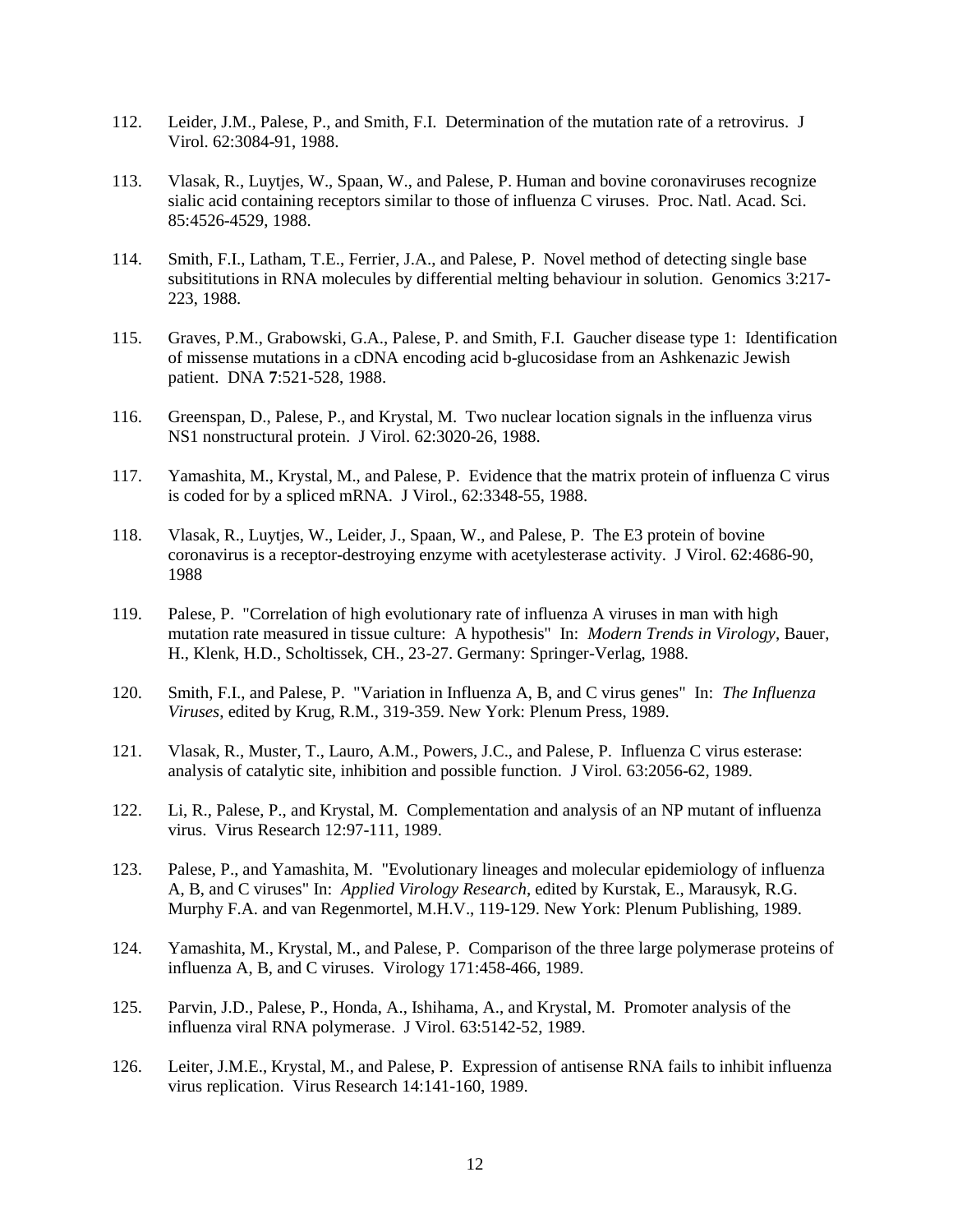- 127. Luytjes, W., Krystal, M., Enami, M., Parvin, J.D., and Palese, P. Amplification, expression and packaging of a foreign gene by influenza virus. Cell 59:1107-1113, 1989.
- 128. Enami, M., Luytjes, W., Krystal, M., and Palese, P. Introduction of site-specific mutations into the genome of influenza virus. Proc. Natl. Acad. Sci. 87:3802-3805, 1990.
- 129. Leiter, J.M.E., Agrawal, S., Palese, P., and Zamecnik, P.C. Inhibition of influenza virus replication by phosphorothioate oligodeoxynucleotides. Proc. Natl. Acad. Sci. 87:3430-3434, 1990.
- 130. Huang, T., Palese, P., and Krystal, M. Determination of influenza virus proteins required for genome replication. J Virol. 64:5669-73, 1991.
- 131. Lin, D.A., Roychoudhury, S., Palese, P., Clay, W.C., and Fuller, F.J. Evolutionary relatedness of the predicted gene product of RNA segment 2 of the tick-borne Dhori virus and the PB1 polymerase gene of influenza viruses. Virology, 182:1-7, 1991.
- 132. Enami, M., and Palese, P. High efficiency formation of influenza virus transfectants. J Virol. 65:2711-13, 1991.
- 133. Fitch, W.M., Leiter, J.M.E., Li, X., and Palese, P. Positive Darwinian evolution in human influenza A viruses. Proc. Natl. Acad. Sci. USA, 88:4270-4274, 1991.
- 134. Luo, G., Luytjes, W., Enami, M., and Palese, P. The polyadenylation signal of influenza virus RNA involves a stretch of uridines followed by the RNA duplex of the panhandle structure. J Virol. 65:2861-7, 1991.
- 135. Muster, T., Subbarao, E.K., Enami, M. Murphy, B.R. and Palese, P. An influenza A virus containing influenza B virus 5' and 3' noncoding regions on the neuraminidase gene is attenuated in mice. Proc. Natl. Acad. Sci. USA, 88:5177-5181, 1991.
- 136. Enami, M., Sharma, G., Benham, C., and Palese, P. An influenza virus containing nine different RNA segments. Virology, 185:291, 1991.
- 137. Klotz, F.W., Orlandi, P.A., Reuter, G., Cohen, S.J., Haynes, J.D., Schauer, R., Howard, R.J., Palese, P., and Miller, L.H. Binding of Plasmodium falciparum 175 kDa erythrocyte binding antigen and invasion of murine erythrocytes requires n-acetylneuraminic acid. Molecular and Biochemical Parasitology, 51:49-54, 1992.
- 138. Li, S., Schulman, J.L., Moran, T., Bona, C., and Palese, P. Influenza A virus transfectants with chimeric hemagglutinins containing epitopes from different subtypes. J Virol. 66:399-404, 1992.
- 139. Luo, G., and Palese, P. Genetic analysis of influenza virus. Current Opinions in Genetics and Development. **2**:77-81, 1992.
- 140. Li, X. and Palese, P. Mutational analysis of the promoter required for influenza virus virion RNA synthesis. J Virol. 66:4331-38, 1992.
- 141. Luo, G., Bergmann, M., García-Sastre, A., and Palese, P. Mechanism of attenuation of a chimeric influenza A/B transfectant virus. J Virol. 66:4679-85, 1992.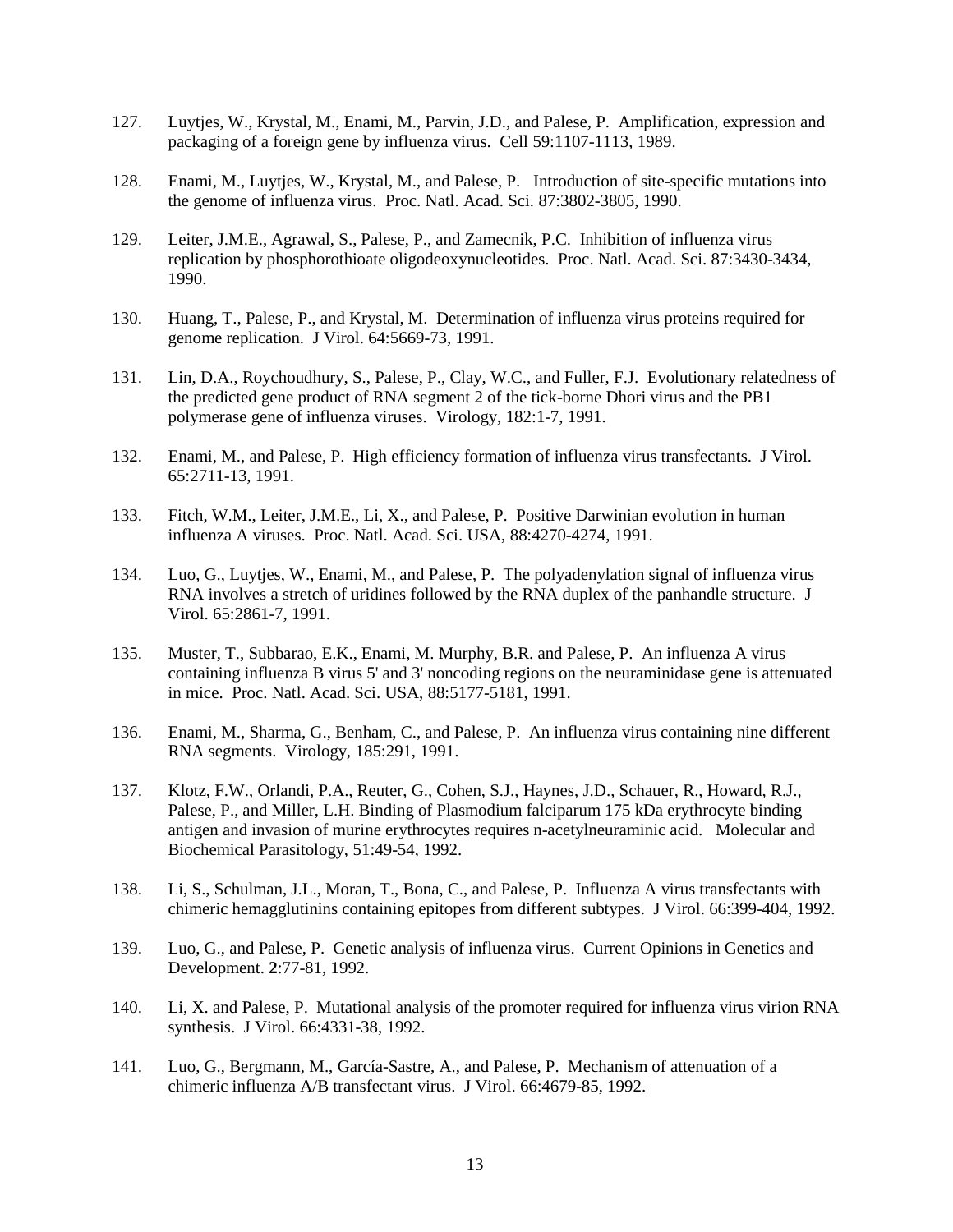- 142. Bergmann, M., García-Sastre, A., and Palese, P. Transfection mediated recombination of influenza A virus. J Virol. 66:7576-7580, 1992.
- 143. Palese, P. "Evolution of influenza and RNA viruses." In: *Emerging Viruses*, edited by S. Morse, 226-233. New York: Oxford University Press, 1993.
- 144. Piccone, M.E., Fernandez-Sesma, A., and Palese, P. Mutational analysis of the influenza virus vRNA promoter. Virus Research 28:99-112, 1993.
- 145. Palese, P., Li, S., and Bergmann, M. "Genetic manipulation of influenza virus: A molecular approach to vaccine development." In: *Options for the Control of Influenza II*, edited by C.Hannoun, A.P. Kendal, H.D. Klenk, F.L. Ruben, 263-267. New York: Elsevier Sci. Publishers, 1993.
- 146. Luo, G., Chung, J. and Palese, P. Alterations of the stalk of the influenza virus neuraminidase: Deletions and insertions. Virus Research 29:141-153, 1993. PMID: 8237114
- 147. Li, S., Polonis, V., Isobe, H., Zaghouani, H., Guinea, R., Moran, T., Bona, C. and Palese, P. Chimeric influenza virus induces neutralizing antibodies and cytotoxic T cells against human immunodeficiency virus type 1. J Virol. 67:6659-66, 1993.
- 148. Rodrigues, M., Rodriguez, D., Rodriguez, J., Esteban, M., Palese, P., Nussenzweig, R. S., and Zavala, F. Priming with recombinant influenza virus followed by administration of recombinant vaccinia virus induces CD8+ T cell-mediated protective immunity against malaria. Proc. Natl. Acad. Sci. USA 90:5214-5218, 1993.
- 149. García-Sastre, A. and Palese, P. "Genetic manipulation of negative-strand RNA virus genomes." In: *Annual Review of Microbiology*, Vol.47, edited by L.N. Ornston, 765-790. Palo Alto, CA: Annual Reviews, Inc., 1993.
- 150. García-Sastre, A. and Palese, P. "Infectious influenza viruses from cDNA-derived RNA: reverse genetics" In: *Regulation of Gene Expression in Animal Viruses*, edited by L. Carrasco et al., 107- 114. New York: Plenum Press, 1993.
- 151. Li, S., Schulman, J.L., Itamura, S. and Palese, P. Glycosylation of neuraminidase determines the neurovirulence of influenza A/WSN/33 Virus. J Virol. 67:6667-73, 1993.
- 152. Palese, P. and García-Sastre, A. "Influenza Viruses: Molecular Biology." In: *Encyclopedia of Virology*, edited by R.G. Webster and A. Granoff, 830-836. London: Academic Press Ltd., 1999.
- 153. Li, X. and Palese, P. Characterization of the polyadenylation signal of influenza virus RNA. J Virol. 68**:**1245-9, 1994.
- 154. Muster, T., Guinea, R., Trkola, A., Purtscher, M., Klima, A., Steindl, F., Palese, P. and Katinger, H. Cross-Neutralizing activity against divergent human immunodeficiency virus type 1 isolates induced by the gp41 sequence ELDKWAS. J Virol. 68:4031-4034, 1994.
- 155. Percy, N., Barclay, W.S., García-Sastre, A. and Palese, P. Expression of a foreign protein by influenza A virus. J Virol. 68:4486-92, 1994.
- 156. García-Sastre, A., Muster, T., Barclay, W.S., Percy, N. and Palese, P. Use of a mammalian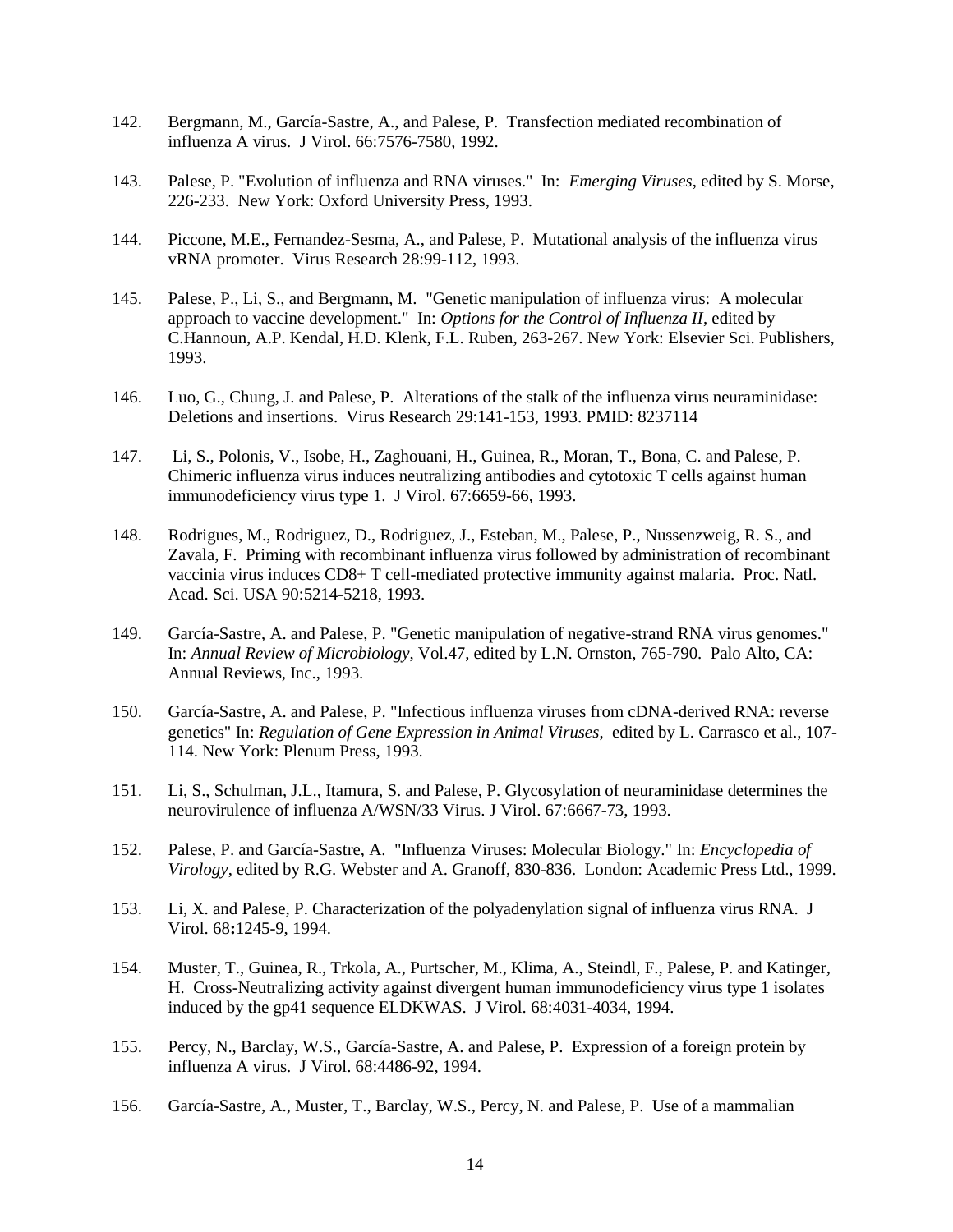internal ribosomal entry site element for expression of a foreign protein by a transfectant influenza virus. J Virol. 68:6254-61, 1994.

- 157. Zürcher, T., Luo, G. and Palese, P. Mutations at palmitylation sites of the influenza virus hemagglutinin affect virus formation. J Virol. 68:5748-54, 1994.
- 158. O'Neill, R.E., and Palese, P. Cis-acting signals and trans-acting factors involved in influenza virus RNA synthesis. Infectious Agents and Disease 3:77-84, 1994.
- 159. Rodriguez, M., Li, S., Murata, K., Rodriguez, D., Rodrigues, J.R., Bacik, I., Bennink, J.R., Yewdell, J.W., García-Sastre, A., Nussenzweig, R.S., Esteban, M., Palese, P. and Zavala, F. Influenza and vaccinia viruses expressing malaria CD8<sup>+</sup>T and B cell epitopes. J. Immunol. 153:4636-4648, 1994.
- 160. García-Sastre, A., Percy, N., Barclay, W., Palese, P. "Introduction of foreign sequences into the genome of influenza A virus." In: *Recombinant Vectors in Vaccine Development.* Dev. Biol. Stand. vol.82, edited by F. Brown, 237-246. Basel: Karger, 1994.
- 161. Muster, T., Trkola, A., Purtscher, M., Klima, A., Steindl, F., Katinger, H., Guinea, R. and \*Palese, P. "A gp41-specific epitope presented by a chimeric influenza virus elicits broadly neutralizing antibodies against HIV-1." In: *Vaccines94* edited by E. Norrby, F. Brown, R.M. Chanock and H.S. Ginsberg, 169-173. Cold Spring Harbor: Cold Spring Harbor Laboratory Press, 1994.
- 162. O'Neill, R.E. and Palese, P. NPI-1, the human homologue of SRP-1, interacts with influenza virus nucleoprotein. Virology 206:116-125, 1995.
- 163. Harty, R.N. and Palese, P. Mutations within noncoding terminal sequences of model RNAs of sendai virus: Influence on reportor gene expression. J Virol. 69:5128-31, 1995.
- 164. Isobe, H., Moran, T., Li, S., Young, A., Nathenson, S., Palese, P. and Bona, C. Presentation by a major histocompatibility complex class I molecule of nucleoprotein peptide expressed in two different genes of an influenza virus transfectant. J. Exp. Med. 181:203-213, 1995.
- 165. Barclay, W.S. and Palese, P. Influenza B viruses with site-specific mutations introduced into the HA gene. J Virol. 69:1275-9, 1995.
- 166. García-Sastre, A. and Palese, P. Influenza virus vectors. Biologicals 23:171-178, 1995.
- 167. Palese, P. Genetic engineering of infectious negative-strand RNA viruses. Trends in Microbiology 3:123-125, 1995.
- 168. García-Sastre, A. and Palese, P. The cytoplasmic tail of the neuraminidase protein of influenza A virus does not play an important role in the packaging of this protein into viral envelopes. Virus Research 37**:**37-47, 1995.
- 169. Muster, T., Ferko, B., Klima, A., Purtscher, M., Schultz, P. Grassauer, A, Katinger, H., Engelhart, O., García-Sastre, A., Palese, P. Secretory antibodies against HIV-1 induced by a chimeric influenza virus. In: *Vaccines95*, edited by R.M. Chanock, F. Brown, H.S. Ginsberg, E. Norrby, 363-368. Cold Spring Harbor: Cold Spring Harbor Laboratory Press, 1995.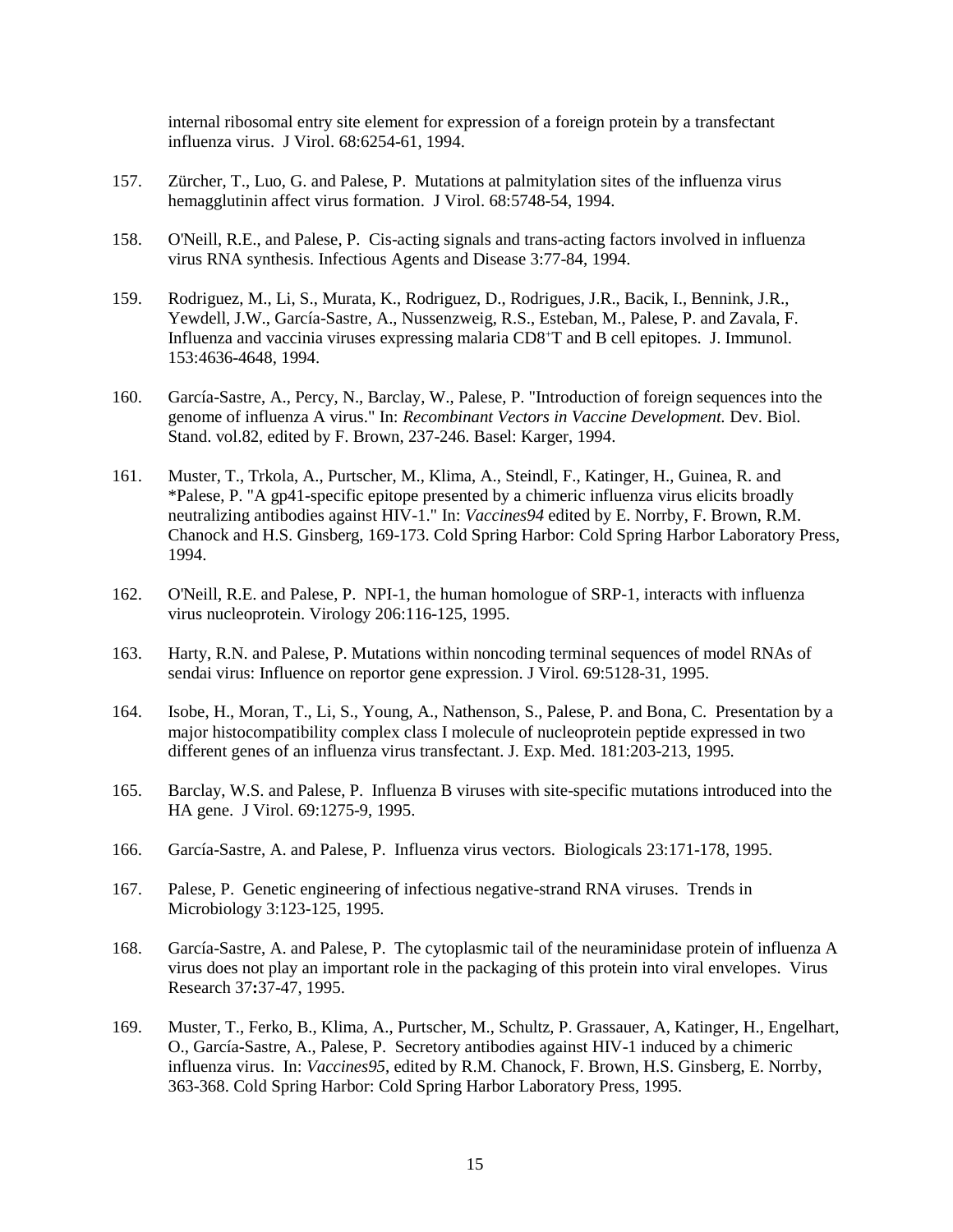- 170. Muster, T., Ferko, B., Klima, A., Purtscher, M., Trkola, A., Schulz, P., Grassauer, A., Engelhardt, O.G., García-Sastre, A., Palese, P. and Katinger, H. Mucosal model of immunization against human immunodeficiency virus type 1 with a chimeric influenza virus. J Virol. 69:6678-86, 1995.
- 171. Harty, R.N. and Palese, P. Measles virus phosphoprotein (P) requires the NH<sub>2</sub>- and COOHterminal domains for interactions with the nucleoprotein (N) but only the COOH terminus for interactions with itself. J. Gen. Virol. 76:2863-2867, 1995.
- 172. O'Neill, R.E., Jaskunas, R., Blobel, G., Palese, P., and Moroianu, J. Nuclear import of influenza virus RNA can be mediated by viral nucleoprotein and transport factors required for protein import. J. Biol. Chem. 270:22701-22704, 1995.
- 173. Roizman, B. and Palese, P. "Multiplication of Viruses: An Overview" In: *Fields Virology,* Third Edition, edited by B.N. Fields, D.M. Knipe, P.M. Howley, et al., 101-111. Philadelphia: Lippincott-Raven Press, 1996.
- 174. Zheng, H., Palese, P. and García-Sastre, A. Nonconserved nucleotides at the 3' and 5' ends of an influenza A virus RNA play an important role in viral RNA replication. Virology, 217:242-251, 1996.
- 175. Pleschka, S. Jaskunas, S.R., Engelhardt, O.G., Zürcher, T., Palese, P. and García-Sastre, A. A plasmid-based reverse genetics system for influenza A virus. J Virol. 70:4188-92, 1996.
- 176. Wolff, T., O'Neill, R.E., and Palese, P. Interaction cloning of NS1-I, a human protein that binds to the non-structural NS1 proteins of influenza A and B viruses. J Virol. 70:5363-72, 1996.
- 177. Murata, K., García-Sastre, A., Tsuji, M., Rodrigues, M., Rodriguez, D., Rodriguez, J.R., Nussenzweig, R.S., Palese, P., Esteban, M. and Zavala, F. Characterization of *in vivo* primary and secondary CD8<sup>+</sup> T cell responses induced by recombinant influenza and vaccinia viruses. Cellular Immunology 173:96-107, 1996.
- 178. Muster, T., Ferko, B., Grassauer, A., Klima, A., Katinger, D., Purtscher, M., Katinger, H., Engelhardt, O.G., García-Sastre, A. and Palese, P. "Long-lasting systemic and mucosal humoral immune responses against the HIV-1 gp41-specific epitope ELDKWA induced by a chimeric influenza virus". *In Vaccines 96,* edited by Brown, F. et al., 305-309. Cold SpringHarbor: Cold Spring Harbor Laboratory Press, 1996.
- 179. Palese, P., Zheng, H., Engelhardt, O.G., Pleschka, S. and García-Sastre, A. Negative-strand RNA viruses: Genetic engineering and applications. Proc. Natl. Acad. USA., 93:11354-11358, 1996.
- 180. Wang, P., Palese, P. and O'Neill, R.E. The NPI-1/NPI-3 (karyopherin alpha) binding site on the influenza A virus nucleoprotein (NP) is a nonconventional nuclear localization signal. J Virol. 71:1850-6, 1997.
- 181. Palese, P., Wang, P., Wolff, T. and O'Neill R.E. Host-viral protein-protein interactions in influenza virus replication. In: *Molecular Aspects of Host-Pathogen Interactions*, edited by M.A. McCrae, et al. 327-340. Cambridge, UK: Cambridge University Press, 1997.
- 182. Palese, P., Zavala, F., Muster, T., Nussenzweig, R.S. and García-Sastre, A. Development of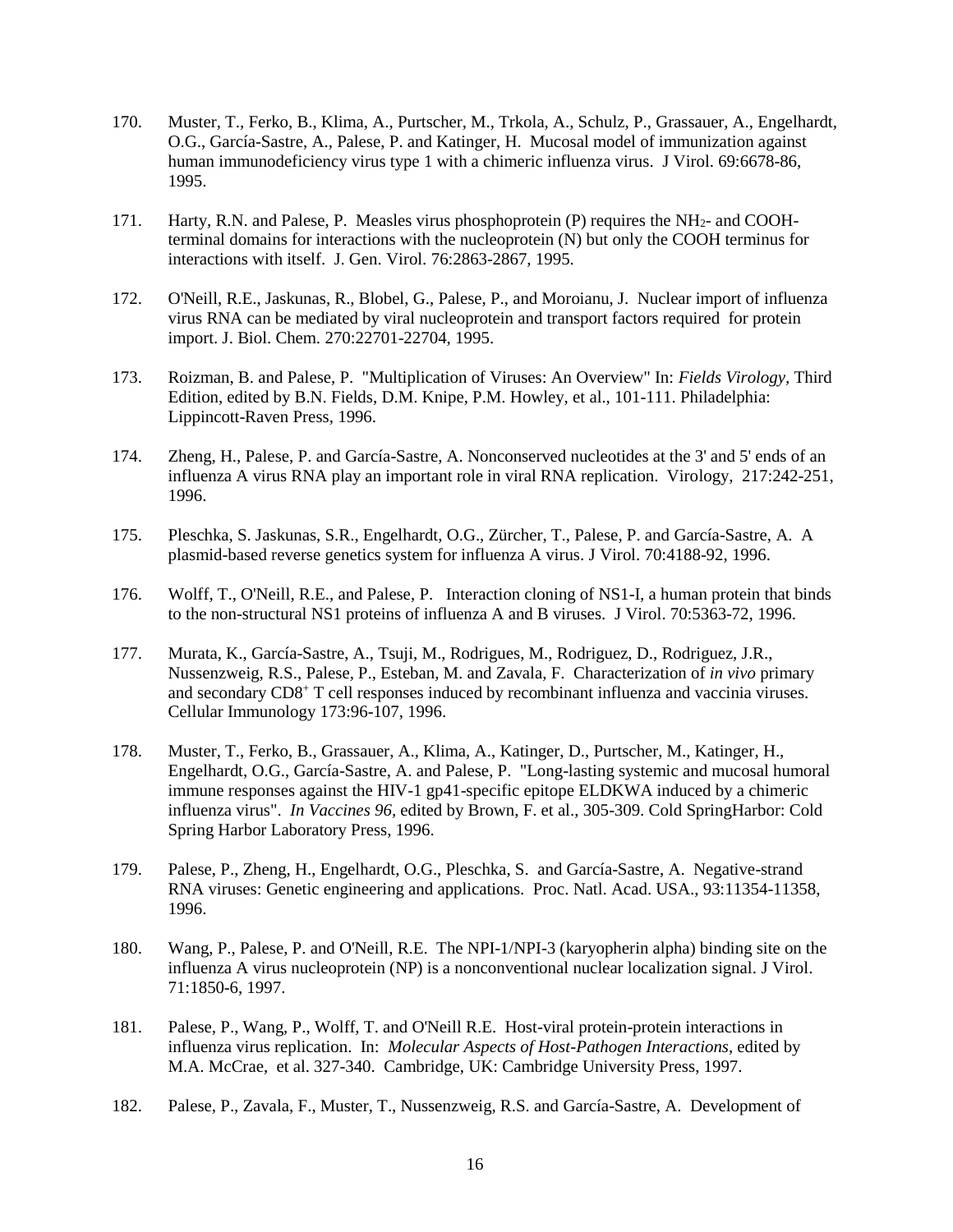novel influenza virus vaccines and vectors. J. Infect. Dis. 176:S45-49, 1997.

- 183. Gilleland, Jr., H.E., Gilleland, L.B., Staczek, J., Harty, R.N., García-Sastre, A., Engelhardt, O.G., Palese, P. Chimeric influenza viruses incorporating epitopes of outer membrane protein F as a vaccine against pulmonary infection with *Pseudomonas aeruginosa*. Behring Inst. Mitt. 98:291- 301, 1997.
- 184. Hayden, F. G. and Palese, P. Influenza Virus. In: *Clinical Virology*, edited by D.D. Richman, R. J. Whitley and F. G. Hayden, 911-942. New York: Churchill Livingstone, 1997.
- 185. O'Neill, R.E., Talon, J. and Palese, P. The influenza virus NEP (NS2 protein) mediates the nuclear export of viral ribonucleoproteins. EMBO J. 17:288-296, 1998.
- 186. Miyahira, Y., García-Sastre, A., Rodriguez, D., Rodriguez, J.R., Murata, K., Tsuji, M., Palese, P., Esteban, M., Zavala, F. and Nussenzweig, R.S. Recombinant viruses expressing a human malaria antigen can elicit potentially protective immune CD8+ responses in mice. Proc. Natl. Acad. Sci. USA 95:3954-3959, 1998.
- 187. Staczek, J., Gilleland, Jr., H.E., Gilleland, L.B., Harty, R.N., García-Sastre, A., Engelhardt, O.G., Palese, P. A chimeric influenza virus expressing an epitope of outer membrane protein F of *Pseudomonas aeruginosa* affords protection against challenge with *P. aeruginosa* in a murine model of chronic pulmonary infection. Infect. & Immun. 66:3990-3994, 1998.
- 188. Wolff, T., O'Neill, R.E. and Palese, P. NS1-binding protein (NS1-BP): A novel human protein that interacts with the influenza A virus non-structural NS1 protein is relocalized in the nucleus of infected cells. J Virol. 72:7170-80, 1998.
- 189. Fodor, E., Palese, P., Brownlee, G.G. and García-Sastre, A. Attenuation of influenza A virus mRNA levels by promoter mutations. J Virol. **72**:6283-90, 1998.
- 190. Restifo, N.P., Surman, D.R., Zheng, H., Palese, P., Rosenberg, S.A., and García-Sastre, A. Transfectant influenza A viruses are effective recombinant immunogens in the treatment of experimental cancer. Virology 249:89-97, 1998.
- 191. Palese, P. RNA virus vectors: Where are we and where do we need to go? Proc. Natl. Acad. Sci. USA 95:12750-12752, 1998.
- 192. García-Sastre, A., Egorov, A., Matassov, D., Brandt, S., Levy, D.E., Durbin, J. E., Palese, P. and Muster, T. Influenza A virus lacking the NS1 gene replicates in interferon-deficient systems. Virology 252:324-330, 1998.
- 193. García-Sastre, A., Durbin, R.K., Zheng, H., Palese, P., Gertner, R., Levy, D.E., and Durbin, J.E. The Role of interferon in influenza virus tissue tropism. J Virol. 72:8550-8, 1998.
- 194. Gonzalo, R.M., Rodríguez, D., García-Sastre, A., Rodríguez, J.R., Palese, P., Esteban, M. Enhanced CD8<sup>+</sup> T cell response to HIV-1 env by combined immunization with influenza and vaccinia virus recombinants. Vaccine 17:887-892, 1999.
- 195. Harty, R.N., Paragas, J., Sudol, M. and Palese, P. A proline-rich motif within the matrix protein of rhabdoviruses interacts with cellular WW-domains and functions in budding. J Virol. 73:2921-9, 1999.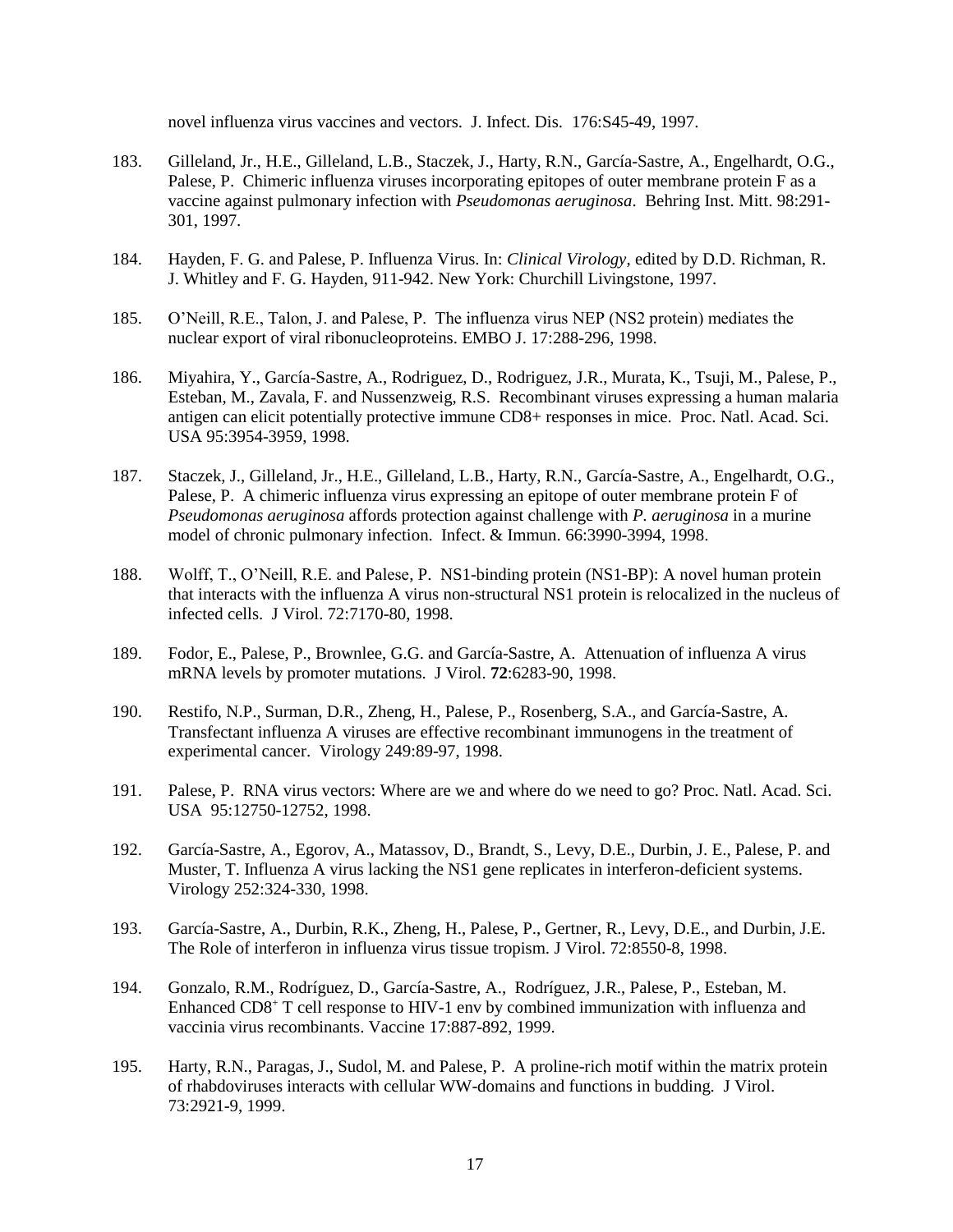- 196. Craven, R.C., Harty, R.N., Paragas, J., Palese, P., and Wills, J.W. Late domain function identified in the vesicular stomatitis virus M protein by use of rhabdovirus-retrovirus chimeras. Journal of Virology 73:3359-3365, 1999.
- 197. Zheng, H., Lee, H. A., Palese, P. and García-Sastre, A. Influenza A virus RNA polymerase has the ability to stutter at the polyadenylation site of a viral RNA template during RNA replication. J Virol. 73:5240-3, 1999.
- 198. Palese, P., Muster, T., Zheng, H., O'Neill, R., and García-Sastre, A. Learning from our foes: a novel vaccine concept for influenza virus. Arch. Virol. 15(Suppl):131-138, 1999.
- 199. Basler, C.F., García-Sastre, A., and Palese, P. Mutation of neuraminidase cysteine residues yields temperature-sensitive influenza viruses. J Virol. 73:8095-103, 1999.
- 200. Fodor, E., Devenish, L.J., Palese, P., Brownlee, G.G. and García-Sastre, A. Rescue of influenza A virus from recombinant DNA. J Virol. 73:9679-82, 1999.
- 201. Gilleland, Jr., H.E., Gilleland, L.B., Staczek, J., Harty, R.N., García-Sastre, A., Palese, P., Brennan, F.R., Hamilton, W.D.O., Bendahmane, M. and Beachy, R.N. Chimeric animal and plant viruses expressing epitopes of outer membrane protein F as a+ combined vaccine against *Pseudomonas aeruginosa* lung infection. FEMS Immunol. & Medical Microbiol. 27**:**291-297, 2000.
- 202. Solorzano, A., Zheng, H., Fodor, E., Brownlee, G.G., Palese, P. and García-Sastre, A. Reduced levels of neuraminidase of influenza A viruses correlate with attenuated phenotypes in mice. J. Gen. Virol. 81:737-742**,** 2000.
- 203. Talon, J., Salvatore, M., O'Neill, R.E., Nakaya, Y., Zheng, H., Muster, T., García-Sastre, A., and Palese, P. Influenza A and B viruses expressing altered NS1 proteins: A novel vaccine approach. Proc. Natl. Acad. Sci. USA, 97:4309-4314, 2000.
- 204. Bergmann, M., García-Sastre, A., Carnero, E., Pehamberger, H., Wolff, K., Palese, P. and Muster, T. Influenza Virus NS1 Protein Counteracts PKR-Mediated Inhibition of Replication. J Virol. 74:6203-6**,** 2000.
- 205. Talon, J., Horvath, C., Polley, R., Basler, C., Muster, T., Palese, P. and García-Sastre, A. Activation of interferon regulatory factor 3 (IRF-3) is inhibited by the influenza A viral NS1 protein. J Virol. 74:7989-96, 2000.
- 206. Basler, C.F., Wang, X., Mühlberger, E., Volchkov, V., Paragas, J., Klenk, H-D., García-Sastre, A. and Palese, P. The Ebola virus VP35 protein functions as a type I IFN antagonist. Proc. Natl. Acad. Sci. USA, 97:12289-12294, 2000.
- 207. Wang, X., Li, M., Zheng, H., Muster, T., Palese, P., Beg, A.A., García-Sastre, A. Influenza A virus NS1 protein prevents activation of NF-kappaB and induction of alpha/beta interferon. J Virol. 74:11566-11573, 2000.
- 208. Zheng, H., Palese, P. and García-Sastre, A. Antitumor Properties of Influenza Virus Vectors. Cancer Research 60:6972-6976, 2000.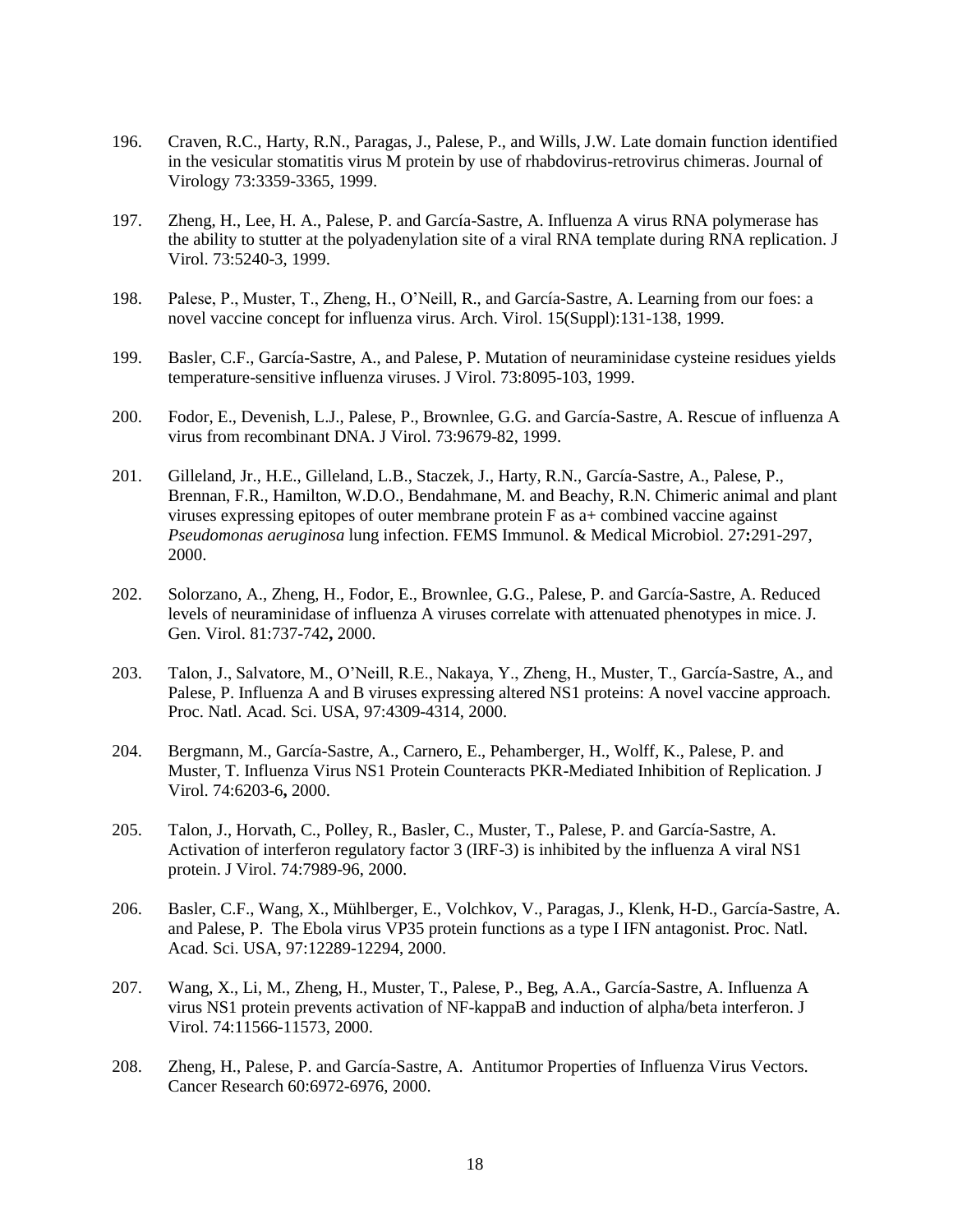- 209. Basler, C.F., Reid, A.H., Dybing, J.K., Janczewski, T.A., Fanning, T.G., Zheng, H., Salvatore, M., Perdue, M.L., Swayne, D.E., García-Sastre, A., Palese, P., and Taubenberger, J.K. Sequence of the 1918 pandemic influenza virus non-structural gene (NS) segment and characterization of recombinant viruses bearing the 1918 NS genes. Proc. Natl. Acad. Sci. USA, 98:2746-2751, 2001
- 210. Momose, F., Basler, C.F., O'Neill, R.E., Iwamatsu, A., Palese, P. and Nagata, K. Cellular splicing factor RAF-2p48/NPI-5/BAT1/UAP56 interacts with the influenza virus nucleoprotein and enhances viral RNA synthesis. J Virol. 75:1899–1908, 2001
- 211. Paragas, J., Talon, J., O'Neill, R.E., Anderson, D.K., García-Sastre, A. and Palese, P. Influenza B and C virus NEP (NS2) proteins possess nuclear export activities. J Virol. 75:7375-83, 2001.
- 212. Nakaya, T., Cros, J., Park, M-S, Nakaya, Y., Zheng, H., Sagrera, A., Villar, E., García-Sastre, A., Palese, P. Recombinant Newcastle disease virus as a vaccine vector. J Virol., 75:11868-73, 2001.
- 213. Schickli, J.H.. Flandorfer, A., Nakaya, T., Martinez-Sobrido, García-Sastre, A., and Palese, P. Plasmid-only rescue of influenza A virus vaccine candidates. *Phil. Trans. Royal Society London. B,* 356:1965-1973, 2001.
- 214. Bergmann, M., Romirer, I., Sachet, M., Fleischhacker, R., García-Sastre, A., Palese, P., Wolff, K., Pehamberger, H., Jakesz, R. and Muster, T. A genetically engineered influenza A virus with *ras*-dependent oncolytic properties. Cancer Research, 61:8188-8193, 2001.
- 215. Chen, W., Calvo, P.A., Malide, D., Gibbs, J., Schubert, U., Bacik, I., Basta, S., O'Neill, R., Schickli, J., Palese, P., Henklein, P., Bennink, J.R., Yewdell, J.W. A novel influenza A virus mitochondrial protein that induces cell death. Nature Medicine, **7**:1306-1312, 2001.
- 216. Salvatore, M., Basler, C.F., Parisien, J-P., Horvath, C.M., Bourmakina, S., Zheng, H., Muster, T., Palese, P. and García-Sastre, A. Effects of influenza A virus NS1 protein on protein expression: the NS1 protein enhances translation and is not required for shutoff of host protein synthesis. J Virol., 76:1206-12, 2002.
- 217. Mora, R., Rodriguez-Boulan, E., Palese, P., and García-Sastre, A. Apical budding of a recombinant influenza A virus expressing a hemagglutinin protein with a basolateral localization signal. J Virol. 76:3544-53, 2002.
- 218. Palese P, García-Sastre, A. New directions in vaccine research. J Clin Invest., 109:1517-8, 2002.
- 219. Palese P, García-Sastre, A. Influenza vaccines: present and future. J Clin Invest., 110:9-13, 2002.
- 220. Geiss GK, Salvatore M, Tumpey TM, Carter VS, Wang X, Basler CF, Taubenberger JK, Bumgarner RE, Palese P, Katze MG, García-Sastre, A. Cellular transcriptional profiling in influenza A virus-infected lung epithelial cells: The role of the nonstructural NS1 protein in the evasion of the host innate defense and its potential contribution to pandemic influenza. Proc Natl Acad Sci U S A., 99:10736-10741, 2002.
- 221. Palese, P., Basler, C.F. and García-Sastre, A. The makings of a killer. News & Views. Nature Medicine, 8:927-928, 2002
- 222. Tumpey, T.M., García-Sastre, A., Mikulasova, A., Taubenberger, J.K., Swayne, D.E., Palese, P. and Basler, C.F. Existing antivirals are effective against influenza viruses with genes from the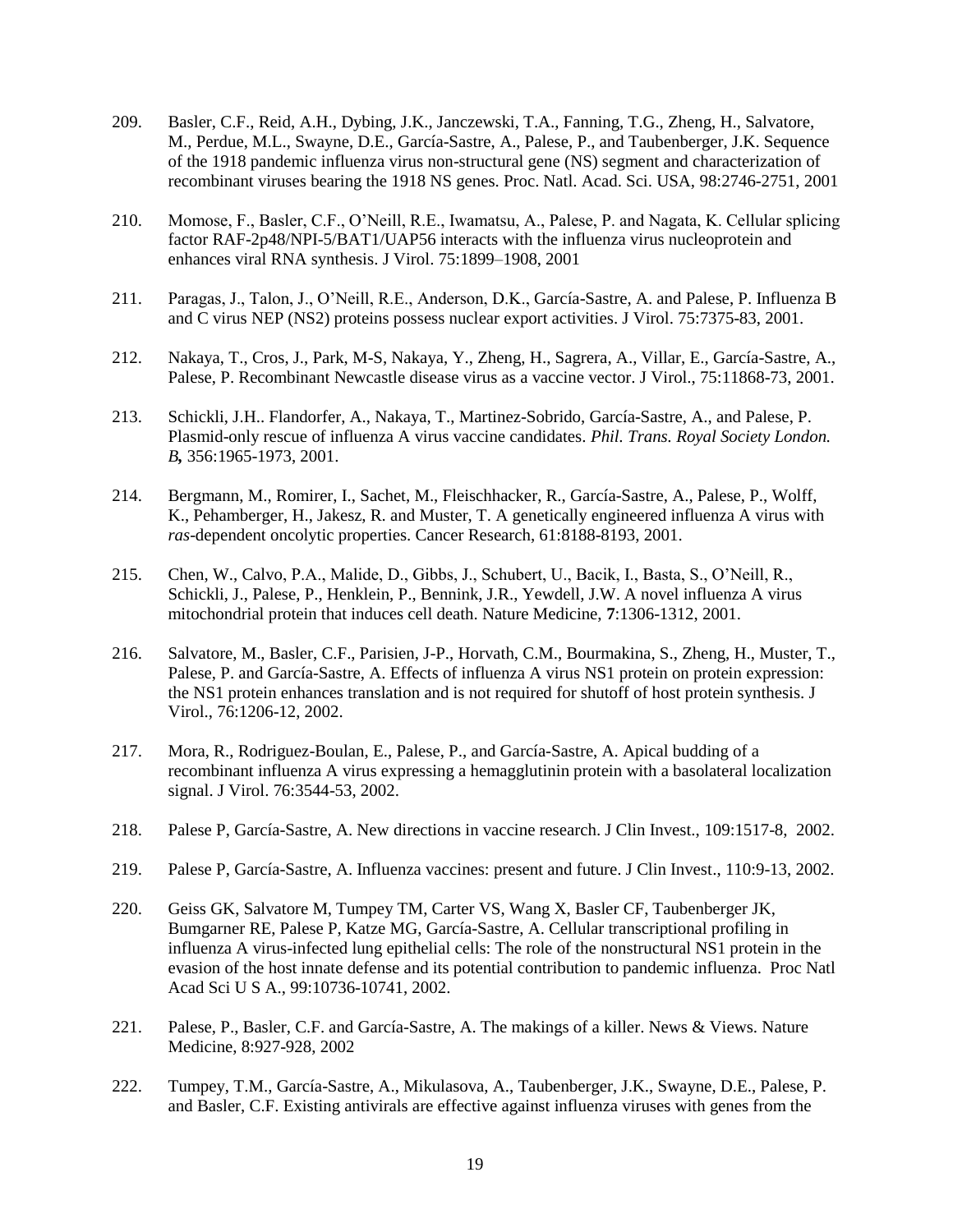1918 pandemic virus. Proc. Natl. Acad. Sci. U.S.A., 99:13849-13854, 2002.

- 223. Wang, X., Basler, C.F., Williams, B.R.G., Silverman, R.H., Palese, P., and García-Sastre, A. Functional replacement of the carboxy-terminal two-thirds of the influenza A virus NS1 protein with short heterologous dimerization domains. J Virol., 76:12951-62, 2002.
- 224. Park, M.-S., Shaw, M.L., Mu oz-Jordan, J., Cros, J.F., Nakaya, T., Bouvier, N., Palese, P., García-Sastre, A., and Basler, C.F. Newcastle Disease Virus (NDV)-based assay demonstrates interferon-antagonist activity for the NDV V protein and the Nipah virus V, W, and C proteins. J Virol., **77:**1501-11, 2003.
- 225. Basler, C.F., Mikulasova, A., Martinez-Sobrido, L., Paragas, J., Muhlberger, E., Bray, M., Klenk, H.D., Palese, P., García-Sastre, A. The Ebola virus VP35 protein inhibits activation of interferon regulatory factor 3. J Virol., **77**:7945-56, 2003.
- 226. Efferson, C.L., Schickli, J., Ko, B.K., Kawano, K., Mouzi, S., Palese, P., García-Sastre, A., Ioannides, C.G.. Activation of tumor antigen-specific cytotoxic T lymphocytes (CTLs) by human dendritic cells infected with an attenuated influenza A virus expressing a CTL epitope derived from the HER-2/neu proto-oncogene. J Virol., **77**:7411-7424, 2003.
- 227. Park, M.-S., García-Sastre, A., Cros, J.F., Basler, C.F. and Palese, P. Newcastle disease virus V protein is a determinant of host range restriction. J Virol., **77**:9522-32, 2003.
- 228. Flandorfer, A., García-Sastre, A., Basler, C.F. and Palese, P. Chimeric influenza A viruses with a functional influenza B virus neuraminidase or hemagglutinin. J Virol., **77**:9116-23, 2003.
- 229. Cros, J.F., Palese, P. Trafficking of viral genomic RNA into and out of the nucleus: influenza, Thogoto and Borna disease viruses. (Review) Virus Research, 95:3-12, 2003.
- 230. Gonzalez-Aseguinolaza, G., Nakaya, Y., Molano, Al, Dy, E., Esteban, M., Rodriguez, D., Rodriguez, J. R., Palese, P., García-Sastre, A., Nussenzweig, R.S. Induction of protective immunity against malaria by prime/boost immunization with recombinant cold-adapted influenza and modified vaccinia Ankara viruses expressing a  $CD8<sup>+</sup> T$  cell epitope derived from the circumsporozoite protein of *Plasmodium yoelii*. J Virol., **77**:11859-66, 2003.
- 231. Swayne, D.E., Suarez, D.L., Schultz-Cherry, S., Tumpey, T.M., King, D.J., Nakaya, T., Palese, P., García-Sastre, A. Recombinant paramyxovirus type 1-avian influenza-H7 virus as a vaccine for protection of chickens against influenza and Newcastle, disease. Avian Dis., 47(3 Suppl):1047-1050, 2003.
- 232. Stevens, J., Corper, A.L., Basler, C.F., Taubenberger, J.K., Palese, P., Wilson, I.A. Structure of the uncleaved human H1 hemagglutinin from the extinct 1918 influenza virus. Science, 303:1866-1870, 2004.
- 233. Tumpey, T.M., García-Sastre, A., Taubenberger, J.K., Palese, P., Swayne, D.E., and Basler, C.F. Pathogenecity and immunogenicity of influenza viruses with genes from the 1918 pandemic virus. PNAS, 101:3166-3171, 2004.
- 234. Li, W.-X., Li, H., Lu, R., Li, F., Dus, M., Atkinson, P., Brydon, E.W.A., Johnson, K.L., García-Sastre, A., Ball, L.A., Palese, P., and Ding, S.-W. Interferon antagonist proteins of influenza and vaccinia virus are suppressors of RNA silencing. PNAS, 101:1350-1355, 2004.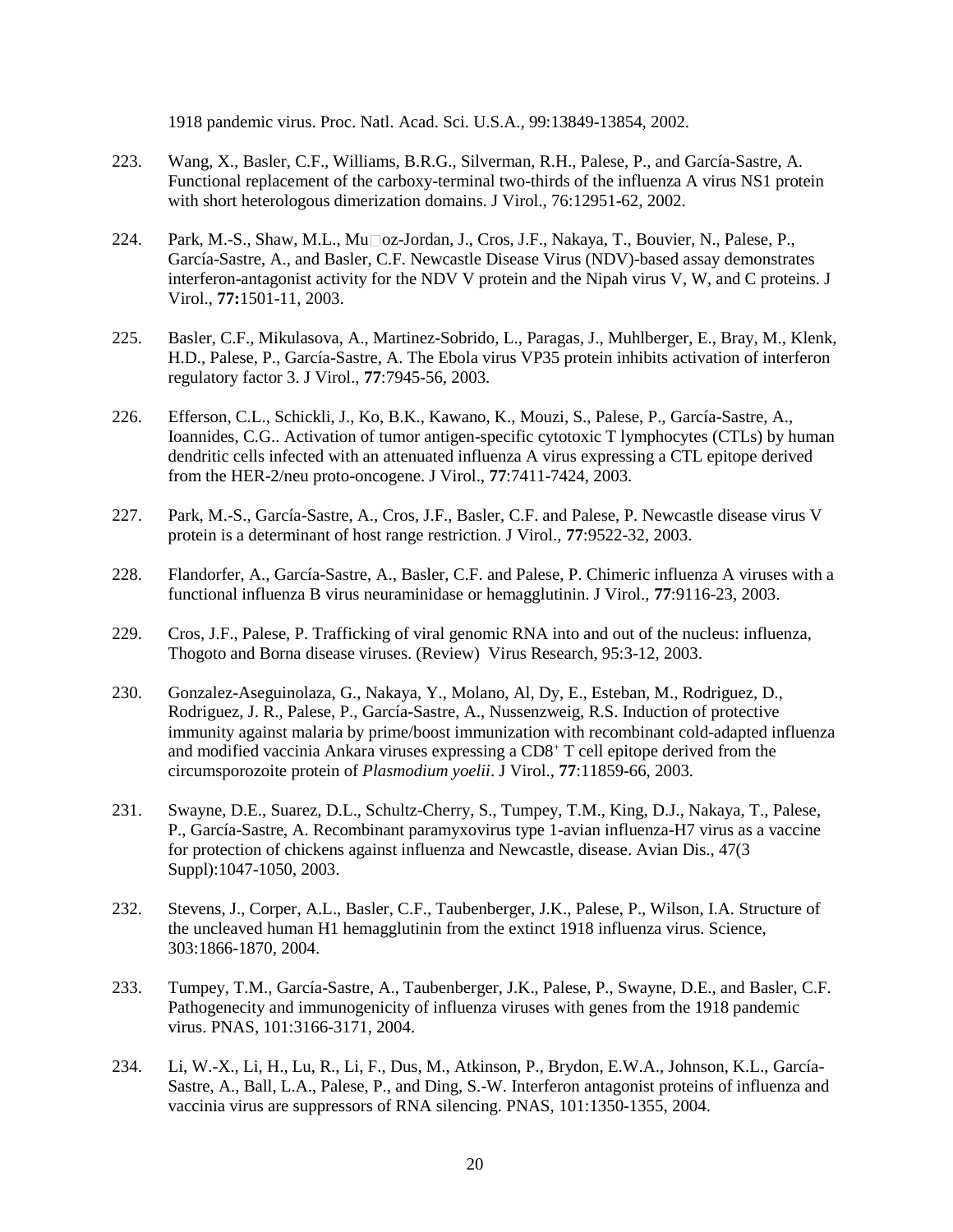- 235. Shaw, M.L., García-Sastre, A., Palese, P. and Basler, C.F. Nipah virus V and W proteins have a common STAT1-binding domain yet inhibit STAT1 activation from the cytoplasmic and nuclear compartments respectively. J Virol., 78:5633-41, 2004.
- 236. Nakaya, Y., Nakaya, T., Park, M.-S., Cros, J, Imanishi, J, Palese, P, García-Sastre, A. Induction of cellular immune responses to simian immunodeficiency virus gag by two recombinant negative-strand RNA virus vectors. J Virol., 78:9366-9375. 2004.
- 237. Palese, P. Influenza: old and new threats. Nature Medicine, 10:S82-S87, 2004.
- 238. Cros, J.F., García -Sastre, A., and Palese, P. An unconventional NLS is critical for the nuclear import of the influenza A virus nucleoprotein and ribonucleoprotein. Traffic, 6:1-9, 2005.
- 239. [Basler, C.F., García-Sastre,](http://www.ncbi.nlm.nih.gov/entrez/query.fcgi?cmd=Retrieve&db=pubmed&dopt=Abstract&list_uids=15705331) A., Palese, P. A novel paramyxovirus? Emerg Infect Dis., 11:108- 112, 2005.
- 240. Quinlivan, M., Zamarin, D., García-Sastre, A., Cullinane, A., Chambers, T., and Palese, P. Attenuation of equine influenza viruses through truncations of the NS1 protein. J Virol., 79:8431- 9, 2005.
- 241. Shaw, M.L., Cardenas, W.B., Zamarin, D., Palese, P. and Basler, C.F. Nuclear localization of the Nipah virus W protein allows for inhibition of both virus and TLR3-triggered signaling pathways. J Virol. 79:6078-88, 2005.
- 242. [Efferson, C.L., Kawano K., Tsuda, N., Palese,](http://www.ncbi.nlm.nih.gov/entrez/query.fcgi?cmd=Retrieve&db=pubmed&dopt=Abstract&list_uids=15868901) P., García-Sastre, A., Ioannides, C.G. Stimulation of human T cells by an influenza A vector expressing a CTL epitope from the HER-2/neu protooncogene results in higher numbers of antigen-specific TCRhi cells than stimulation with peptide. Divergent roles of IL-2 and IL-15. Anticancer Res. 25:715-724, 2005.
- 243. Glaser, L., Stevens, J., Zamarin, D., Wilson, [I.A., García -Sastre,](http://www.ncbi.nlm.nih.gov/entrez/query.fcgi?cmd=Retrieve&db=pubmed&dopt=Abstract&list_uids=16103207&query_hl=1) A., Tumpey, T.M., Basler, C.F., [Taubenberger,](http://www.ncbi.nlm.nih.gov/entrez/query.fcgi?cmd=Retrieve&db=pubmed&dopt=Abstract&list_uids=16103207&query_hl=1) J.K., Palese, P. A single amino Acid substitution in 1918 influenza virus hemagglutinin changes receptor binding specificity. J Virol. 79:11533-11536, 2005.
- 244. Tumpey, T.M., García-Sastre, A., Taubenberger, J.K., Palese, P., Swayne, D.E., Pantin-Jackwood, M.J., Schultz-Cherry, S., Solórzano, A., Van Rooijen, N., Katz, J.M., and Basler, C.F. Pathogenicity of influenza viruses with genes from the 1918 pandemic virus: Functional roles of alveolar macrophages and neutrophils in limiting virus replication and mortality in mice. J Virol. 79:14933-44, 2005.
- 245. Tumpey, T.M., Basler, C.F., Aguilar, P.V., Zeng, H., Solórzano, A., Swayne, D.E., Cox, N.J., Katz, J.M., Taubenberger, J.K., Palese, P. and García-Sastre, A. Characterization of the reconstructed 1918 Spanish influenza pandemic virus. Science, 310:77-80, 2005. Selected as the LANCET Paper of the Year 2005.
- 246. [Zamarin, D., García-Sastre, A., Xiao, X., Wang, R., Palese, P.](http://www.ncbi.nlm.nih.gov/entrez/query.fcgi?cmd=Retrieve&db=pubmed&dopt=Abstract&list_uids=16201016&query_hl=1) Influenza virus PB1-F2 protein induces cell death through mitochondrial ANT3 and VDAC1. PLoS Pathogens, 1:40-54, 2005.
- 247. [Stevens J, Blixt O, Glaser L, Taubenberger JK, Palese P, Paulson JC, Wilson IA.](http://www.ncbi.nlm.nih.gov/entrez/query.fcgi?cmd=Retrieve&db=pubmed&dopt=Abstract&list_uids=16343533&query_hl=1&itool=pubmed_docsum) Glycan microarray analysis of the hemagglutinins from modern and pandemic influenza viruses reveals different receptor specificities. J. Mol. Biol. 355:1143-1155, 2005.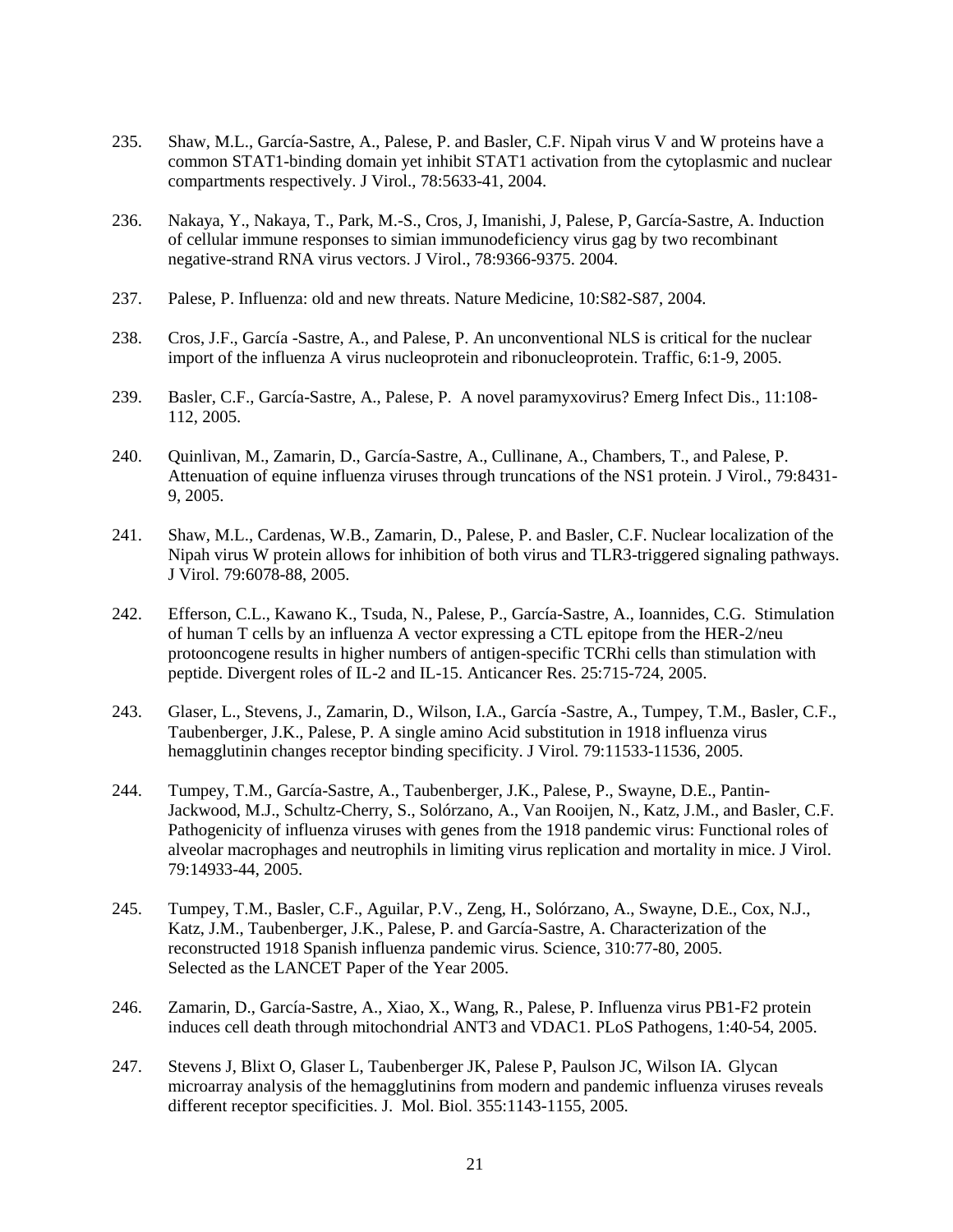- 248. Ugietseme, J.U., He, Q., Eko, F.O., Martinez-Sobrido, L., Palese, P., García-Sastre, A., and Black, C.M. Development of vaccines to prevent chlamydial STDs. Official Publication of the Society for Mucosal Immunology. Mucosal Immunology Update. 13**:**11-16, 2005
- 249. Kopecky-Bromberg, S.A., Martinez-Sobrido, L., and Palese, P. 7a protein of severe acute respiratory syndrome coronavirus inhibits cellular protein synthesis and activates p38 mitogenactivated protein kinase. J Virol. 80:785-93, 2006.
- 250. [Palese, P.](http://www.ncbi.nlm.nih.gov/entrez/query.fcgi?cmd=Retrieve&db=pubmed&dopt=Abstract&list_uids=16494719&query_hl=1&itool=pubmed_docsum) Making better influenza virus vaccines? Emerg. Infect. Dis. 12:61-65, 2006.
- 251. [Palese, P, Tumpey, T.M., García-Sastre, A.](http://www.ncbi.nlm.nih.gov/entrez/query.fcgi?cmd=Retrieve&db=pubmed&dopt=Abstract&list_uids=16473822&query_hl=1&itool=pubmed_docsum) What can we learn from reconstructing the extinct 1918 pandemic influenza virus? Immunity. 24:121-124, 2006.
- 252. [Glaser, L. , Zamarin, D., Acland, H.M., Spackman, E.,](http://www.ncbi.nlm.nih.gov/entrez/query.fcgi?cmd=Retrieve&db=pubmed&dopt=Abstract&list_uids=16575526&query_hl=1&itool=pubmed_docsum) Palese, P., García-Sastre, A., Tewari, D. Sequence analysis and receptor specificity of the hemagglutinin of a recent influenza H2N2 virus isolated from chicken in North America. Glycoconj. J. 23:93-99, 2006.
- 253. Park, M.-S., Steel, J., García-Sastre, A., Swayne, D., and Palese, P. Engineered viral vaccine constructs with dual specificity: Avian influenza and Newcastle disease. PNAS. 103:8203-8208, 2006.
- 254. Lowen, A.C., Mubareka, S., Tumpey, T.M., García-Sastre, A., Palese, P. The guinea pig as a transmission model for human influenza viruses. PNAS. 103:9988-9992, 2006.
- 255. Zamarin, D., Ortigoza, M.B., and Palese, P. Influenza A virus PB1-F2 protein contributes to viral pathogenesis in mice. J Virol. 80:7976-7983, 2006.
- 256. [Kash, J.C., Tumpey, T.M., Proll, S.C., Carter, V., Perwitasari, O., Thomas, M.J., Basler, C.F.,](http://www.ncbi.nlm.nih.gov/entrez/query.fcgi?db=pubmed&cmd=Retrieve&dopt=AbstractPlus&list_uids=17006449&query_hl=1&itool=pubmed_docsum) [Palese, P., Taubenberger, J.K., García-Sastre, A., Swayne, D.E., Katze, M.G.](http://www.ncbi.nlm.nih.gov/entrez/query.fcgi?db=pubmed&cmd=Retrieve&dopt=AbstractPlus&list_uids=17006449&query_hl=1&itool=pubmed_docsum) Genomic analysis of increased host immune and cell death responses induced by 1918 influenza virus. Nature. 443:578-581, 2006.
- 257. [Kopecky-Bromberg, S.A., Martinez-Sobrido, L., Frieman, M., Baric, R.A., Palese, P.](http://www.ncbi.nlm.nih.gov/entrez/query.fcgi?db=pubmed&cmd=Retrieve&dopt=AbstractPlus&list_uids=17108024&query_hl=1&itool=pubmed_docsum) Severe acute respiratory syndrome coronavirus open reading frame (ORF) 3b, ORF 6, and nucleocapsid proteins function as interferon antagonists. J Virol. 81:548-557, 2007. PMID: 17108024
- 258. Tumpey, T.M., Maines, T.R., Van Hoeven, N., Glaser, L., Solórzano, A., Pappas, C., Cox, N.J., Swayne, D.E., Palese, P., Katz, J.M., García-Sastre, A. A two amino acid substitution in the 1918 influenza virus hemagglutinin abolishes transmission of the pandemic virus. Science. 315:655- 659, 2007. PMID: 17272724
- 259. Glaser, L., Conenello, G., Paulson, J., Palese, P. Effective replication of human influenza viruses in mice lacking a major α2,6 sialyltransferase. Virus Res., 126:9-18, 2007. PMID: 17313986
- 260. [He, Q., Martinez-Sobrido, L., Eko, F.O., Palese, P., García-Sastre, A., Lyn, D., Okenu, D.,](http://www.ncbi.nlm.nih.gov/entrez/query.fcgi?db=pubmed&cmd=Retrieve&dopt=AbstractPlus&list_uids=17451464&query_hl=1&itool=pubmed_docsum)  [Bandea, C., Ananaba, G.A., Black, C.M., Igietseme, J.U.](http://www.ncbi.nlm.nih.gov/entrez/query.fcgi?db=pubmed&cmd=Retrieve&dopt=AbstractPlus&list_uids=17451464&query_hl=1&itool=pubmed_docsum) Live-attenuated influenza viruses as delivery vectors for chlamydia vaccines. Immunology. 122:28-37, 2007. PMID: 17451464
- 261. Marsh, G.A., Hatami, R., Palese, P. Specific residues of the influenza A virus HA vRNA are important for efficient packaging into budding virions. J Virol. 81:9727-9736, 2007. PMID: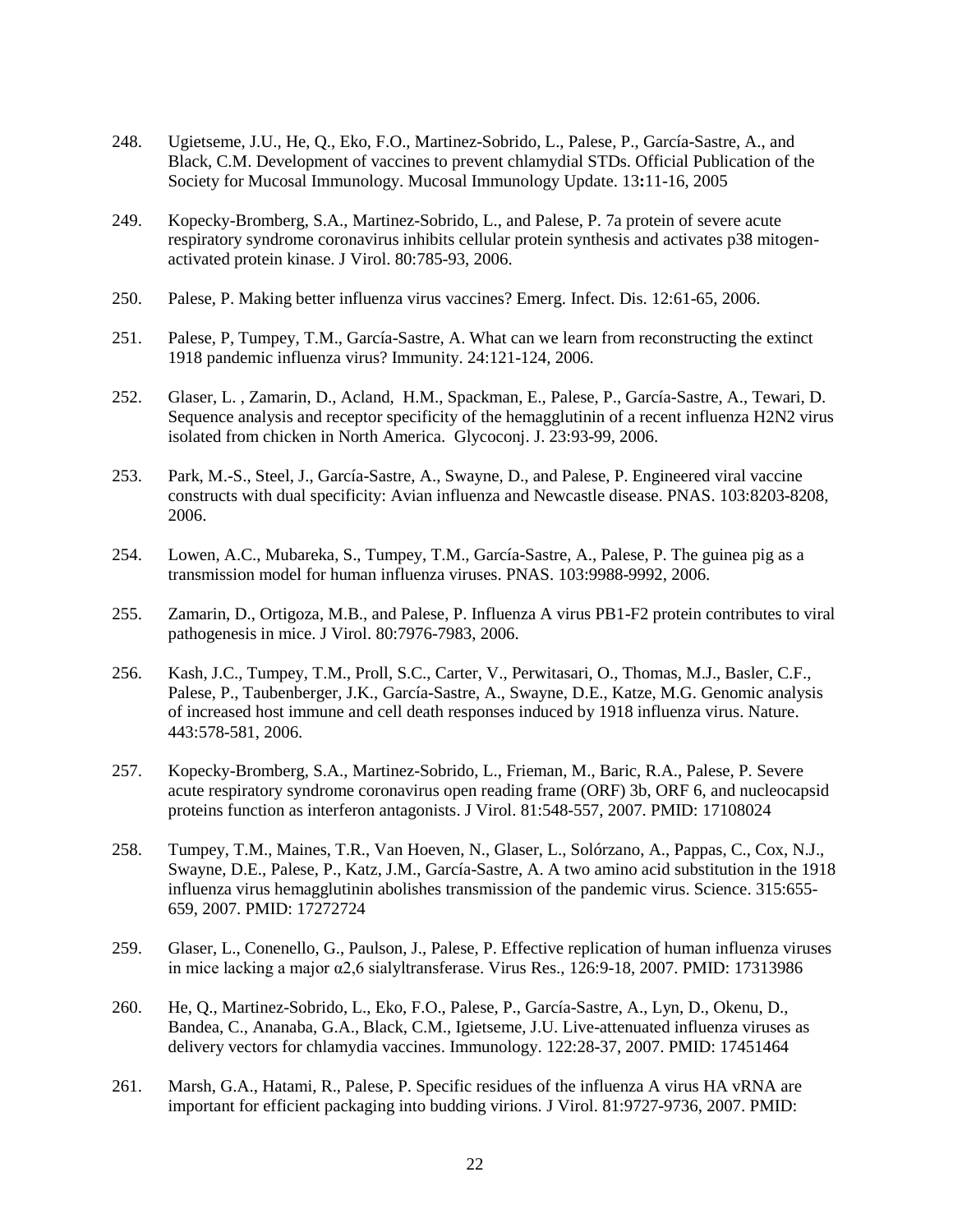17634232

- 262. Frieman, M., Yount, B., Heise, M., Kopecky-Bromberg, S.A., Palese, P. and Baric, R.A. SARS CoV ORF6 antagonizes STAT1 function by sequestering nuclear import factors on the rER/Golgi membrane. J Virol. 81:9812-9824, 2007. PMID: 17596301
- 263. Conenello, G.M., Zamarin, D., Perrone, L.A., Tumpey, T., Palese, P. A single mutation in the PB1-F2 of H5N1 and 1918 Influenza A viruses contributes to increased virulence. PLoS Pathogens, 3:1414-1421, 2007. PMID: 17922571
- 264. Conenello, G.M. and Palese, P. Influenza A virus PB1-F2: A small protein with a big punch. Cell Host Microbe. 2:207-209, 2007. PMID: 18005736
- 265. Ahmed, R., Oldstone, M.B.A., Palese, P. Protective immunity and susceptibility to infectious diseases: lessons from the 1918 influenza pandemic. Nature Immunol. 8:1188-1193, 2007. PMID: 17952044
- 266. Lowen, A.C., and Palese, P. Influenza virus transmission: Basic science and implications for the use of antiviral drugs during a pandemic. Infectious Disorders – Drug Targets. 7:318-328**,** 2007. PMID: 18220963
- 267. Lowen, A.C., Mubareka, S., Steel, J., Palese, P. Influenza virus transmission is dependent on relative humidity and temperature. PloS Pathogens, 3:1470-1476, 2007. PMID: 17953482
- 268. Legastelois, L., Fraysse, S., Serraille, C., Devard, N., García-Sastre, A., Palese, P., Tumpey, T.M., Maines, T.R., Katz, J.M., Meric, C., Whitaker, C.W., Vogel, F.R. and Moste, C. Preparation of genetically engineered A/H5N1 and A/H7N1 pandemic vaccine viruses by reverse genetics in a mixture of Vero and chicken embryo cells. Influenza and Other Respiratory Viruses. 1:95-104, 2007. PMID: 19453414
- 269. [Steel, J., Burmakina, S.V., Thomas, C., Spackman, E., García-Sastre, A., Swayne, D.E., Palese.](http://www.ncbi.nlm.nih.gov/sites/entrez?Db=pubmed&Cmd=ShowDetailView&TermToSearch=18093698&ordinalpos=2&itool=EntrezSystem2.PEntrez.Pubmed.Pubmed_ResultsPanel.Pubmed_RVDocSum)  [P.](http://www.ncbi.nlm.nih.gov/sites/entrez?Db=pubmed&Cmd=ShowDetailView&TermToSearch=18093698&ordinalpos=2&itool=EntrezSystem2.PEntrez.Pubmed.Pubmed_ResultsPanel.Pubmed_RVDocSum) A combination in-ovo vaccine for avian influenza virus and Newcastle disease virus. Vaccine. 26:522-531, 2008. PMID: 18093698
- 270. [Marsh, G.A., Rabadán, R., Levine, A.J., Palese, P.](http://www.ncbi.nlm.nih.gov/sites/entrez?Db=pubmed&Cmd=ShowDetailView&TermToSearch=18094182&ordinalpos=1&itool=EntrezSystem2.PEntrez.Pubmed.Pubmed_ResultsPanel.Pubmed_RVDocSum) Highly conserved regions of the influenza A virus polymerase gene segments are critical for efficient vRNA packaging. J Virol. 82:2295- 2304, 2008. PMID: 18094182
- 271. Mubareka, S., and Palese, P. Human genes and influenza. Editorial Commentary. JID. 197**:**1-3, 2008. PMID: 18171276
- 272. Gao, Q., Park, M.-S., Palese, P. Expression of transgenes from Newcastle disease virus with a segmented genome. J Virol. 82:2692-2698, 2008. PMID: 18199643
- 273. Pappas, C., Aguilar, P.V., Basler, C.F. Solórzano, Zeng, H., Perrone, L.A., Palese, P., García-Sastre, A., Katz, J.M., Tumpey, T.M. Single gene reassortants identify a critical role for PB1, HA and NA in the high virulence of the 1918 pandemic influenza virus. PNAS. 105:3064-3069, 2008. PMID: 18287069
- 274. Lowen, A.C., Steel, J., Mubareka, S., and Palese, P. High temperature (30°C) blocks aerosol but not contact transmission of influenza virus. J Virol. 82:5650-5652, 2008. PMID: 18367530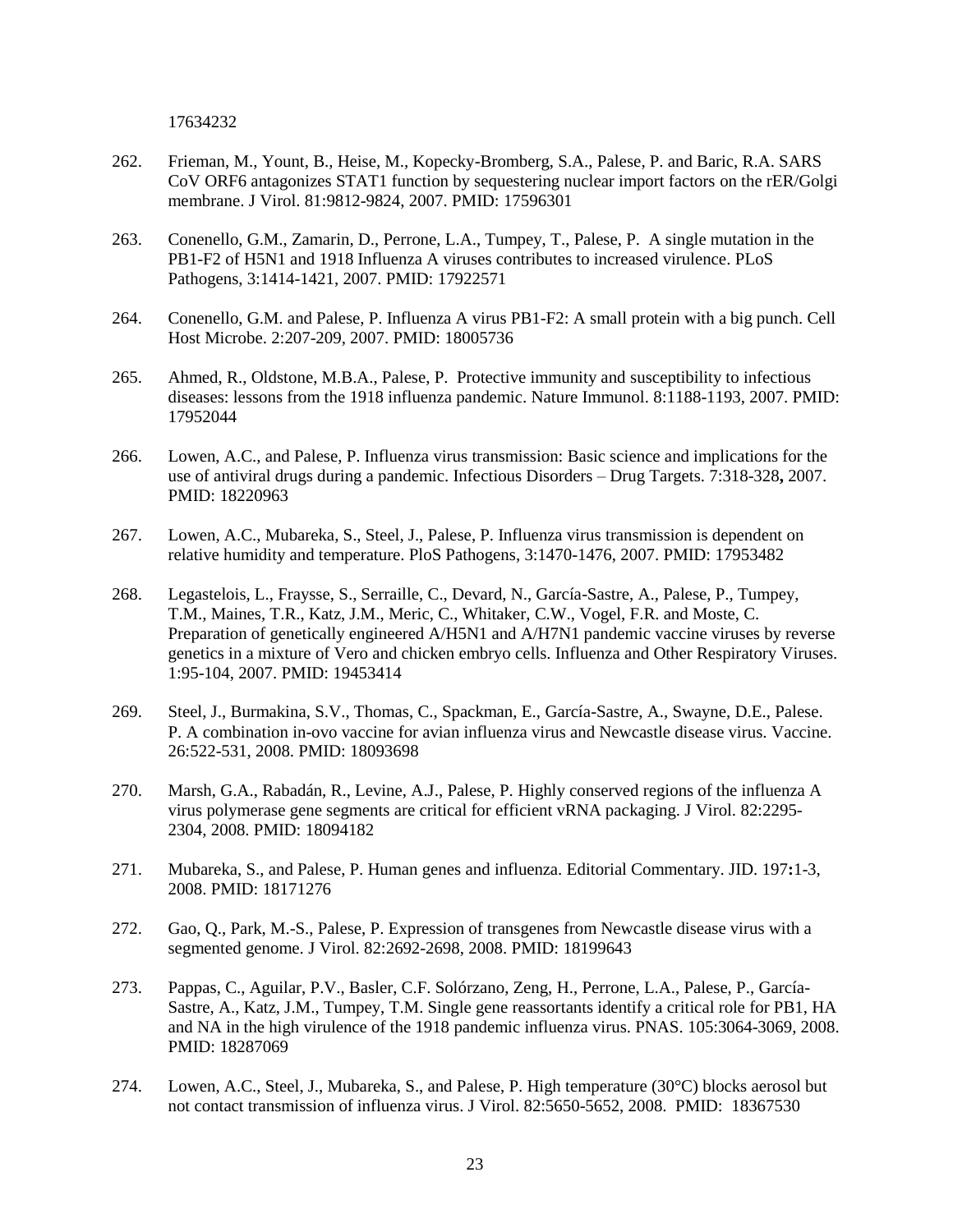- 275. [Kashyap, A.K., Steel, J., Oner, A.F., Dillon, M.A., Swale, R.E.,](http://www.ncbi.nlm.nih.gov/pubmed/18413603?ordinalpos=2&itool=EntrezSystem2.PEntrez.Pubmed.Pubmed_ResultsPanel.Pubmed_RVDocSum) Wall, K.M., Perry, K.J., [Faynboym, A., Ilhan, M., Horowitz, M., Horowitz, L., Palese, P., Bhatt, R.R., Lerner, R.A.](http://www.ncbi.nlm.nih.gov/pubmed/18413603?ordinalpos=2&itool=EntrezSystem2.PEntrez.Pubmed.Pubmed_ResultsPanel.Pubmed_RVDocSum) Combinatorial antibody libraries from survivors of the Turkish H5N1 avian influenza outbreak reveal virus neutralization strategies. PNAS. 105:5986-5991, 2008. PMID: 18413603
- 276. [Gao, Q, Brydon, E.W., Palese, P.](http://www.ncbi.nlm.nih.gov/pubmed/18448539?ordinalpos=1&itool=EntrezSystem2.PEntrez.Pubmed.Pubmed_ResultsPanel.Pubmed_RVDocSum) A seven-segmented influenza A virus expressing the influenza C glycoprotein HEF. J Virol., 82:6419-6426, 2008. PMID: 18448539
- 277. Shaw, M.L., Stone, K.L., [Colangelo, C.M., Gulcicek, E.E., Palese, P.](http://www.ncbi.nlm.nih.gov/pubmed/18535660?ordinalpos=1&itool=EntrezSystem2.PEntrez.Pubmed.Pubmed_ResultsPanel.Pubmed_RVDocSum) Cellular proteins in influenza virus particles. PLoS Pathog. 4:e1000085, 2008. PMID: 18535660
- 278. Hoffmann, H.H., Palese, P., Shaw, M.L. Modulation of influenza virus replication by alteration of sodium ion transport and protein kinase C activity. Antiviral Res. 80:124-134, 2008. PMID: 18585796
- 279. Hai, R., Martínez-Sobrido, L., Fraser, K.A., Ayllon, J., García-Sastre, A., Palese, P. Influenza B virus NS1-truncated mutants: live-attenuated vaccine approach. J Virol. 80:10580-10590, 2008. PMID: 18768976
- 280. Bouvier, N.M., Lowen, A.C., Palese, P. Oseltamivir-resistant influenza A viruses are transmitted efficiently among guinea pigs by direct contact but not by aerosol. J Virol. 80:10052-10058, 2008. PMID: 18684820
- 281. Steel, J., Lowen, A.C., Pena, L., Angel, M., Solórzano, Albrecht, R., Perez, D.R., García-Sastre, A., and Palese, P. Live attenuated influenza viruses containing NS1 truncations as vaccine candidates against H5N1 highly pathogenic avian influenza. J Virol. 83:1742-1753, 2009. PMID: 19073731
- 282. Steel, J., Lowen, A.C., Mubareka, S., Palese, P. Transmission of influenza virus in a mammalian host is increased by PB2 amino acids 627K or 627E/701N. PLoS Pathog. 2009 Jan;5(1):e1000252. PMID: 19119420
- 283. Lowen, A.C., Steel, J., Mubareka, S., Carnero, E., García-Sastre, A., Palese, P. Blocking interhost transmission of influenza virus by vaccination in the guinea pig model. J. Virol. 83:2803- 2818, 2009. PMID: 19153237
- 284. Chambers, T.M., Quinlivan, M., Sturgill, T., Cullinanem, A., Horohov, D.W., Zamarin, D., Arkins, S., García-Sastre, A., Palese, P. Influenza A viruses with truncated NS1 as modified live virus vaccines: pilot studies of safety and efficacy in horses. Equine Vet J., 41:87-92, 2009. PMID: 19301588
- 285. Wang, T.T., Palese, P. Universal epitopes of influenza virus hemagglutinins? Nat Struct Mol Biol., 16:233-234, 2009. PMID: 19234464
- 286. Abbadessa G, Accolla R, Aiuti F, Albini A, Aldovini A, Palese, P., et al. Unsung hero Robert C. Gallo. Science (New York, N.Y.). 2009; 323(5911):206-7. PMID:19131607
- 287. Kulkarni, S., Volchkova, V., Basler, C.F., Palese, P., Volchkov, V.E., Shaw, M.L. Nipah virus edits its P gene at high frequency to express the V and W proteins. J Virol. 83:3982-3987, 2009. PMID: 19211754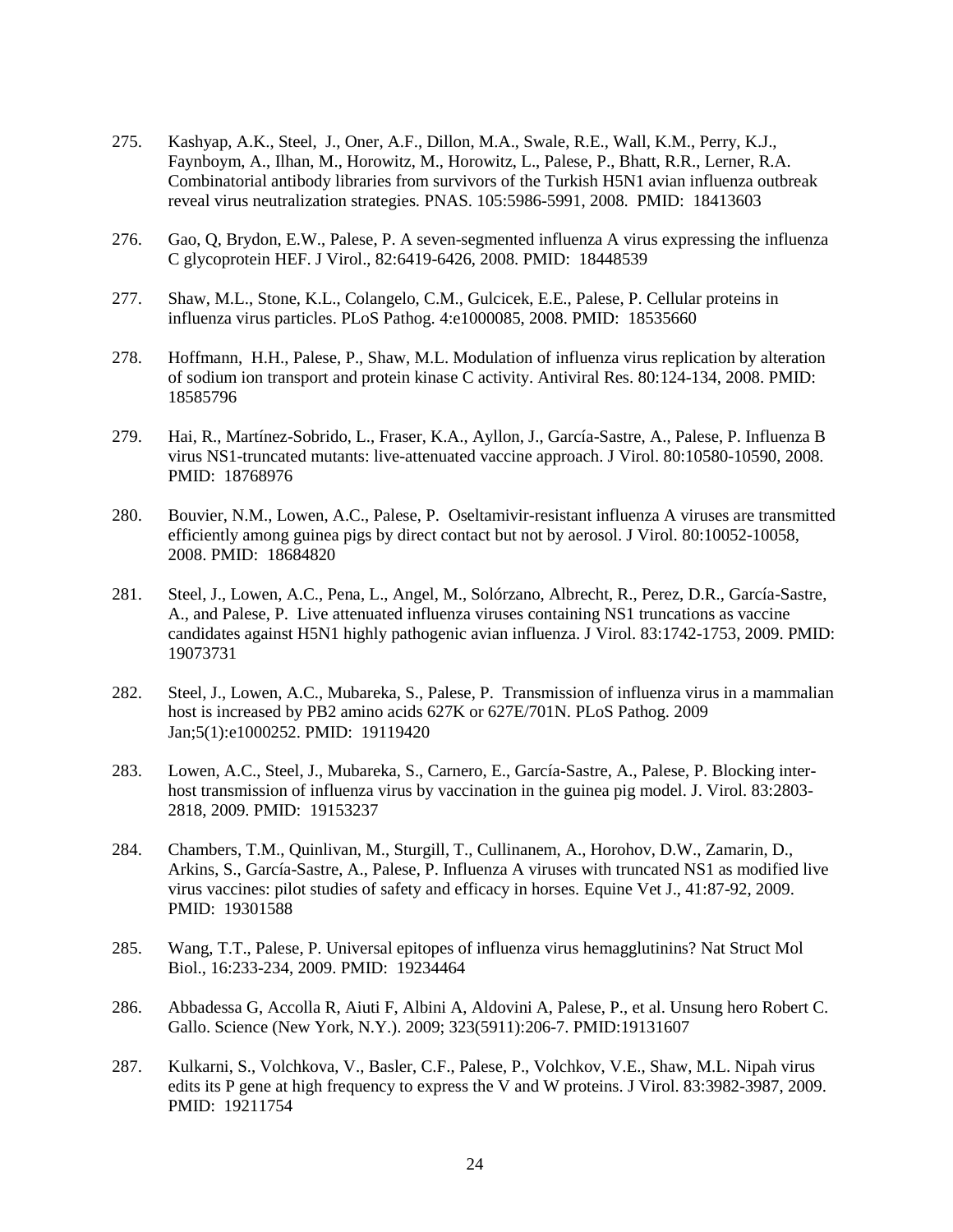- 288. Zamarin, D., Martínez-Sobrido, L., Kelly, K., Mansour, M., Sheng, G., Vigil, A., García-Sastre, A., Palese, P., Fong, Y. Enhancement of oncolytic properties of recombinant newcastle disease virus through antagonism of cellular innate immune responses. Mol Ther. 17:697-706, 2009. PMID: 19209145
- 289. Mubareka, S., Lowen, A.C., Steel, J., Coates, A.L., García-Sastre, A., Palese, P. Transmission of influenza virus via aerosols and fomites in the guinea pig Model. J Infect Dis. 199:858-865, 2009. PMID: 19434931
- 290. Kopecky-Bromberg, S.A., Fraser, K.A., Pica, N., Carnero, E., Moran, T.M., Franck, R.W., Tsuji, M., Palese, P. Alpha-C-galactosylceramide as an adjuvant for a live attenuated influenza virus vaccine. Vaccine. 27:3766-3774, 2009. PMID: 19464560
- 291. Wang, T.T., Palese, P. Unraveling the mystery of swine influenza virus. Cell. 137:983 985, 2009. PMID: 19524497
- 292. Gao, Q. and Palese, P. Rewiring the RNAs of influenza virus to prevent reassortment. PNAS. 106:15891-15896, 2009. PMID: 19805230
- 293. Kopecky-Bromberg, S.A., Palese, P. Recombinant vectors as influenza vaccines. Curr. Top. Microbiol. Immunol. 333:243-267, 2009. PMID: 19768410
- 294. Steel, J., Staeheli, P., Mubareka, S., García-Sastre, A., Palese, P., Lowen, A.C. Transmission of pandemic H1N1 influenza virus and impact of prior exposure to seasonal strains or interferon treatment. J Virol. 84:21-26, 2009. PMID: 19828604
- 295. Martínez-Sobrido, L., Cadagan, R., Steel, J., Basler, C.F., Palese, P., Moran, T.M., García-Sastre, A. Hemagglutinin-pseudotyped GFP-expressing influenza viruses for the detection of influenza virus neutralizing antibodies. J Virol. 84:2157-63, 2010. PMID: 19939917
- 296. Wong, J., Schulman, A., Kelly, K., Zamarin, D., Palese, P., Fong, Y. [Detection of free peritoneal](http://www.ncbi.nlm.nih.gov/pubmed/19902312?itool=EntrezSystem2.PEntrez.Pubmed.Pubmed_ResultsPanel.Pubmed_RVDocSum&ordinalpos=2)  [cancer cells in gastric cancer using cancer-specific Newcastle disease virus.](http://www.ncbi.nlm.nih.gov/pubmed/19902312?itool=EntrezSystem2.PEntrez.Pubmed.Pubmed_ResultsPanel.Pubmed_RVDocSum&ordinalpos=2) J. Gastrointest Surg. 14:7-14, 2010. PMID: 19902312
- 297. Lowen, A., Palese, P. Transmission of influenza virus in temperate zones is predominantly by aerosol, in the tropics by contact: A hypothesis. PLoS Curr. Influenza. 2009 Aug 17:RRN1002. PMID: 20025197
- 298. König, R., Stertz, S., Zhou, Y., Inoue, A., Hoffmann, H-Heinrich, Bhattacharyya, S., Alamares, J.G., Tscherne, D.M., Ortigoza, M.B., Liang, Y., Gao, Q., Andrews, S.E., Bandyopadhyay, S., De Jesus, P., Tu, B.P., Pache, L., Shih, C., Orth, A., Bonamy, G., Miraglia, L., Ideker, T., García-Sastre, A., Young, J.A., Palese, P., Shaw, M.L., Chanda, S.K. Human host factors required for influenza virus replication. Nature. 463:813-817, 2010. PMID: 20027183
- 299. Manicassamy, B., Medina, R.A, Hai, R., Tsibane, T., Stertz, S., Nistal-Villán, E., Palese, P., Basler, C.F., García-Sastre, A. Protection of mice against lethal challenge with 2009 H1N1 influenza A virus by 1918-like and classical swine H1N1 based vaccines. PLoS Pathog. 2010 Jan 29;6(1):e1000745. PMID: 20126449
- 300. Hai, R., Schmolke, M., Varga, Z.T., Manicassamy, B., Wang, T.T., Belser, J.A., Pearce, M.B.,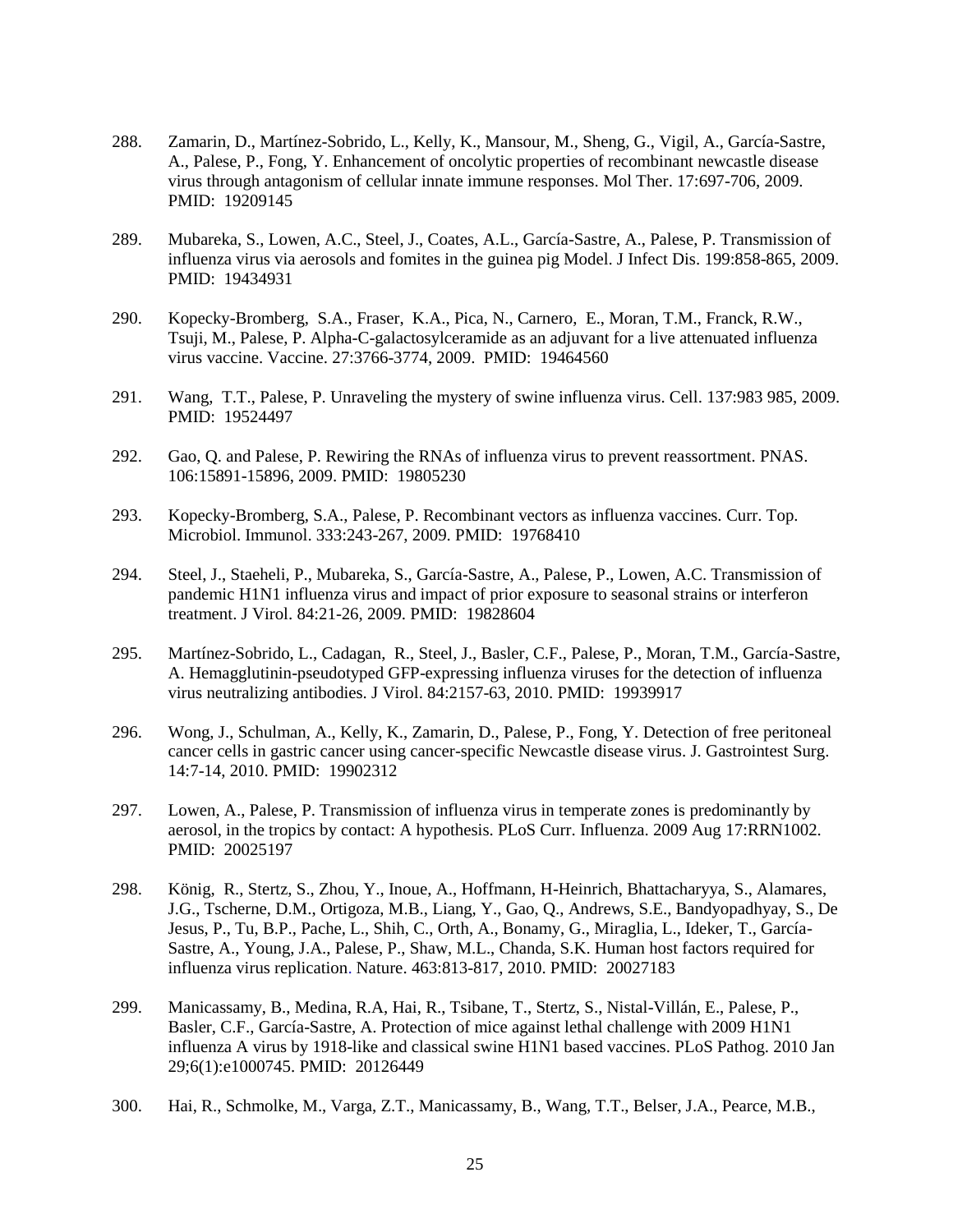García-Sastre, A., Tumpey, T.M., Palese, P. PB1-F2 expression by the 2009 pandemic H1N1 influenza virus has minimal impact on virulence in animal models. J Virol. 84:4442-4450, 2010. PMID: 20181699

- 301. Wang, T.T., Tan, G.S., Hai, R., Pica, N., Petersen, E., Moran, T.M., Palese, P. Broadly Protective Monoclonal Antibodies against H3 Influenza Viruses following Sequential Immunization with Different Hemagglutinins. PLoS Pathog. 2010 Feb 26;6(2):e1000796. PMID: 20195520
- 302. Gao, Q., Lowen, A.C., Wang, T.T., Palese, P. A nine-segmented influenza A virus carrying H1 and H3 subtype hemagglutinins. J Virol. 4:8062-8071, 2010. PMID: 20519387
- 303. Kashyap, A.K., Steel, J., Rubrum, A., Estelles, A., Briante, R., Ilyushina, N.A., Xu, L., Swale, R.E., Faynboym, A.M., Foreman, P.K., Horowitz, M., Horowitz, L., Webby, R., Palese, P., Lerner, R.A., Bhatt, R.R. [Protection from the 2009 H1N1 pandemic influenza by an antibody](http://www.ncbi.nlm.nih.gov/pubmed/20628565)  [from combinatorial survivor-based libraries.](http://www.ncbi.nlm.nih.gov/pubmed/20628565) PLoS Pathog. 2010 Jul 8:6(7):e1000990. PMID: 20628565
- 304. Steel, J., Lowen, A.C., Wang, T.T., Palese, P., et al. Influenza virus vaccine based on the conserved hemagglutinin stalk domain. mBio. 1(1): pii: e00018-10, 2010. PMID: 20689752
- 305. Seibert, C.W., Kaminski, M., Philipp, J., Rubbenstroth, D., Albrecht, R.A., Schwalm, F., Stertz, S., Medina, R.A., Kochs, G., García-Sastre, A., Staeheli, P., Palese, P. Oseltamivir-resistant variants of the 2009 pandemic H1N1 influenza A virus are not attenuated in the guinea pig and ferret transmission models. J Virol. 84:11219-11226, 2010. PMID: 20739532
- 306. Wang, T. T., Tan, G.S., Hai, R., Pica, N., Ngai, L., Ekiert, D.C., Wilson, I.A., García-Sastre, A., Moran, T.M., Palese, P. Vaccination with a synthetic peptide from the influenza virus hemagglutinin provides protection against viral subtypes. PNAS. 107:18979-18984, 2010. PMID: 20956293
- 307. Medina, R.A., Manicassamy, B., Stertz, S., Seibert, C.W., Hai, R., Belshe, R.B., Frey, S.E., Basler, C.F., Palese, P., García-Sastre, A. Pandemic 2009 H1N1 vaccine protects against 1918 Spanish influenza virus. Nat Commun. 1:1-6, 2010. PMID: 20975689
- 308. Li, P., Chen, C.H., Li, S., Givi, B., Yu, Z., Zamarin, D., Palese, P., Fong, Y., Wong, R.J. Therapeutic effects of a fusogenic newcastle disease virus in treating head and neck cancer. Head Neck. 33:1394-9, 2011. PMID: 21928411
- 309. Conenello, G.M., Tisoncik, J.R., Rosenzweig, E., Varga, Z.T., Palese, P., Katze, M.G. A Single N66S Mutation in the PB1-F2 Protein of Influenza A Virus Increases Virulence by Inhibiting the Early Interferon Response In Vivo. J Virol. 85:652-662, 2011. PMID: 21084483
- 310. Steel, J., Palese, P., Lowen, A.C.Transmission of a 2009 pandemic influenza virus shows similar sensitivity to temperature and humidity as an H3N2 seasonal strain. J Virol. 85:1400-1402, 2010. PMID: 21084485
- 311. Maamary, J., Array, F., Gao, Q., García-Sastre, A., Steinman, R.M., Palese, P., Nchinda, G. Newcastle disease virus expressing a dendritic cell-targeted HIV gag protein induces a potent gag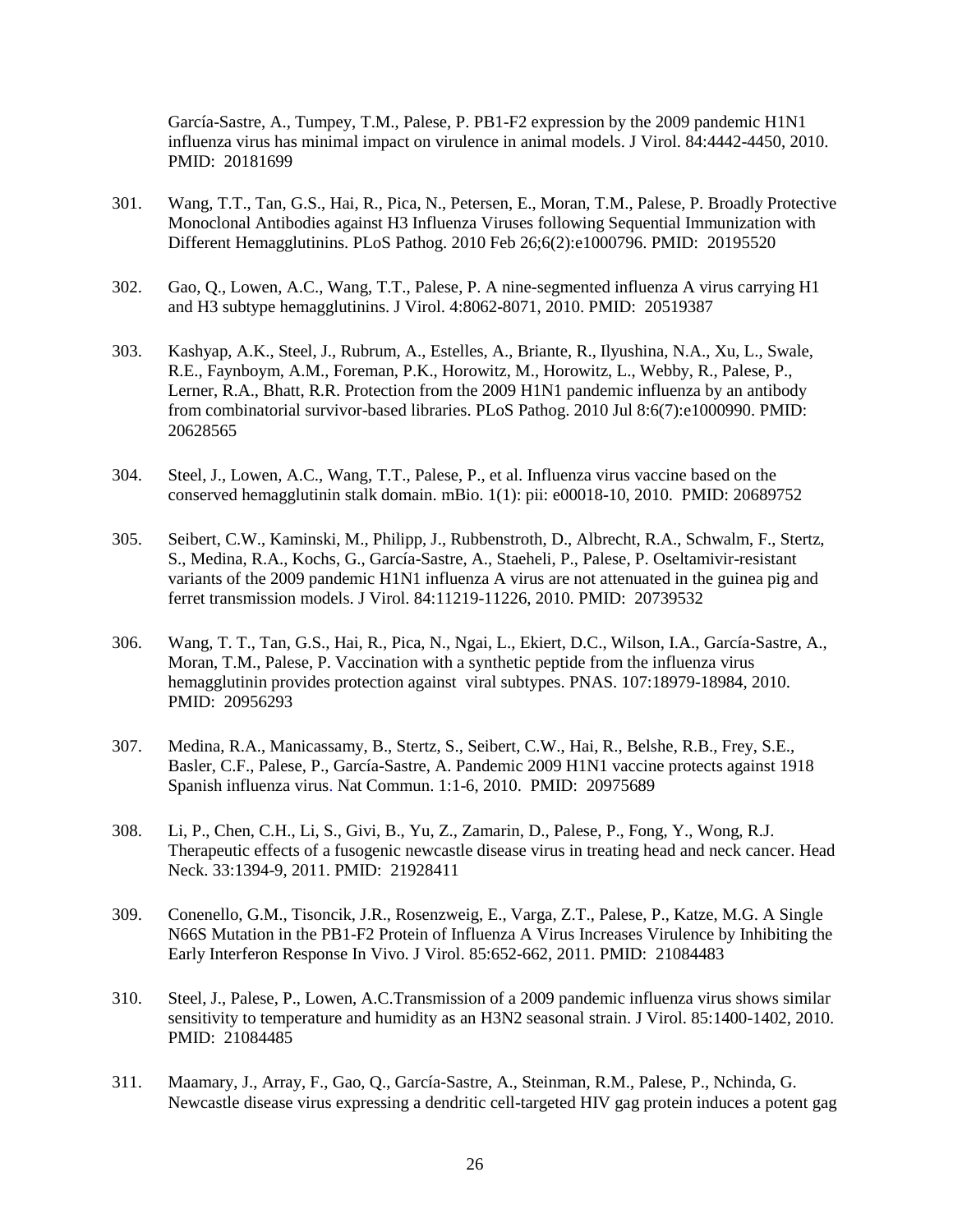specific immune response in mice. J Virol. 85:2235-2246, 2010. PMID: 21159873

- 312. Yondola, M.A., Fernandes, F., Belicha-Villanueva, A., Uccelini, M., Gao, Q., Carter, C., Palese, P. [The budding capability of the influenza virus neuraminidase can be modulated by Tetherin.](http://www.ncbi.nlm.nih.gov/pubmed/21209114) J Virol. 85:2480-2491, 2011. PMID: 21209114
- 313. Hoffmann, H.H., Kunz, A., Simon, V.A., Palese, P., Shaw, M.L. Broad-spectrum antiviral that interferes with de novo pyrimidine biosynthesis. Proc. Natl. Acad. Sci. U. S. A., 108:5777-82, 2011. PMID: 21436031
- 314. Mansour, M., Palese, P., Zamarin, D. Oncolytic specificity of Newcastle Disease Virus is mediated by selectivity for apoptosis-resistant cells. J Virol. 85:6015-6023, 2011. PMID: 21471241
- 315. Hai, R., García-Sastre, A., Swayne, D.E., Palese, P. A reassortment-incompetent live attenuated influenza virus vaccine for protection against pandemic virus strains. J Virol. 85:6832-6843, 2011. PMID: 21543486
- 316. Varga, Z.T., Ramos, I., Hai, R., Schmolke, M., García-Sastre, A., Fernandez-Sesma, A., Palese, P. [The Influenza Virus Protein PB1-F2 Inhibits the Induction of Type I Interferon at the](http://www.ncbi.nlm.nih.gov/pubmed/21695240)  [Level of the MAVS Adaptor Protein.](http://www.ncbi.nlm.nih.gov/pubmed/21695240) PLoS Pathog. Jun;7:e1002067, 2011. PMID: 21695240
- 317. Wang, T., Palese, P. [Biochemistry. Catching a moving target.](http://www.ncbi.nlm.nih.gov/pubmed/21836007) Science. 333:834-835, 2011. PMID: 21836007
- 318. Palese, P. and Wang, T. Why do influenza virus subtypes die out? A hypothesis. mBio. 2:e00150-11, 2011. PMID: 21878571
- 319. Chou, Y-Y., Albrecht, R.A., Pica, N., Lowen, A.C., Richt, J.A., García-Sastre, A., Palese, P. and Hai, R. The M segment of the 2009 new pandemic H1N1 influenza virus is critical for its high transmission efficiency in the guinea pig model. J Virol. 85:11235-11241, 2011. PMID: 21880744
- 320. Pica, N., Iyer, A., Ramos, I., Bouvier, N.M., Fernandez-Sesma, A., García-Sastre, A., Lowen, A.C., Palese, P., Steel, J. [The DBA.2 mouse is susceptible to disease following infection](http://www.ncbi.nlm.nih.gov/pubmed/21917963)  [with a broad, but limited, range of influenza A and B viruses.](http://www.ncbi.nlm.nih.gov/pubmed/21917963) J Virol. 85:12825-12829, 2011. PMID: 21917963
- 321. Varga, Z.T., Palese, P. [The influenza A virus protein PB1-F2: Killing two birds with one](http://www.ncbi.nlm.nih.gov/pubmed/21971186)  [stone?](http://www.ncbi.nlm.nih.gov/pubmed/21971186) Virulence. 2:542-6, 2011. PMID: 21971186
- 322. Palese, P., Wang, T. H5N1 influenza viruses: Facts, not fear. PNAS. 109:2211-13, 2012. PMID: 22308474
- 323. Palese P. Don't censor life-saving science. Nature. 2012; 481(7380):115. PMID: 22237069
- 324. Fouchier RA, García-Sastre A, Kawaoka Y, Barclay WS, Bouvier NM, …Palese, P., et al.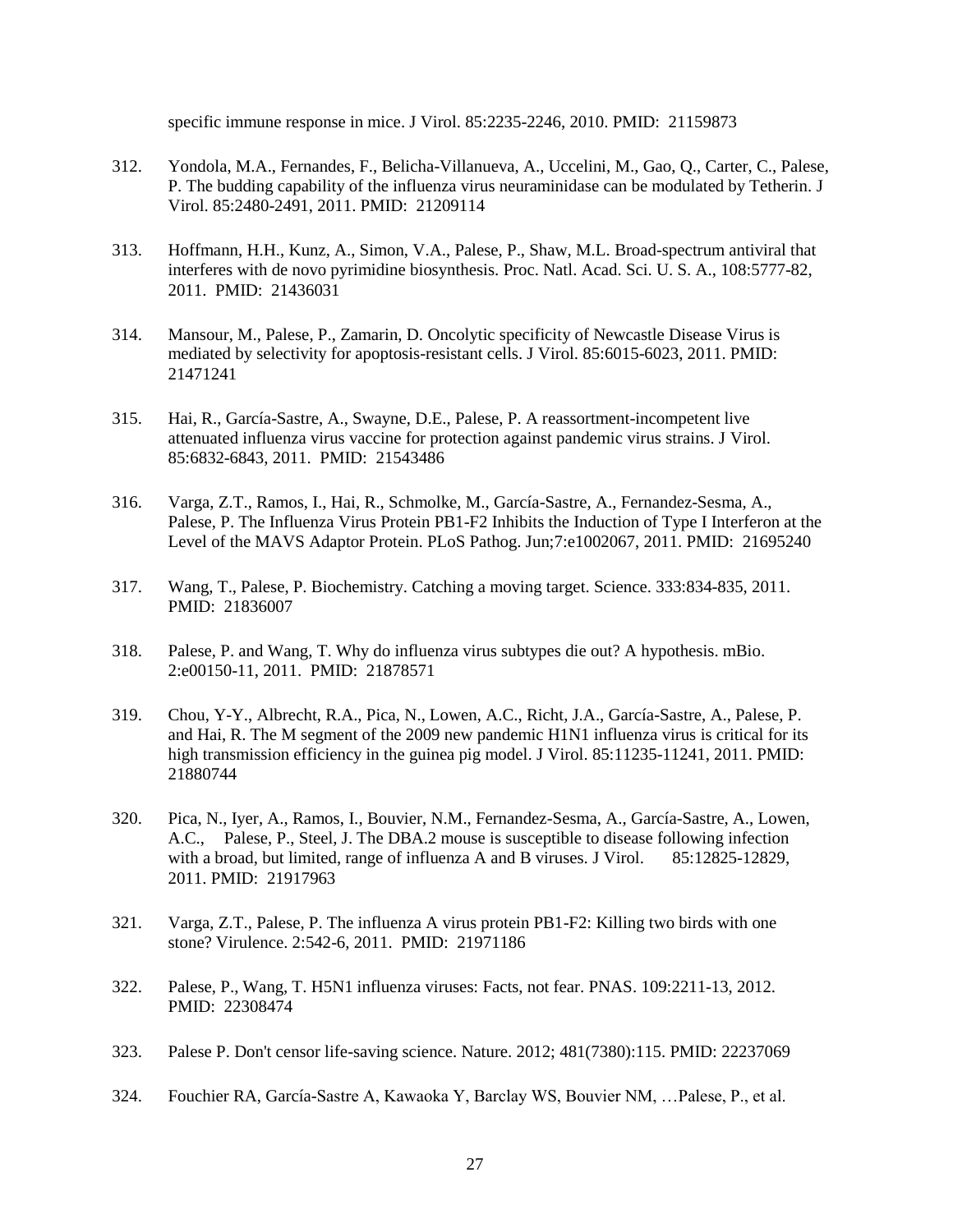Pause on avian flu transmission research. Science (New York, N.Y.). 2012; 335(6067):400-1. NIHMSID: NIHMS494780 PMID: 22282787

- 325. Pica N, Hai R, Krammer F, Wang TT, Maamary J, Eggink D, Tan GS, Krause JC, Moran T, Stein CR, Banach D, Wrammert J, Belshe RB, García-Sastre A, Palese P. [Hemagglutinin stalk](http://www.ncbi.nlm.nih.gov/pubmed/22308500)  [antibodies elicited by the 2009 pandemic influenza virus as a mechanism for the extinction of](http://www.ncbi.nlm.nih.gov/pubmed/22308500)  [seasonal H1N1 viruses.](http://www.ncbi.nlm.nih.gov/pubmed/22308500) Proc Natl Acad Sci USA. 109:2573-8, 2012. PMID: 22308500
- 326. Seibert CW, Rahmat S, Krammer F, Palese P, Bouvier NM. [Efficient transmission of pandemic](http://www.ncbi.nlm.nih.gov/pubmed/22345446)  [H1N1 influenza viruses with high-level oseltamivir resistance.](http://www.ncbi.nlm.nih.gov/pubmed/22345446) J Virol. 86:5386-89, 2012. PMID: 22345446
- 327. Wang T, Parides MK, Palese P. [Seroevidence for H5N1 influenza infections in humans: meta](http://www.ncbi.nlm.nih.gov/pubmed/22362880)[analysis.](http://www.ncbi.nlm.nih.gov/pubmed/22362880) Science. 335:1463, 2012. PMID: 22362880
- 328. Zamarin D, Palese P. [Oncolytic Newcastle disease virus for cancer therapy: old challenges and](http://www.ncbi.nlm.nih.gov/pubmed/22393889)  [new directions.](http://www.ncbi.nlm.nih.gov/pubmed/22393889) Future Microbiol. 7:347-67, 2012. PMID: 22393889
- 329. Hai R, Krammer F, Tan GS, Pica N, Eggink D, Maamary J, Margine I, Albrecht RA, Palese P. [Influenza viruses expressing chimeric hemagglutinins: Globular head and stalk domains](http://www.ncbi.nlm.nih.gov/pubmed/22398287)  [derived from different subtypes.](http://www.ncbi.nlm.nih.gov/pubmed/22398287) J Virol. 86:5774-81, 2012. PMID: 22398287
- 330. Maamary J, Pica N, Belicha-Villanueva A, Chou YY, Krammer F, Gao Q, García-Sastre A, Palese P. [Attenuated influenza virus construct with enhanced hemagglutinin protein](http://www.ncbi.nlm.nih.gov/pubmed/22398291)  [expression.](http://www.ncbi.nlm.nih.gov/pubmed/22398291) J Virol. 86:5782-90, 2012. PMID: 22398291
- 331. Pica N, Chou YY, Bouvier NM, Palese P. [Transmission of influenza B viruses in the Guinea](http://www.ncbi.nlm.nih.gov/pubmed/22301149)  [pig.](http://www.ncbi.nlm.nih.gov/pubmed/22301149) J Virol. 86:4279-87, 2012. PMID: 22301149
- 332. Tan GS, Krammer F, Eggink D, Kongchanagul A, Moran TM, Palese P. [A pan-H1 anti](http://www.ncbi.nlm.nih.gov/pubmed/22491456)[hemagglutinin monoclonal antibody with potent broad-spectrum efficacy in vivo.](http://www.ncbi.nlm.nih.gov/pubmed/22491456) J Virol. 86:6179-88, 2012. PMID: 22491456
- 333. Gao Q, Chou YY, Doğanay S, Vafabakhsh R, Ha T, Palese P. [The influenza A virus PB2, PA,](http://www.ncbi.nlm.nih.gov/pubmed/22532680)  [NP, and M segments play a pivotal role during genome packaging.](http://www.ncbi.nlm.nih.gov/pubmed/22532680) J Virol. 86:7043-51, 2012. PMID: 22532680
- 334. Chou YY, Vafabakhsh R, Doğanay S, Gao Q, Ha T, Palese P. [One influenza virus particle](http://www.ncbi.nlm.nih.gov/pubmed/22547828)  [packages eight unique viral RNAs as shown by FISH analysis.](http://www.ncbi.nlm.nih.gov/pubmed/22547828) Proc Natl Acad Sci U S A. 109:9101-6, 2012. PMID: 22547828
- 335. Ortigoza MB, Dibben O, Maamary J, Martinez-Gil L, Leyva-Grado VH, Abreu P Jr, Ayllon J, Palese P, Shaw ML[. A novel small molecule inhibitor of influenza A viruses that targets](http://www.ncbi.nlm.nih.gov/pubmed/22577360)  [polymerase function and indirectly induces interferon.](http://www.ncbi.nlm.nih.gov/pubmed/22577360) PLoS Pathog. 8(4):e1002668, 2012. PMID: 22577360
- 336. Varga ZT, Grant A, Manicassamy B, Palese P. [Influenza Virus Protein PB1-F2 Inhibits the](http://www.ncbi.nlm.nih.gov/pubmed/22674996)  [Induction of Type I Interferon by Binding to MAVS and Decreasing Mitochondrial Membrane](http://www.ncbi.nlm.nih.gov/pubmed/22674996)  [Potential.](http://www.ncbi.nlm.nih.gov/pubmed/22674996) J Virol. 86:8359-66, 2012. PMID: 22674996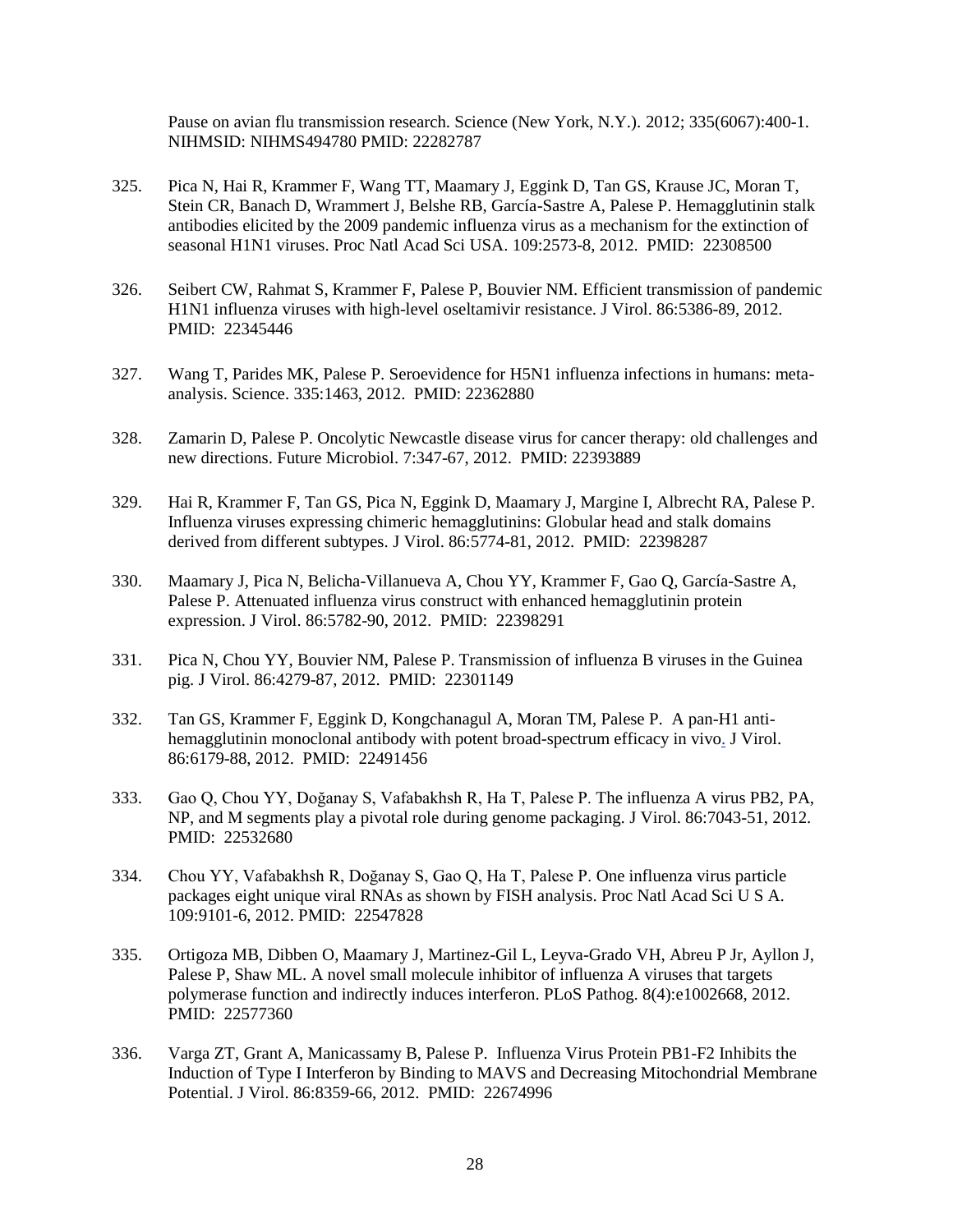- 337. Leyva-Grado VH, Mubareka S, Krammer F, Cárdenas WB, Palese P. [Influenza virus infection](http://www.ncbi.nlm.nih.gov/pubmed/22710350)  [in guinea pigs raised as livestock, Ecuador.](http://www.ncbi.nlm.nih.gov/pubmed/22710350) Emerg Infect Dis. 18:1135-8, 2012. PMID: 22710350
- 338. Pica N, Langlois RA, Krammer F, Margine I, Palese P. [NS1-truncated live attenuated virus](http://www.ncbi.nlm.nih.gov/pubmed/22787224)  [vaccine provides robust protection to aged mice from viral challenge.](http://www.ncbi.nlm.nih.gov/pubmed/22787224) J Virol. 86:10293-10301, 2012. PMID: 22787224
- 339. Krammer F, Pica N, Hai R, Tan GS, Palese P. [Hemagglutinin stalk reactive antibodies are](http://www.ncbi.nlm.nih.gov/pubmed/22787225)  [boosted following sequential infection with seasonal and pandemic H1N1 influenza virus in](http://www.ncbi.nlm.nih.gov/pubmed/22787225)  [mice.](http://www.ncbi.nlm.nih.gov/pubmed/22787225) J Virol. 86:10302-07, 2012. PMID: 22787225
- 340. Goff PH, Gao Q, Palese P. [A majority of infectious Newcastle disease virus particles packages](http://www.ncbi.nlm.nih.gov/pubmed/22787227)  [a single genome while a minority is multiploid.](http://www.ncbi.nlm.nih.gov/pubmed/22787227) J Virol. 86:10852-56, 2012. PMID: 22787227
- 341. Krammer F, Margine I, Tan GS, Pica N, Krause JC, Palese P. [A carboxy-terminal trimerization](http://www.ncbi.nlm.nih.gov/pubmed/22928001)  [domain stabilizes conformational epitopes on the stalk domain of soluble recombinant](http://www.ncbi.nlm.nih.gov/pubmed/22928001)  [hemagglutinin substrates.](http://www.ncbi.nlm.nih.gov/pubmed/22928001) PLoS One. 2012;7(8):e43603. PMID: 22928001
- 342. Ekiert DC, Kashyap AK, Steel J, Rubrum A, Bhabha G, Khayat R, Lee JH, Dillon MA, O'Neil RE, Faynboym AM, Horowitz M, Horowitz L, Ward AB, Palese P, Webby R, Lerner RA, Bhatt RR, Wilson IA. [Cross-neutralization of influenza A viruses mediated by a single](http://www.ncbi.nlm.nih.gov/pubmed/22982990)  [antibody loop.](http://www.ncbi.nlm.nih.gov/pubmed/22982990) Nature. 489:526-32, 2012. PMID: 2298299
- 343. Miller MS, Tsibane T, Krammer F, Hai R, Rahmat S, Basler CF, Palese P. [1976 and 2009 H1N1 Influenza Virus Vaccines Boost Anti-Hemagglutinin Stalk Antibodies in](http://www.ncbi.nlm.nih.gov/pubmed/23087428)  [Humans.](http://www.ncbi.nlm.nih.gov/pubmed/23087428) J Infect Dis. 207:98-105, 2013. PMID: 23087428
- 344. Fouchier RA, García-Sastre A, Kawaoka Y, Barclay WS, Bouvier NM, …Palese, P., et al. Transmission studies resume for avian flu. Science (New York, N.Y.). 2013; 339(6119):520-1. PMID: 23345603
- 345. Martínez-Gil L, Goff PH, Hai R, García-Sastre A, Shaw ML,…Palese, P. et al. A Sendai virusderived RNA agonist of RIG-I as a virus vaccine adjuvant. Journal of virology. 2013; 87(3):1290- 300. PMID: 23175362
- 346. Martínez-Gil L, Ayllon J, Ortigoza MB, García-Sastre A, Shaw ML, Palese P. [Identification of](http://www.ncbi.nlm.nih.gov/pubmed/23145065)  [small molecules with type I interferon inducing properties by high-throughput screening.](http://www.ncbi.nlm.nih.gov/pubmed/23145065) PLoS One. 2012;7:e49049. PMID: 23145065
- 347. Pica N, Palese P[. Toward a universal influenza virus vaccine: prospects and challenges.](http://www.ncbi.nlm.nih.gov/pubmed/23327522) Annu Rev Med. 64:189-202, 2013. PMID: 23327522
- 348. Margine I, Hai R, Albrecht RA, Obermoser G, Harrod AC, Banchereau J, Palucka K, García-Sastre A, Palese P, Treanor JJ, Krammer F. [H3N2 influenza virus infection induces broadly](http://www.ncbi.nlm.nih.gov/pubmed/23408625)  [reactive hemagglutinin stalk antibodies in humans and mice.](http://www.ncbi.nlm.nih.gov/pubmed/23408625) J Virol. 87:4728-37, 2013. PMID: 23408625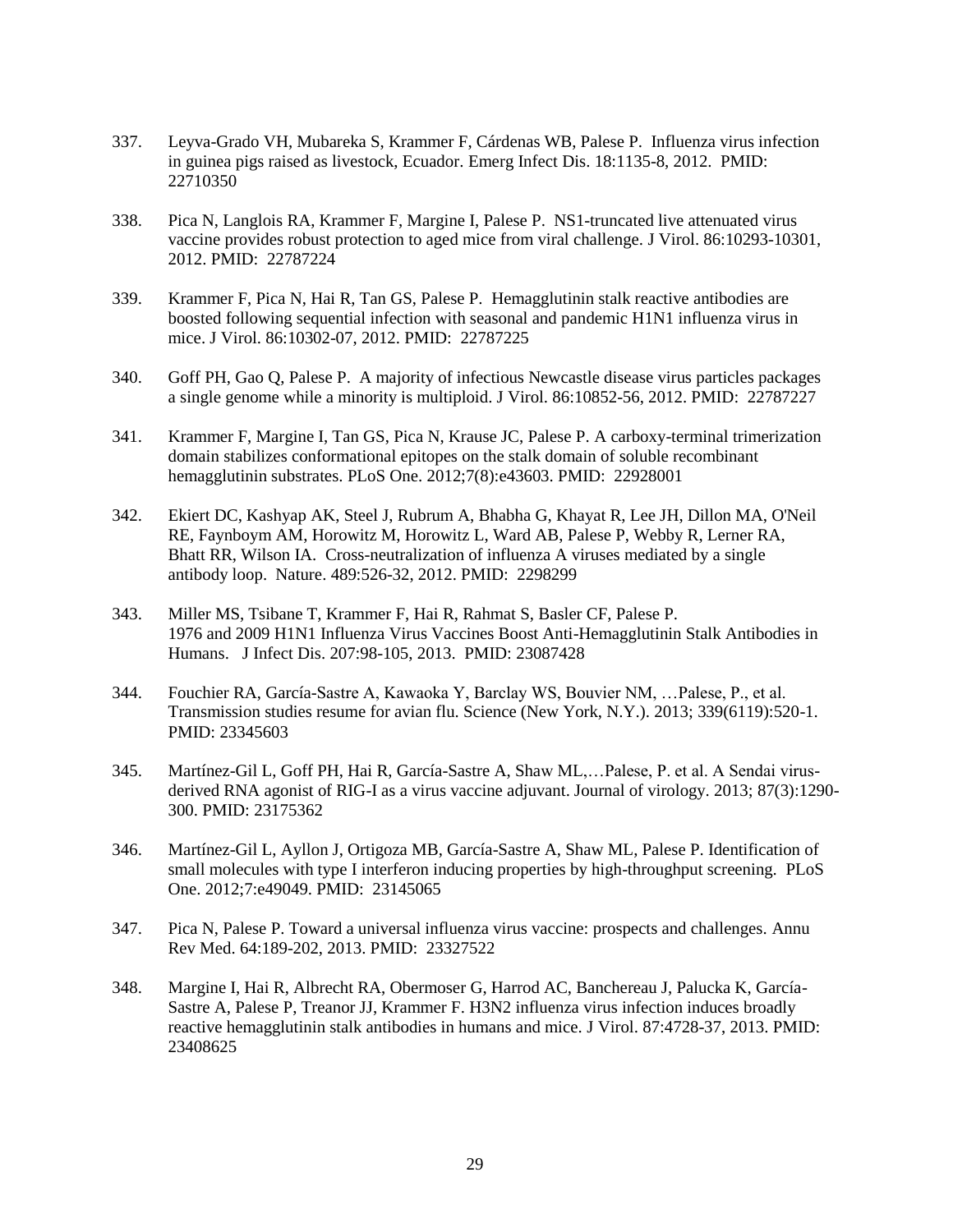- 349. Alamares-Sapuay JG, Martinez-Gil L, Stertz S, Miller MS, Shaw ML, Palese P. [Serum-](http://www.ncbi.nlm.nih.gov/pubmed/23487453) and [glucocorticoid-regulated kinase 1 is required for nuclear export of the ribonucleoprotein of](http://www.ncbi.nlm.nih.gov/pubmed/23487453)  [influenza a virus.](http://www.ncbi.nlm.nih.gov/pubmed/23487453) J Virol. 87:6020-6, 2013. PMID: 23487453
- 350. Krammer F, Pica N, Hai R, Margine I, Palese P. [Chimeric hemagglutinin influenza virus vaccine](http://www.ncbi.nlm.nih.gov/pubmed/23576508)  [constructs elicit broadly-protective stalk-specific antibodies.](http://www.ncbi.nlm.nih.gov/pubmed/23576508) J Virol. 87:6542-50, 2013. PMID: 23576508
- 351. Chou YY, Heaton NS, Gao Q, Palese P, Singer R, Lionnet T. [Colocalization of Different](http://www.ncbi.nlm.nih.gov/pubmed/23671419)  [Influenza Viral RNA Segments in the Cytoplasm before Viral Budding as Shown by Single](http://www.ncbi.nlm.nih.gov/pubmed/23671419)[molecule Sensitivity FISH Analysis.](http://www.ncbi.nlm.nih.gov/pubmed/23671419) PLoS Pathog. 9(7). doi: 10.1371, 2013. PMID: 23671419
- 352. Seibert CW, Rahmat S, Krause JC, Eggink D, Albrecht RA, Goff PH, Krammer F, Duty JA, Bouvier NM, García-Sastre A, Palese P. [Recombinant IgA is sufficient to prevent influenza virus](http://www.ncbi.nlm.nih.gov/pubmed/23698296)  [transmission in guinea pigs.](http://www.ncbi.nlm.nih.gov/pubmed/23698296) J Virol. 87:7793-804, 2013. PMID: 23698296
- 353. Goff PH, Krammer F, Hai R, Seibert CW, Margine I, García-Sastre A, Palese P. [Induction of](http://www.ncbi.nlm.nih.gov/pubmed/23698299)  [cross-reactive antibodies to novel H7N9 influenza virus by recombinant Newcastle disease virus](http://www.ncbi.nlm.nih.gov/pubmed/23698299)  [expressing a North American lineage H7 subtype hemagglutinin.](http://www.ncbi.nlm.nih.gov/pubmed/23698299) J Virol. 87:8235-40, 2013. PMID: 23698299
- 354. Heaton NS, Leyva-Grado VH, Tan GS, Eggink D, Hai R, Palese P. [In vivo bioluminescent](http://www.ncbi.nlm.nih.gov/pubmed/23698304)  [imaging of influenza A virus infection and characterization of novel cross-protective monoclonal](http://www.ncbi.nlm.nih.gov/pubmed/23698304)  [antibodies.](http://www.ncbi.nlm.nih.gov/pubmed/23698304) J Virol. 87:8272-81, 2013. PMID: 23698304
- 355. Martinez-Gil L, Alamares-Sapuay JG, Ramana Reddy MV, Goff PH, Premkumar Reddy E, Palese P. A small molecule multi-kinase inhibitor reduces influenza A virus replication by restricting viral RNA synthesis. Antiviral Res. 100:29-37, 2013. PMID: 23891991
- 356. Margine I, Krammer F, Hai R, Heaton NS, Tan GS, Andrews SA, Runstadler JA, Wilson PC, Albrecht RA, García-Sastre A, Palese P. Hemagglutinin Stalk-Based Universal Vaccine Constructs Protect Against Group 2 Influenza A Viruses. J Virol. 87:10435-46, 2013. PMID: 23903831
- 357. Miller MS, Gardner TJ, Krammer F, Aguado LC, Tortorella D, Basler CF, Palese P. Neutralizing Antibodies Against Previously Encountered Influenza Virus Strains Increase over Time: A Longitudinal Analysis. Sci Transl Med. 5:198ra107, 2013. PMID: 23946196
- 358. Krammer F, Palese P. [Influenza virus hemagglutinin stalk-based antibodies and vaccines.](http://www.ncbi.nlm.nih.gov/pubmed/23978327) Curr Opin Virol. 3:521-30, 2013. PMID: 23978327
- 359. Eggink D, Goff PH, Palese P. [Guiding the immune response against influenza virus](http://www.ncbi.nlm.nih.gov/pubmed/24155380)  [hemagglutinin toward the conserved stalk domain by hyper-glycosylation of the globular head](http://www.ncbi.nlm.nih.gov/pubmed/24155380)  [domain.](http://www.ncbi.nlm.nih.gov/pubmed/24155380) J Virol. 2013. PMID: 24155380
- 360. Goff PH, Eggink D, Seibert CW, Hai R, Martínez-Gil L, Krammer F, Palese P. [Adjuvants and](http://www.ncbi.nlm.nih.gov/pubmed/24223176)  [immunization strategies to induce influenza virus hemagglutinin stalk antibodies.](http://www.ncbi.nlm.nih.gov/pubmed/24223176) PLoS One, 2013. doi: 10.1371/journal.pone.0079194. PMID: 24223176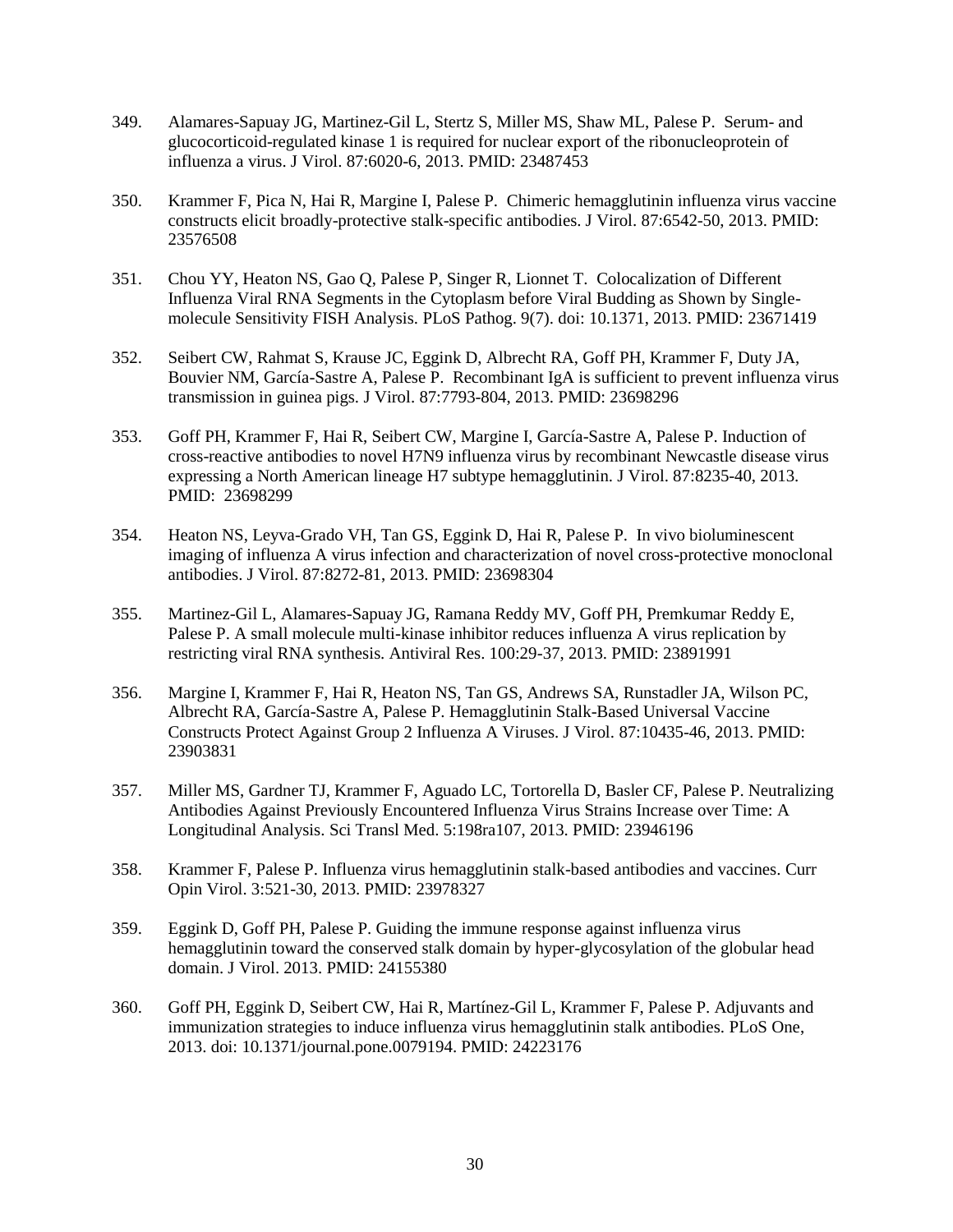- 361. Heaton NS, Sachs D, Chen CJ, Hai R, Palese P. [Genome-wide mutagenesis of influenza virus](http://www.ncbi.nlm.nih.gov/pubmed/24277853)  [reveals unique plasticity of the hemagglutinin and NS1 proteins.](http://www.ncbi.nlm.nih.gov/pubmed/24277853) Proc Natl Acad Sci U S A. 110:20248-53, 2013. doi: 10.1073/pnas.1320524110. PMID: 24277853
- 362. Margine I, Palese P, Krammer F. [Expression of Functional Recombinant Hemagglutinin and](http://www.ncbi.nlm.nih.gov/pubmed/24300384)  [Neuraminidase Proteins from the Novel H7N9 Influenza Virus Using the Baculovirus Expression](http://www.ncbi.nlm.nih.gov/pubmed/24300384)  [System.](http://www.ncbi.nlm.nih.gov/pubmed/24300384) J Vis Exp. 2013. PMID: 24300384
- 363. Krammer F, Margine I, Hai R, Flood A, Hirsh A, Tsvetnitsky V, Chen D, Palese P. [H3 stalk](http://www.ncbi.nlm.nih.gov/pubmed/24307585)[based chimeric hemagglutinin influenza virus constructs protect mice from H7N9 challenge.](http://www.ncbi.nlm.nih.gov/pubmed/24307585) J Virol. 2013. PMID: 24307585
- 364. Hai R, Schmolke M, Leyva-Grado VH, Thangavel RR, Margine I, Jaffe EL, Krammer F, Solórzano A, García-Sastre A, Palese P, Bouvier NM. [Influenza A\(H7N9\) virus gains](http://www.ncbi.nlm.nih.gov/pubmed/24326875)  [neuraminidase inhibitor resistance without loss of in vivo virulence or transmissibility.](http://www.ncbi.nlm.nih.gov/pubmed/24326875) Nat Commun. 4:2854, 2013. PMID: 24326875
- 365. Krammer F, Palese P. [Universal influenza virus vaccines: need for clinical trials.](http://www.ncbi.nlm.nih.gov/pubmed/24352315) Nat Immunol. 15:3-5, 2013. PMID: 24352315
- 366. Krammer F, Hai R, Yondola M, Tan GS, Leyva-Grado V, Ryder AB, Miller MS, Rose JK, Palese P, García-Sastre A, Albrecht RA. [Assessment of influenza virus hemagglutinin stalk-based](http://www.ncbi.nlm.nih.gov/pubmed/24403585)  [immunity in ferrets.](http://www.ncbi.nlm.nih.gov/pubmed/24403585) J Virol. 2014. PMID: 24403585
- 367. Dilillo DJ, Tan GS, Palese P, Ravetch JV. [Broadly neutralizing hemagglutinin stalk-specific](http://www.ncbi.nlm.nih.gov/pubmed/24412922)  [antibodies require FcγR interactions for protection against influenza virus in vivo.](http://www.ncbi.nlm.nih.gov/pubmed/24412922) Nat Med. 2014. PMID: 24412922
- 368. Krammer F, Albrecht RA, Tan GS, Margine I, Hai R, Schmolke M, Runstadler J, Andrews SF, Wilson PC, Cox RJ, Treanor JJ, García-Sastre A, Palese P. [Divergent H7 immunogens offer](http://www.ncbi.nlm.nih.gov/pubmed/24453375)  [protection from H7N9 virus challenge.](http://www.ncbi.nlm.nih.gov/pubmed/24453375) J Virol. 88:3976-85, 2014. PMID: 2453375
- 369. Zamarin D, Holmgaard RB, Subudhi SK, Park JS, Mansour M, Palese P, Merghoub T, Wolchok JD, Allison JP. [Localized oncolytic virotherapy overcomes systemic tumor resistance to immune](http://www.ncbi.nlm.nih.gov/pubmed/24598590)  [checkpoint blockade immunotherapy.](http://www.ncbi.nlm.nih.gov/pubmed/24598590) Sci Transl Med. 6:226, 2014. PMID: 24598590
- 370. Miller MS, Palese P. [Peering into the crystal ball: influenza pandemics and vaccine efficacy.](http://www.ncbi.nlm.nih.gov/pubmed/24725400)  Cell. 157:294-9, 2014. PMID: 24725400
- 371. Ellebedy AH, Krammer F, Li GM, Miller MS, Chiu C, Wrammert J, Chang CY, Davis CW, McCausland M, Elbein R, Edupuganti S, Spearman P, Andrews SF, Wilson PC, García-Sastre A, Mulligan MJ, Mehta AK, Palese P, Ahmed R. Induction of broadly cross-reactive antibody responses to the influenza HA stem region following H5N1 vaccination in humans. Proc Natl Acad Sci U S A. 2014 Aug 25. PMID: 25157133
- 372. Heaton NS, Langlois RA, Sachs D, Lim JK, Palese P, tenOever BR. Long-term survival of influenza virus infected club cells drives immunopathology. J Exp Med. 2014 Aug 25;211(9):1707-14. PMID: 25135297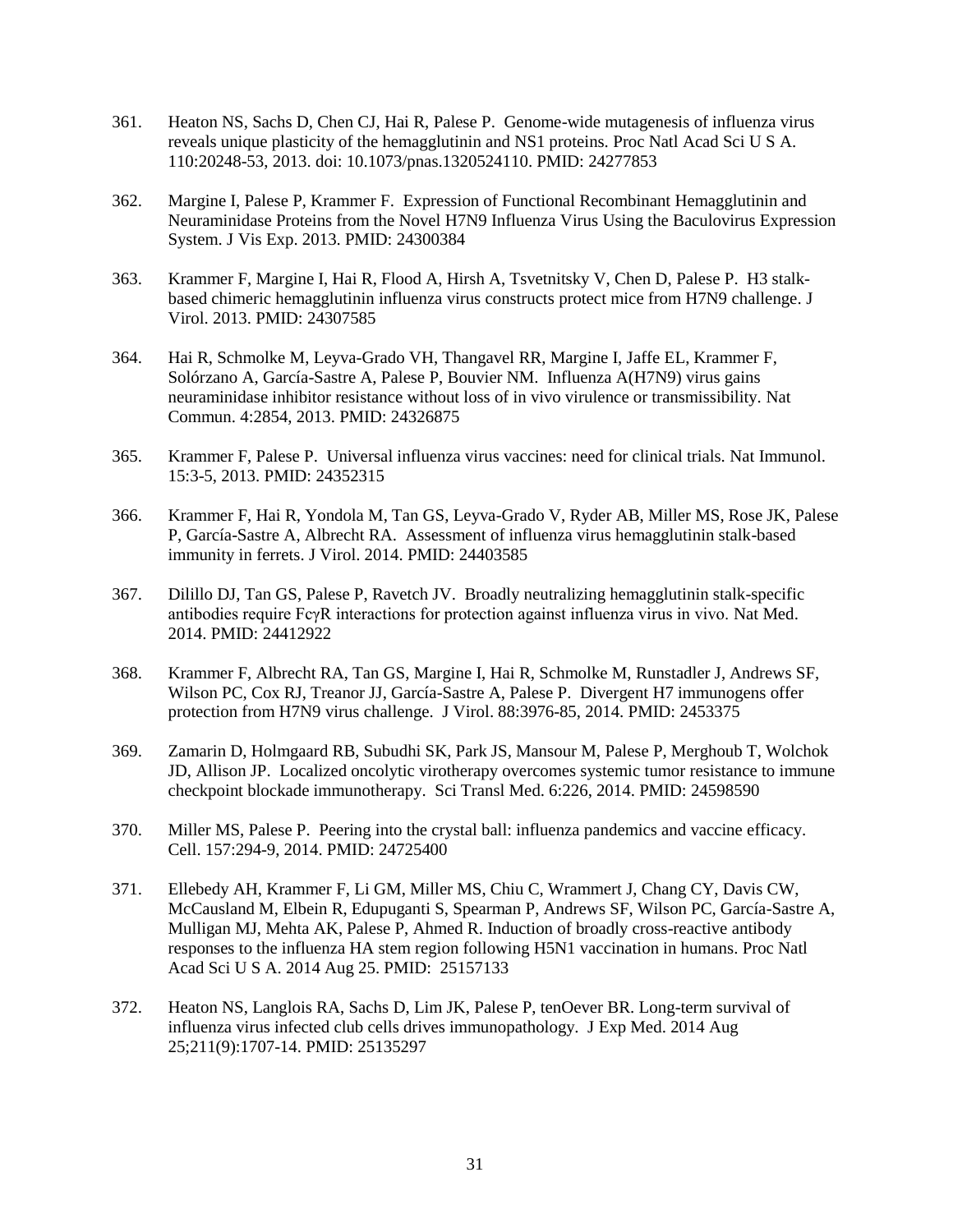- 373. Krammer F, Palese P, Steel J. Advances in Universal Influenza Virus Vaccine Design and Antibody Mediated Therapies Based on Conserved Regions of the Hemagglutinin. Curr Top Microbiol Immunol. 2014 Jul 10. PMID: 25007847
- 374. Nachbagauer R, Wohlbold TJ, Hirsh A, Hai R, Sjursen H, Palese P, Cox RJ, Krammer F. Induction of Broadly Reactive Anti-Hemagglutinin Stalk Antibodies by an H5N1 Vaccine in Humans. J Virol. 2014 Nov 15;88(22):13260-8. doi: 10.1128/JVI.02133-14. Epub 2014 Sep 10. PMID: 25210189
- 375. Tan GS, Lee PS, Hoffman RM, Mazel-Sanchez B, Krammer F, Leon PE, Ward AB, Wilson IA, Palese P. Characterization of a broadly neutralizing monoclonal antibody that targets the fusion domain of group 2 influenza a virus hemagglutinin. J Virol. 2014 Dec 1;88(23):13580-92. doi: 10.1128/JVI.02289-14. Epub 2014 Sep 10. PMID: 25210195
- 376. Riegger D, Hai R, Dornfeld D, Mänz B, Leyva-Grado V, Sánchez-Aparicio MT, Albrecht RA, Palese P, Haller O, Schwemmle M, García-Sastre A, Kochs G, Schmolke M. The nucleoprotein of newly emerged H7N9 influenza A virus harbors a unique motif conferring resistance to antiviral human MxA. J Virol. 2015 Feb;89(4):2241-52. doi: 10.1128/JVI.02406-14. PMID: 25505067
- 377. Goff PH, Hayashi T, Martínez-Gil L, Corr M, Crain B, Yao S, Cottam HB, Chan M, Ramos I, Eggink D, Heshmati M, Krammer F, Messer K, Pu M, Fernandez-Sesma A, Palese P, Carson DA. Synthetic Toll-Like Receptor 4 (TLR4) and TLR7 Ligands as Influenza Virus Vaccine Adjuvants Induce Rapid, Sustained, and Broadly Protective Responses. J Virol. 2015 Mar 15;89(6):3221-35. doi: 10.1128/JVI.03337-14. PMID: 25568203
- 378. He W, Mullarkey CE, Duty JA, Moran TM, Palese P, Miller MS. Broadly neutralizing antiinfluenza virus antibodies: enhancement of neutralizing potency in polyclonal mixtures and IgA backbones. J Virol. 2015 Apr 1;89(7):3610-8. doi: 10.1128/JVI.03099-14. PMID: 25589655
- 379. Wohlbold TJ, Nachbagauer R, Margine I, Tan GS, Hirsh A,…Palese, P. et al. Vaccination with soluble headless hemagglutinin protects mice from challenge with divergent influenza viruses. Vaccine. 2015; 33(29):3314-21. PMID: 26026378
- 380. Henry Dunand CJ, Leon PE, Kaur K, Tan GS, Zheng NY, Andrews S, Huang M, Qu X, Huang Y, Salgado-Ferrer M, Ho IY, Taylor W, Hai R, Wrammert J, Ahmed R, García-Sastre A, Palese P, Krammer F, Wilson PC. Preexisting human antibodies neutralize recently emerged H7N9 influenza strains. J Clin Invest. 2015 Mar 2;125(3):1255-68. doi: 10.1172/JCI74374. PMID: 25689254
- 381. Krammer F, Palese P. Advances in the development of influenza virus vaccines. Nat Rev Drug Discov. 2015 Feb 27;14(3):167-82. doi: 10.1038/nrd4529. PMID: 25722244
- 382. Wohlbold TJ, Nachbagauer R, Xu H, Tan GS, Hirsh A, Brokstad KA, Cox RJ, Palese P, Krammer F. Vaccination with Adjuvanted Recombinant Neuraminidase Induces Broad Heterologous, but Not Heterosubtypic, Cross-Protection against Influenza Virus Infection in Mice. MBio. 2015 Mar 10;6(2). pii: e02556-14. doi: 10.1128/mBio.02556-14. PMID: 25759506
- 383. Fulton BO, Sachs D, Beaty SM, Won ST, Lee B, Palese P, Heaton NS. Mutational Analysis of Measles Virus Suggests Constraints on Antigenic Variation of the Glycoproteins. Cell Rep. 2015 Jun 9;11(9):1331-8. doi: 10.1016/j.celrep.2015.04.054. Epub 2015 May 21. PMID: 26004185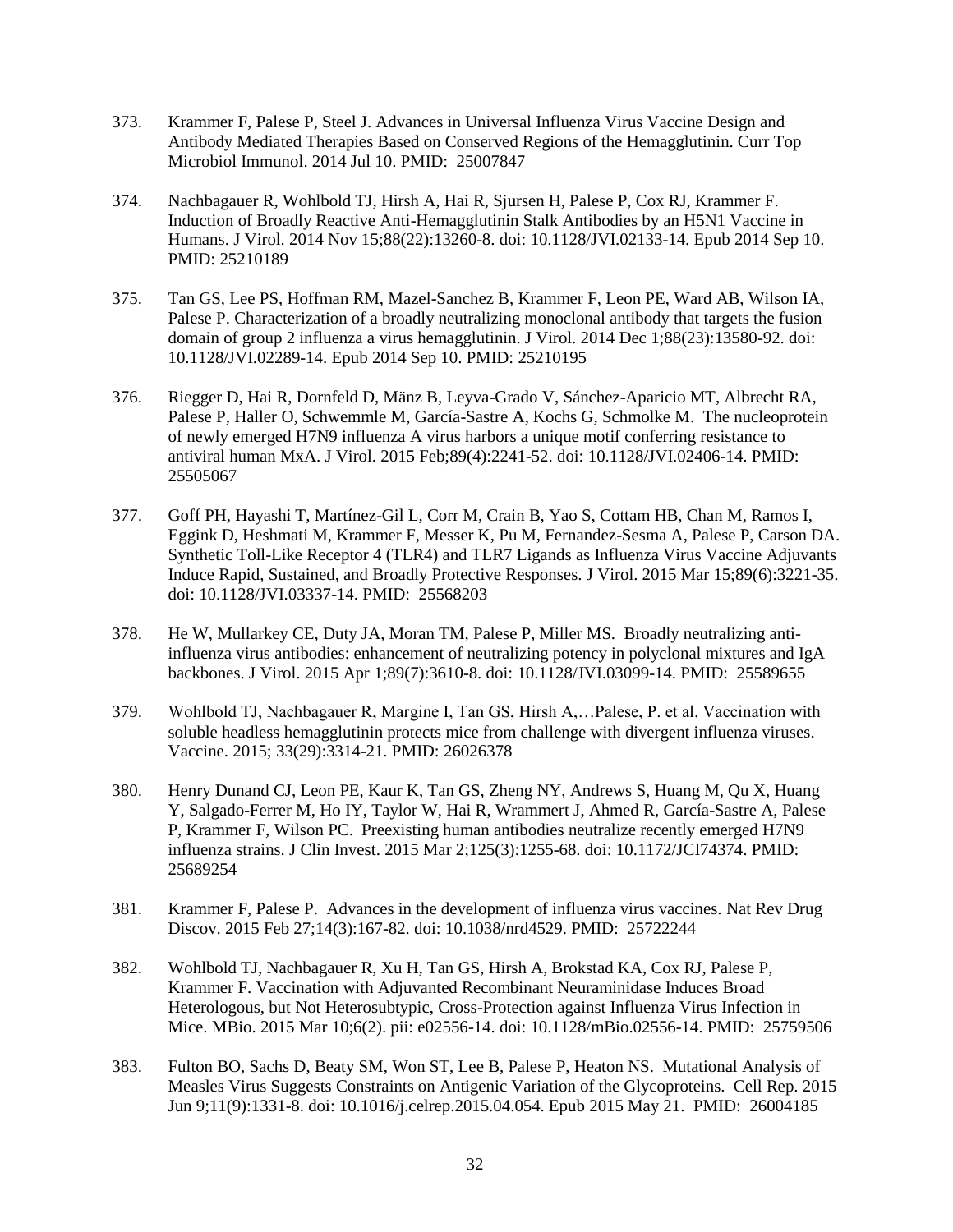- 384. Leyva-Grado VH, Tan GS, Leon PE, Yondola M, Palese P. Direct Administration in the Respiratory Tract Improves Efficacy of Broadly Neutralizing Anti-Influenza Virus Monoclonal Antibodies. Antimicrob Agents Chemother. 2015 Jul;59(7):4162-72. doi: 10.1128/AAC.00290- 15. Epub 2015 May 4. PMID: 25941218
- 385. Wang TT, Maamary J, Tan GS, Bournazos S, Davis CW, Krammer F, Schlesinger SJ, Palese P, Ahmed R, Ravetch JV. Anti-HA Glycoforms Drive B Cell Affinity Selection and Determine Influenza Vaccine Efficacy. Cell. 2015 Jul 2;162(1):160-9. doi: 10.1016/j.cell.2015.06.026. PMID: 26140596
- 386. Kaur K, Zheng NY, Smith K, Huang M, Li L, Pauli NT, Henry Dunand CJ, Lee JH, Morrissey M, Wu Y, Joachims ML, Munroe ME, Lau D, Qu X, Krammer F, Wrammert J, Palese P, Ahmed R, James JA, Wilson PC. High Affinity Antibodies against Influenza Characterize the Plasmablast Response in SLE Patients After Vaccination. PLoS One. 2015 May 7;10(5):e0125618. doi: 10.1371/journal.pone.0125618. eCollection 2015. PMID: 25951191
- 387. White KM, De Jesus P, Chen Z, Abreu P Jr, Barile E, Mak PA, Anderson P, Nguyen QT, Inoue A, Stertz S, Koenig R, Pellecchia M, Palese P, Kuhen K, García-Sastre A, Chanda SK, Shaw ML. A Potent Anti-influenza Compound Blocks Fusion through Stabilization of the Prefusion Conformation of the Hemagglutinin Protein. ACS Infect Dis. 2015 Feb 13;1(2):98-109. Epub 2014 Dec 15. PMID: 25984567
- 388. Brennan B, Weber F, Kormelink R, Schnettler E, Bouloy M, Failloux AB, Weaver SC, Fazakerley JK, Fragkoudis R, Harris M, Barr JN, Palese P, García-Sastre A, Dalziel RG, Dutia BM, Lowen AC, Steel J, Randall RE, Paul Duprex W, Rice CM, Tesh RB, Murphy FA, Ebihara H, Vasconcelos PF, Nunes MR, Fooks AR, Smith GL, Goodfellow I, Pappu HR, Lamb RA, Paterson RG, Higgs S, Vanlandingham DL, Dietzgen RG, Stephen Lodmell J, Nichol ST, Daly J, Ullman DE, Plyusnin A, Plyusnina A, Efstathiou S, Hewson R, Tordo N, Cherry S, Boutell C, Hosie MJ, Murcia PR, Neil JC, Palmarini M, Patel AH, Willett BJ, Kohl A, McLauchlan J. In memoriam--Richard M. Elliott (1954-2015). J Gen Virol. 2015 Aug;96(8):1975-8. doi: 10.1099/jgv.0.000241. PMID: 26315040
- 389. Fulton BO, Palese P, Heaton NS. Replication-Competent Influenza B Reporter Viruses as Tools for Screening Antivirals and Antibodies. J Virol. 2015 Dec 1;89(23):12226-31. doi: 10.1128/JVI.02164-15. Epub 2015 Sep 23. PMID: 26401044
- 390. Andrews SF, Huang Y, Kaur K, Popova LI, Ho IY, Pauli NT, Henry Dunand CJ, Taylor WM, Lim S, Huang M, Qu X, Lee JH, Salgado-Ferrer M, Krammer F, Palese P, Wrammert J, Ahmed R, Wilson PC. Immune history profoundly affects broadly protective B cell responses to influenza. Sci Transl Med. 2015 Dec 2;7(316):316ra192. doi: 10.1126/scitranslmed.aad0522. PMID: 26631631
- 391. Ryder AB, Nachbagauer R, Buonocore L, Palese P, Krammer F, Rose JK. Vaccination with VSV-vectored chimeric hemagglutinins protects mice against divergent influenza virus challenge strains. J Virol. 2015 Dec 16. pii: JVI.02598-15. PMID: 26676789
- 392. Nachbagauer R, Miller MS, Hai R, Ryder AB, Rose JK, Palese P, García-Sastre A, Krammer F, Albrecht RA. Hemagglutinin stalk immunity reduces influenza virus replication and transmission in ferrets. J Virol. 2015 Dec 30. pii: JVI.02481-15. [Epub ahead of print] PMID: 26719251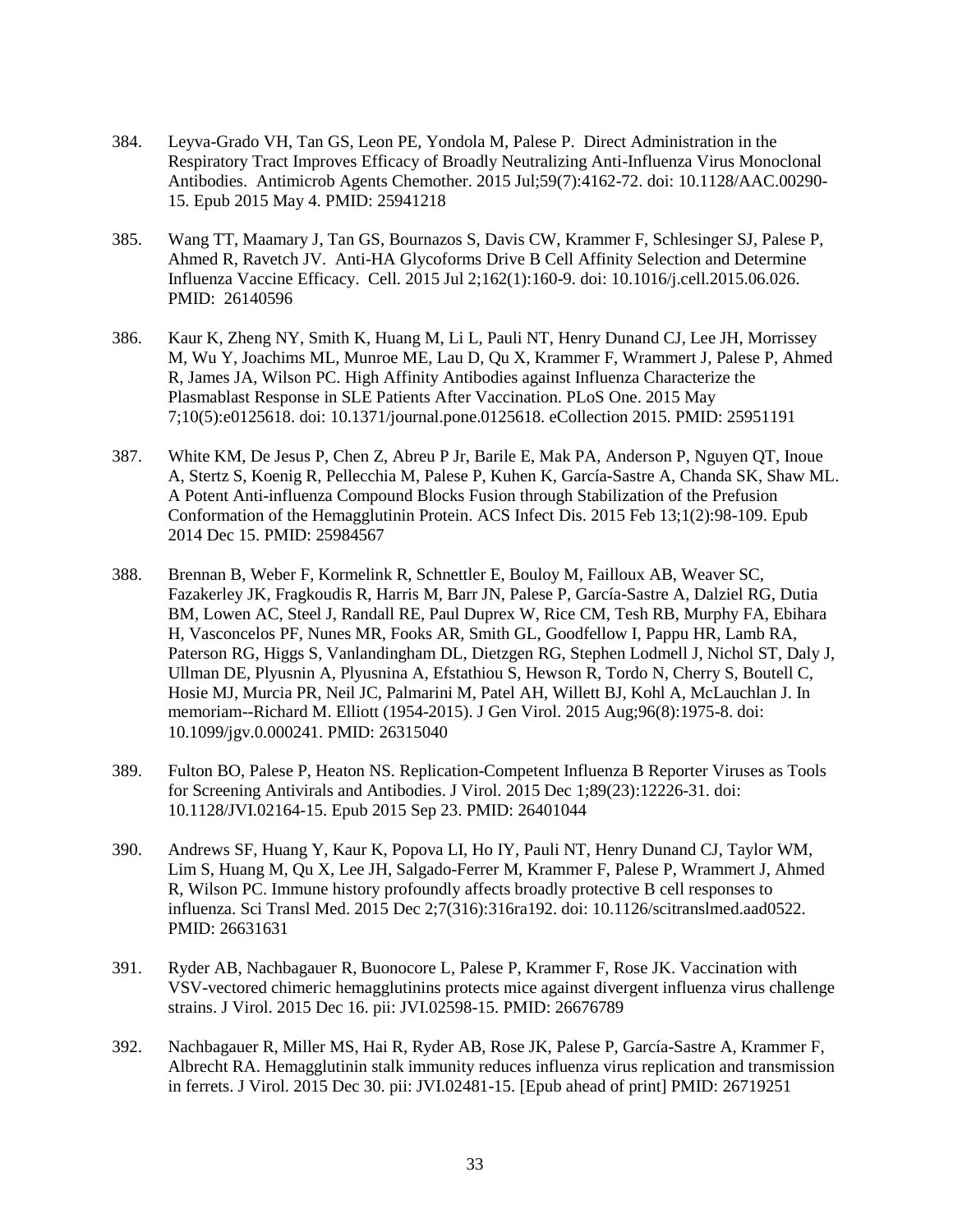- 393. DiLillo DJ, Palese P, Wilson PC, Ravetch JV. Broadly neutralizing anti-influenza antibodies require Fc receptor engagement for in vivo protection. J Clin Invest. 2016 Jan 5. pii: 84428. doi: 10.1172/JCI84428. [Epub ahead of print] PMID: 26731473
- 394. Chen CJ, Ermler ME, Tan GS, Krammer F, Palese P, Hai R. Influenza A viruses expressing intraor inter-group chimeric hemagglutinins. J Virol. 2016 Jan 13. pii: JVI.03060-15. [Epub ahead of print] PMID: 26764009
- 395. Nachbagauer R, Choi A, Izikson R, Cox MM, Palese P, Krammer F. Age Dependence and Isotype Specificity of Influenza Virus Hemagglutinin Stalk-Reactive Antibodies in Humans. MBio. 2016 Jan 19;7(1). pii: e01996-15. doi: 10.1128/mBio.01996-15. PMID: 26787832
- 396. Heaton NS, Moshkina N, Fenouil R, Gardner TJ, Aguirre S, Shah PS, Zhao N, Manganaro L, Hultquist JF, Noel J, Sachs DH, Hamilton J, Leon PE, Chawdury A, Tripathi S, Melegari C, Campisi L, Hai R, Metreveli G, Gamarnik AV, García-Sastre A, Greenbaum B, Simon V, Fernandez-Sesma A, Krogan NJ, Mulder LC, van Bakel H, Tortorella D, Taunton J, Palese P, Marazzi I. Targeting Viral Proteostasis Limits Influenza Virus, HIV, and Dengue Virus Infection. Immunity. 2016 Jan 19;44(1):46-58. doi: 10.1016/j.immuni.2015.12.017. PMID: 26789921
- 397. Hamilton JR, Sachs D, Lim JK, Langlois RA, Palese P, Heaton NS. Club cells surviving influenza A virus infection induce temporary nonspecific antiviral immunity. Proc Natl Acad Sci U S A. 2016 Apr 5;113(14):3861-6. doi: 10.1073/pnas.1522376113. Epub 2016 Mar 21. PMID: 27001854
- 398. Tran EE, Podolsky KA, Bartesaghi A, Kuybeda O, Grandinetti G, Wohlbold TJ, Tan GS, Nachbagauer R, Palese P, Krammer F, Subramaniam S. Cryo-electron Microscopy Structures of Chimeric Hemagglutinin Displayed on a Universal Influenza Vaccine Candidate. MBio. 2016 Mar 22;7(2):e00257. doi: 10.1128/mBio.00257-16. PMID: 27006464
- 399. Henry Dunand CJ, Leon PE, Huang M, Choi A, Chromikova V, Ho IY, Tan GS, Cruz J, Hirsh A, Zheng NY, Mullarkey CE, Ennis FA, Terajima M, Treanor JJ, Topham DJ, Subbarao K, Palese P, Krammer F, Wilson PC. Both Neutralizing and Non-Neutralizing Human H7N9 Influenza Vaccine-Induced Monoclonal Antibodies Confer Protection. Cell Host Microbe. 2016 Jun 8;19(6):800-13. doi: 10.1016/j.chom.2016.05.014. PMID: 27281570
- 400. Leon PE, He W, Mullarkey CE, Bailey MJ, Miller MS, Krammer F, Palese P, Tan GS. Optimal activation of Fc-mediated effector functions by influenza virus hemagglutinin antibodies requires two points of contact. Proc Natl Acad Sci U S A. 2016 Sep 19. pii: 201613225. PMID: 27647907
- 401. He W, Tan GS, Mullarkey CE, Lee AJ, Lam MM, Krammer F, Henry C, Wilson PC, Ashkar AA, Palese P, Miller MS. Epitope specificity plays a critical role in regulating antibody-dependent cell-mediated cytotoxicity against influenza A virus. Proc Natl Acad Sci U S A. 2016 Oct 3. pii: 201609316. PMID: 27698132
- 402. Mullarkey CE, Bailey MJ, Golubeva DA, Tan GS, Nachbagauer R, He W, Novakowski KE, Bowdish DM, Miller MS, Palese P. Broadly Neutralizing Hemagglutinin Stalk-Specific Antibodies Induce Potent Phagocytosis of Immune Complexes by Neutrophils in an Fc-Dependent Manner. MBio. 2016 Oct 4;7(5). pii: e01624-16. PMID:27703076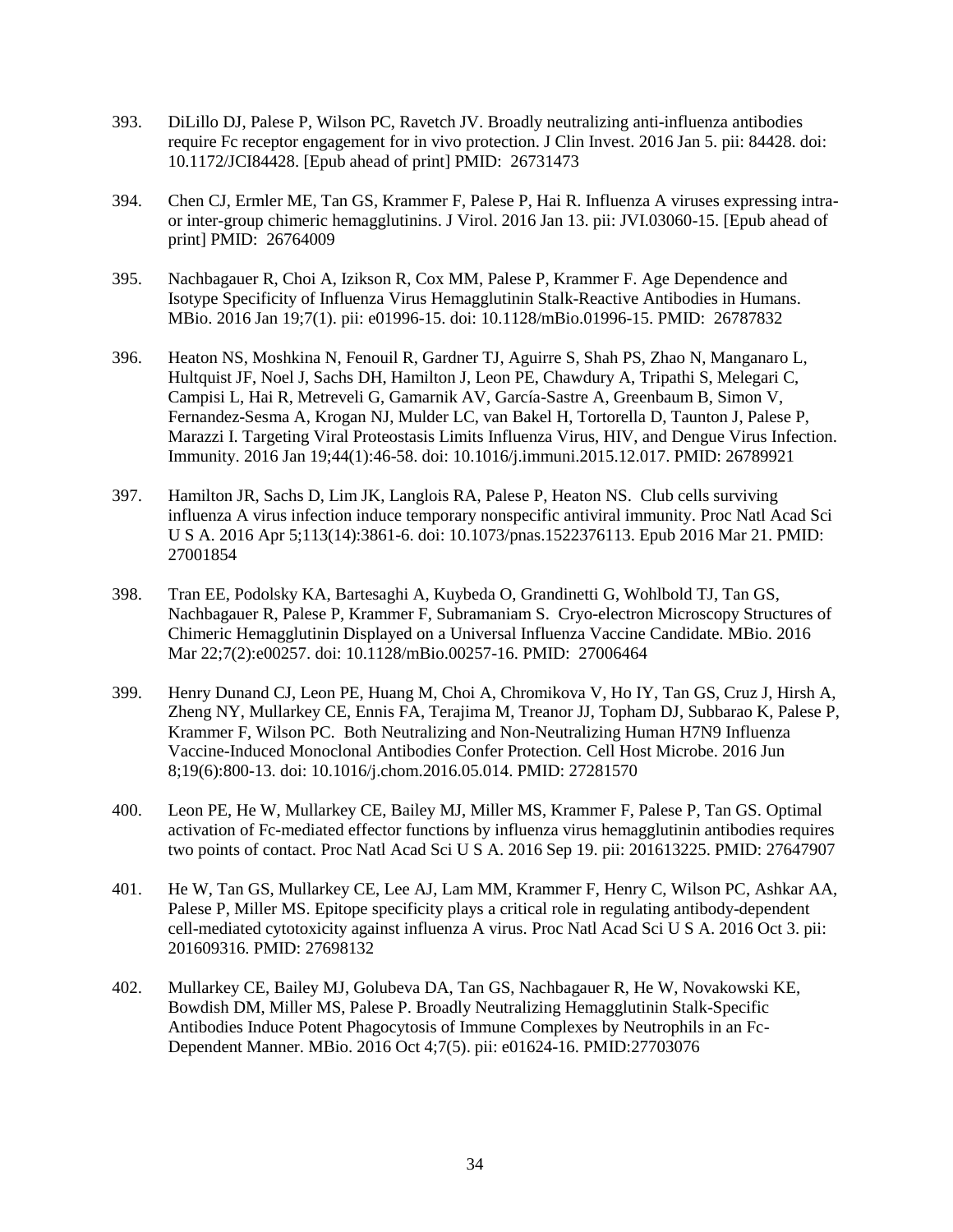- 403. Palese P. Profile of Charles M. Rice, Ralf F. W. Bartenschlager, and Michael J. Sofia, 2016 Lasker-DeBakey Clinical Medical Research Awardees. [Proc Natl Acad Sci U S A.](https://www.ncbi.nlm.nih.gov/pubmed/27864510) 2016 Nov 18. pii: 201616592. DOI[:10.1073/pnas.1616592113.](https://dx.doi.org/10.1073/pnas.1616592113) PMID: 27864510
- 404. Nachbagauer R, Choi A, Hirsh A, Margine I, Iida S, Barrera A, Ferres M, Albrecht RA, García-Sastre A, Bouvier NM, Ito K, Medina RA, Palese P, Krammer F. Defining the antibody crossreactome directed against the influenza virus surface glycoproteins. Nat Immunol. 2017 Feb 13. Doi: 10.1038/ni.3684. PMID: 28192418
- 405. Ermler M, Kirkpatrick E, Sun W, Hai R, Amanat F, Chromikova V, Palese P, Krammer F. Chimeric hemagglutinin constructs induce broad protection against influenza B virus challenge in the mouse model. J Virol. 2017 Mar 29. pii: JVI.00286-17. doi: 10.1128/JVI.00286-17. PMID: 28356526
- 406. Zamarin D, Holmgaard RB, Ricca J, Plitt T, Palese P, Sharma P, Merghoub T, Wolchok JD, Allison JP. Intratumoral modulation of the inducible co-stimulator ICOS by recombinant oncolytic virus promotes systemic anti-tumour immunity. Nat Commun. 2017 Feb 13;8:14340. doi: 10.1038/ncomms14340. PMID: 28194010
- 407. Leyva-Grado VH, Palese P. Aerosol administration increases the efficacy of oseltamivir for the treatment of mice infected with influenza viruses. Antiviral Res. 2017 Jun;142:12-15. doi: 10.1016/j.antiviral.2017.03.002. Epub 2017 Mar 7. PMID: 28286235
- 408. Rajendran M, Nachbagauer R, Ermler ME, Bunduc P, Amanat F, Izikson R, Cox M, Palese P, Eichelberger M, Krammer F. Analysis of Anti-Influenza Virus Neuraminidase Antibodies in Children, Adults, and the Elderly by ELISA and Enzyme Inhibition: Evidence for Original Antigenic Sin. MBio. 2017 Mar 21;8(2). pii: e02281-16. doi: 10.1128/mBio.02281-16. PMID: 28325769
- 409. Fulton BO, Sachs D, Schwarz MC, Palese P, Evans MJ. Transposon Mutagenesis of the Zika Virus Genome Highlights Regions Essential for RNA Replication and Restricted for Immune Evasion. J Virol. 2017 Jul 12;91(15). pii: e00698-17. doi: 10.1128/JVI.00698-17. Print 2017 Aug 1. PMID: 28515302
- 410. Krammer F, García-Sastre A, Palese P. Is It Possible to Develop a "Universal" Influenza Virus Vaccine? Toward a Universal Influenza Virus Vaccine: Potential Target Antigens and Critical Aspects for Vaccine Development. Cold Spring Harb Perspect Biol. 2017 Jun 29. pii: a028845. doi: 10.1101/cshperspect.a028845. PMID: 28663209
- 411. Goff PH, Hayashi T, He W, Yao S, Cottam HB, Tan GS, Crain B, Krammer F, Messer K, Pu M, Carson DA, Palese P, Corr M. Synthetic TLR4 and TLR7 ligands work additively via MyD88 to induce protective antiviral immunity in mice. J Virol. 2017 Jul 19. pii: JVI.01050-17. doi: 10.1128/JVI.01050-17. [Epub ahead of print] PubMed PMID: 28724768
- 412. Wohlbold TJ, Podolsky KA, Chromikova V, Kirkpatrick E, Falconieri V, Meade P, Amanat F, Tan J, tenOever BR, Tan GS, Subramaniam S, Palese P, Krammer F. Broadly protective murine monoclonal antibodies against influenza B virus target highly conserved neuraminidase epitopes. Nat Microbiol. 2017 Aug 21. Doi: 10.1038/s41564-017-0011-8 [Epub ahead of print] PMID: 28827718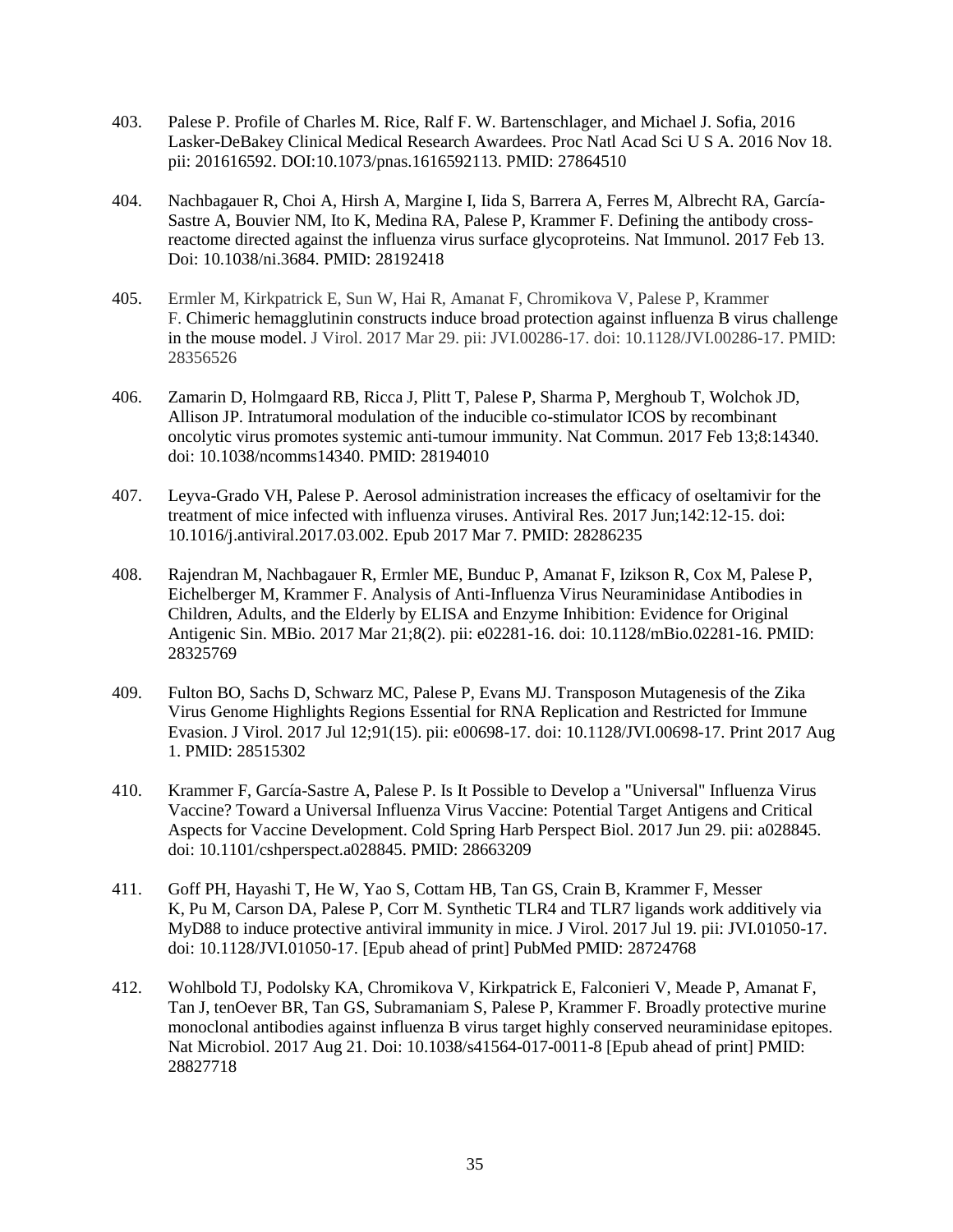- 413. Maamary J, Wang TT, Tan GS, Palese P, Ravetch JV. Increasing the breadth and potency of response to the seasonal influenza virus vaccine by immune complex immunization. Proc Natl Acad Sci U S A. 2017 Sep 19;114(38):10172-10177. doi: 10.1073/pnas.1707950114. Epub 2017 Sep 5. PMID: 28874545
- 414. Jacobsen H, Rajendran M, Choi A, Sjursen H, Brokstad KA, Cox RJ, Palese P, Krammer F, Nachbagauer R. Influenza Virus Hemagglutinin Stalk-Specific Antibodies in Human Serum are a Surrogate Marker for In Vivo Protection in a Serum Transfer Mouse Challenge Model. MBio. 2017 Sep 19;8(5). pii: e01463-17. doi: 10.1128/mBio.01463-17. PubMed PMID: 28928215; PubMed Central PMCID: PMC5605943
- 415. He W, Chen CJ, Mullarkey CE, Hamilton JR, Wong CK, Leon PE, Uccellini MB, Chromikova V, Henry C, Hoffman KW, Lim JK, Wilson PC, Miller MS, Krammer F, Palese P, Tan GS. Alveolar macrophages are critical for broadly-reactive antibody-mediated protection against influenza A virus in mice. Nat Commun. 2017 Oct 10; 8(1):846. doi: 10.1038/s41467-017-00928- 3. PMID: 29018261
- 416. Palese P. Influenza: A broadly protective antibody. Nature. 2017 Nov 15;551(7680):310-311. doi: 10.1038/551310a. PMID: 29144466
- 417. Nachbagauer R, Liu WC, Choi A, Wohlbold TJ, Atlas T, Rajendran M, Solórzano A, Berlanda-Scorza F, García-Sastre A, Palese P, Albrecht RA, Krammer F. A universal influenza virus vaccine candidate confers protection against pandemic H1N1 infection in preclinical ferret studies. NPJ Vaccines. 2017 Sep 14;2:26. doi: 10.1038/s41541-017-0026-4. eCollection 2017. PMID: 29263881
- 418. Hamilton JR, Vijayakumar G, Palese P. A Recombinant Antibody-Expressing Influenza Virus Delays Tumor Growth in a Mouse Model. Cell Rep. 2018 Jan 2;22(1):1-7. doi: 10.1016/j.celrep.2017.10.025. PMID: 29298413
- 419. Rajendran M, Sun W, Comella P, Nachbagauer R, Wohlbold TJ, Amanat F, Kirkpatrick E, Palese P, Krammer F. An immune-assay to quantify influenza virus hemagglutinin with correctly folded stalk domains in vaccine preparations. PLoS One. 2018 Apr 4;13(4):e0194830. doi: 10.1371/journal.pone.0194830. eCollection 2018.
- 420. Nachbagauer R, Palese P. Development of next generation hemagglutinin-based broadly protective influenza virus vaccines. Curr Opin Immunol. 2018 Apr 19;53:51-57. doi: 10.1016/j.coi.2018.04.001. [Epub ahead of print]
- 421. Fulton BO, Sun W, Heaton NS, Palese P. The influenza B virus hemagglutinin head domain is less tolerant to transposon mutagenesis than that of the influenza A virus. J Virol. 2018 Jun 13. pii: JVI.00754-18. doi: 10.1128/JVI.00754-18. [Epub ahead of print]
- 422. Krammer F, Smith GJD, Fouchier RAM, Peiris M, Kedzierska K, Doherty PC, Palese P, Shaw ML, Treanor J, Webster RG, Garcia-Sastre A. Influenza. Nat Rev Dis Primers. 2018 Jun 28;4(1):3. doi: 10.1038/s47572-018-0002-y. Review. No abstract available. PMID: 29955068
- 423. Coughlan L, Palese P. Overcoming Barriers in the Path to a Universal Influenza Virus Vaccine. Cell Host Microbe. 2018 Jul 11;24(1):18-24. doi: 10.1016/j.chom.2018.06.016. PMID: 30001520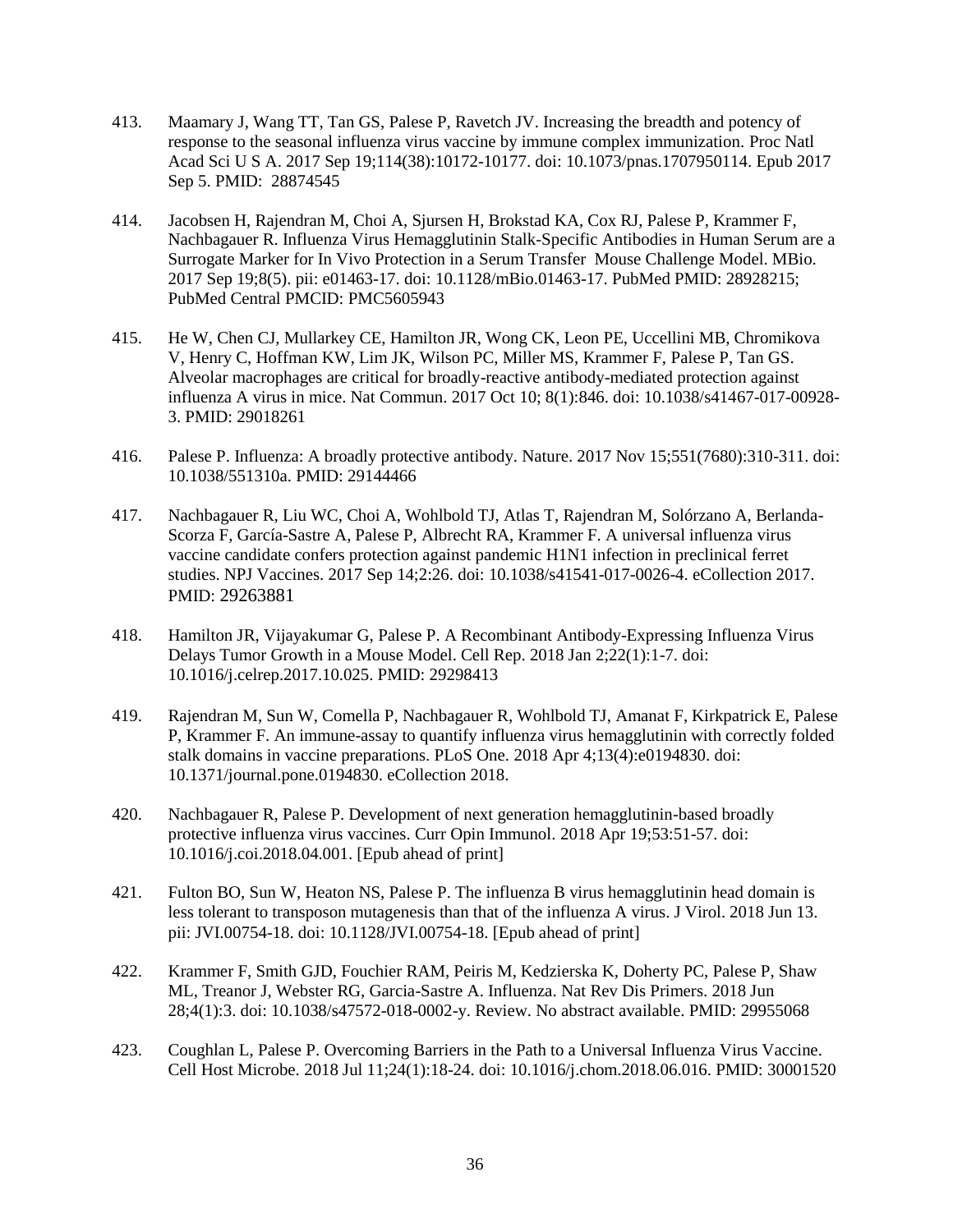- 424. Broecker F, Liu STH, Sun W, Krammer F, Simon V, Palese P. Immunodominance of Antigenic Site B in the Hemagglutinin of the Current H3N2 Influenza Virus in Humans and Mice. J Virol. 2018 Sep 26; 92(20). pii: e01100-18. doi: 10.1128/JVI.01100-18. Print 2018 Oct 15. PMID: 30045991
- 425. Liu ST, Behzadi MA, Sun W, Freyn AW, Liu WC, Broecker F, Albrecht RA, Bouvier NM, Simon V, Nachbagauer R, Krammer F, Palese P. Antigenic sites in influenza H1 hemagglutinin display species-specific immunodominance. J Clin Invest. 2018 Sept 6. pii: 122895. doi: 10.1172/JCI122895. [Epub ahead of print] PMID: 30188868
- 426. Sun W, Kang DS, Zheng A, Liu STH, Broecker F, Simon V, Krammer F, Palese P. Antibody responses towards the major antigenic sites of influenza B virus hemagglutinin in mice, ferrets and humans. J Virol. 2018 Oct 31. pii: JVI.01673-18. doi: 10.1128/JVI.01673-18. [Epub ahead of print] PMID: 30381487
- 427. Bailey MJ, Duehr J, Dulin H, Broecker F, Brown JA, Arumemi FO, Bermúdez González MC, Leyva-Grado VH, Evans MJ, Simon V, Lim JK, Krammer F, Hai R, Palese P, Tan GS. Human antibodies targeting Zika virus NS1 provide protection against disease in a mouse model. Nat Commun. 2018 Nov 1;9(1):4560. doi: 10.1038/s41467-018-07008-0. PMID: 30385750
- 428. Krammer F, Palese P. Universal influenza virus vaccines that target the conserved hemagglutinin stalk and conserved sites in the head domain. J Infect Dis. 2019 Jan 31. doi: 10.1093/infdis/jiy711. [Epub ahead of print]. PMID: 30715353
- 429. Sun W, Kirkpatrick E, Ermler M, Nachbagauer R, Broecker F, Krammer F, Palese P. Development of Influenza B Universal Vaccine Candidates Using the "Mosaic" Hemagglutinin Approach. J Virol. 2019 May 29; 93(12). pii: e00333-19. doi: 10.1128/JVI.00333-19. Print 2019 Jun 15. PubMed PMID: 30944178
- 430. Choi A, Bouzya B, Cortés Franco KD, Stadlbauer D, Rajabhathor A, Rouxel RN, Mainil R, Van der Wielen M, Palese P, García-Sastre A, Innis BL, Krammer F, Schotsaert M, Mallett CP, Nachbagauer R. Chimeric Hemagglutinin-Based Influenza Virus Vaccines in Mice. Immunohorizons. 2019 Apr 1;3(4) :133-148. doi: 10.4049/immunohorizons.1900022. PubMed PMID: 31032479; PubMed Central PMCID: PMC6485968.
- 431. Bailey MJ, Broecker F, Freyn A, Choi A, Brown JA, Fedorova N, Simon V, Lim JK, Evans MJ, García-Sastre A, Palese P, Tan GS. Human monoclonal antibodies potently neutralize Zika Virus and select for escape mutations on the lateral ridge of the envelope protein. J Virol. 2019 May 1. pii: JVI.00405-19. doi: 10.1128/JVI.00405-19. [Epub ahead of print] PubMed PMID: 31043537.
- 432. Liu WC, Nachbagauer R, Stadlbauer D, Solórzano A, Berlanda-Scorza F, García-Sastre A, Palese P, Krammer F, Albrecht RA. Sequential Immunization with Live-Attenuated Chimeric Hemagglutinin-Based Vaccines Confers Heterosubtypic Immunity Against Influenza A Viruses in a Preclinical Ferret Model. Front Immunol. 2019 Apr 10;10:756. doi:10.3389/fimmu.2019.00756. eCollection 2019. PubMed PMID: 31105689; PubMed Central PMCID: PMC6499175.
- 433. Broecker F, Liu STH, Suntronwong N, Sun W, Bailey MJ, Nachbagauer R, Krammer F, Palese P. A mosaic hemagglutinin-based influenza virus vaccine candidate protects mice from challenge with divergent H3N2 strains. NPJ Vaccines. 2019 Jul 19;4:31. doi: 10.1038/s41541-019-0126-4. PMID: 31341648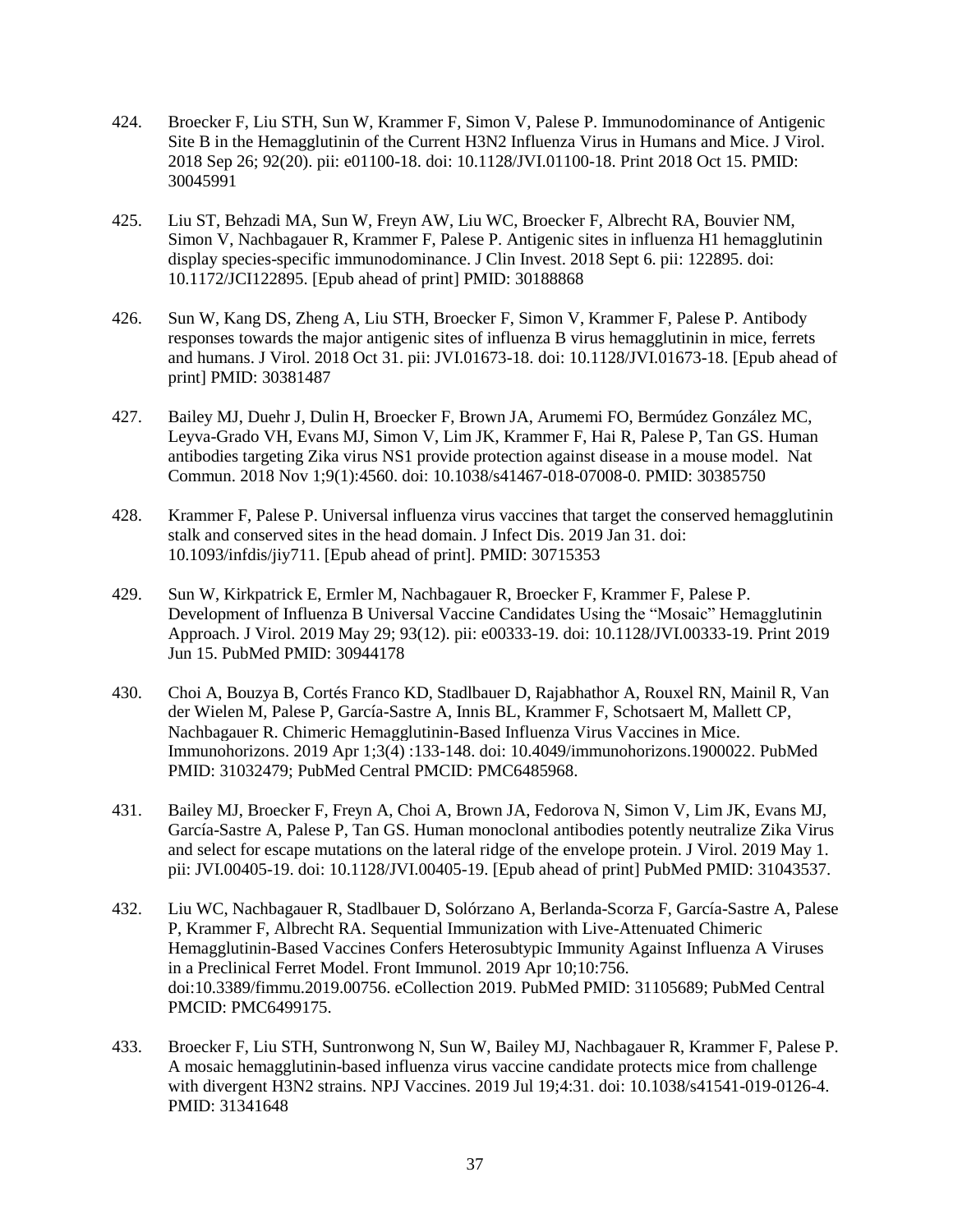- 434. Broecker F, Zheng A, Suntronwong N, Sun W, Bailey MJ, Krammer F, Palese P. Extending the Stalk Enhances Immunogenicity of the Influenza Virus Neuraminidase. J Virol. 2019 Aug 28;93(18). pii: e00840-19. doi: 10.1128/JVI.00840-19. Print 2019 Sep 15. PMID: 31375573
- 435. Sun W, Zheng A, Miller R, Krammer F, Palese P. An Inactivated Influenza Virus Vaccine Approach to Targeting the Conserved Hemagglutinin Stalk and M2e Domains. Vaccines (Basel). 2019 Sep 18;7(3). pii: E117. doi: 10.3390/vaccines7030117. PMID: 31540436.
- 436. Nachbagauer R, Palese P. Is a Universal Influenza Virus Vaccine Possible? Annu Rev Med. 2019 Oct 10. doi: 10.1146/annurev-med-120617-041310. [Epub ahead of print] PMID: 31600454
- 437. Bernstein DI, Guptill J, Naficy A, Nachbagauer R, Berlanda-Scorza F, Feser J, Wilson PC, Solórzano A, Van der Wielen M, Walter EB, Albrecht RA, Buschle KN, Chen YQ, Claeys C, Dickey M, Dugan HL, Ermler ME, Freeman D, Gao M, Gast C, Guthmiller JJ, Hai R, Henry C, Lan LY, McNeal M, Palm AE, Shaw DG, Stamper CT, Sun W, Sutton V, Tepora ME, Wahid R, Wenzel H, Wohlbold TJ, Innis BL, García-Sastre A, Palese P, Krammer F. Immunogenicity of chimeric haemagglutinin-based, universal influenza virus vaccine candidates: interim results of a randomised, placebo-controlled, phase 1 clinical trial. Lancet Infect Dis. 2019 Oct 17. pii: S1473- 3099(19)30393-7. doi: 10.1016/S1473-3099(19)30393-7. [Epub ahead of print] PMID: 31630990
- 438. Vijayakumar G, Palese P, Goff PH. Oncolytic Newcastle disease virus expressing a checkpoint inhibitor as a radioenhancing agent for murine melanoma. EBioMedicine. 2019 Nov;49:96-105. doi: 10.1016/j.ebiom.2019.10.032. Epub 2019 Oct 29. PubMed PMID: 31676387.
- 439. Vijayakumar G, McCroskery S, Palese P. Engineering Newcastle disease virus as oncolytic vector for intratumoral delivery of immune checkpoint inhibitors and immunocytokines. J Virol. 2019 Nov 6. pii: JVI.01677-19. doi: 10.1128/JVI.01677-19. [Epub ahead of print] PubMed PMID: 31694938.
- 440. Nachbagauer R, Salaun B, Stadlbauer D, Behzadi MA, Friel D, Rajabhathor A, Choi A, Albrecht RA, Debois M, García-Sastre A, Rouxel RN, Sun W, Palese P, Mallett CP, Innis BL, Krammer F, Claeys C. Pandemic influenza virus vaccines boost hemagglutinin stalk-specific antibody responses in primed adult and pediatric cohorts. NPJ Vaccines. 2019 Dec 6;4:51. doi: 10.1038/s41541-019-0147-z. eCollection 2019. PMID: 31839997
- 441. Mullokandov G, Vijayakumar G, Leon P, Henry C, Wilson PC, Krammer F, Palese P, Brown BD. High-complexity extra-cellular barcoding using a viral hemagglutinin. Proc Natl Acad Sci U S A. 2020;117(6):2767–2769. doi:10.1073/pnas.1919182117. PMID: 31988118.
- 442. Calisher C, Carroll D, Colwell R, et al. Statement in support of the scientists, public health professionals, and medical professionals of China combatting COVID-19 [published online ahead of print, 2020 Feb 19]. Lancet. 2020;S0140-6736(20)30418-9. doi:10.1016/S0140- 6736(20)30418-9. PMID: 32087122
- 443. Freyn AW, Ramos da Silva J, Rosado VC, Bliss CM, Pine M, Mui BL, Tam YK, Madden TD, de Souza Ferreira LC, Weissman D, Krammer F, Coughlan L, Palese P, Pardi N, Nachbagauer R. A Multi-Targeting, Nucleoside-Modified mRNA Influenza Virus Vaccine Provides Broad Protection in Mice. Mol Ther. 2020 Apr 19:S1525-0016(20)30199-4. doi: 10.1016/j.ymthe.2020.04.018. Online ahead of print. PMID: 32359470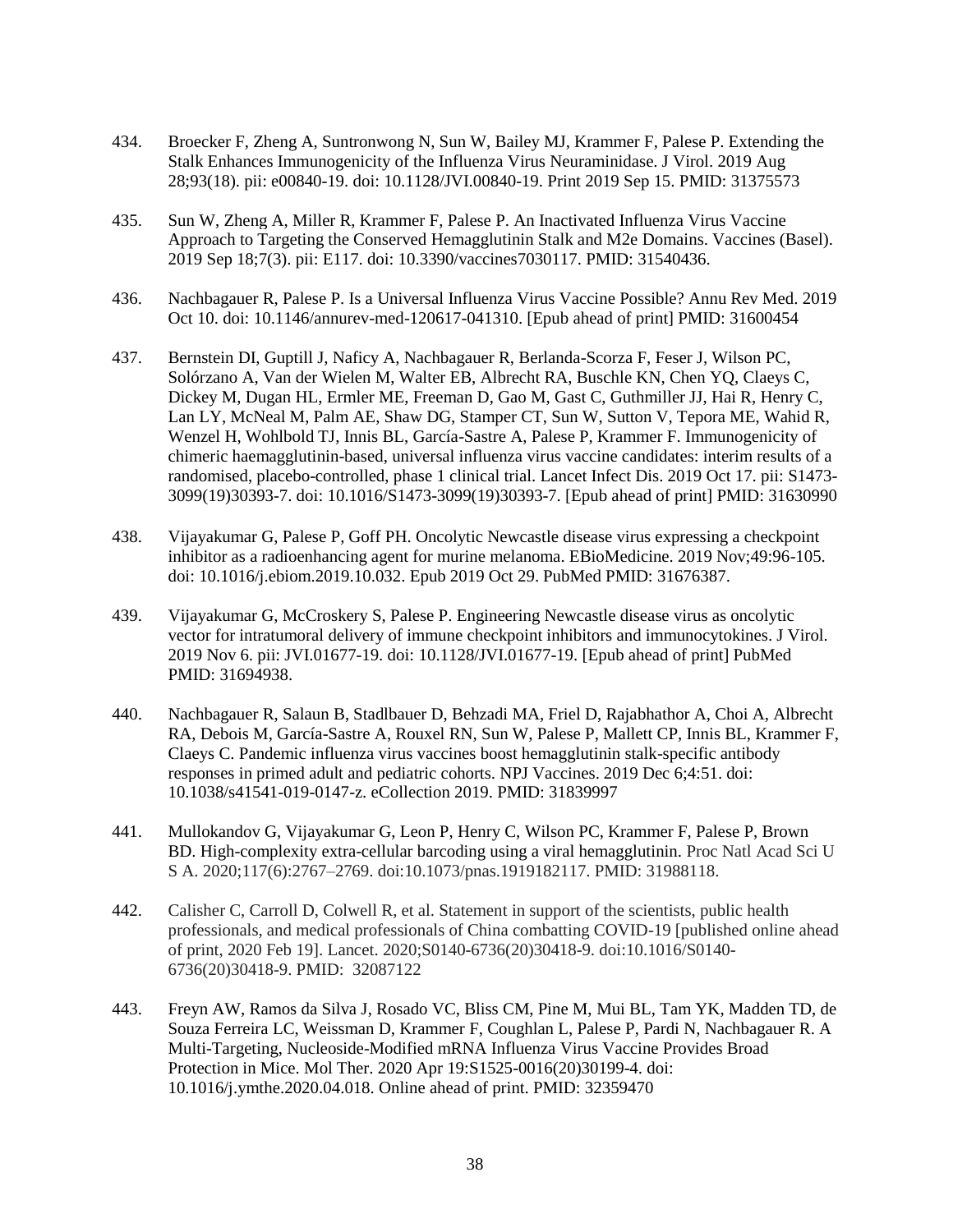- 444. Zheng A, Sun W, Xiong X, Freyn AW, Peukes J, Strohmeier S, Nachbagauer R, Briggs JAG, Krammer F, Palese P. Enhancing Neuraminidase Immunogenicity of Influenza A Viruses by Rewiring RNA Packaging Signals. J Virol. 2020 Jun 3:JVI.00742-20. doi: 10.1128/JVI.00742-20. Online ahead of print. PMID: 32493826
- 445. Behzadi MA, Choi A, Duehr J, Feyznezhad R, Upadhyay C, Schotsaert M, Palese P, Nachbagauer R. A cross-reactive mouse monoclonal antibody against rhinovirus mediates phagocytosis in vitro. *Sci Rep*. 2020;10(1):9750. Published 2020 Jun 16. doi:10.1038/s41598- 020-66600-x. PMID:32546721
- 446. Kennedy RB, Ovsyannikova IG, Palese P, Poland GA. Current Challenges in Vaccinology. Front Immunol. 2020 Jun 25;11:1181. doi: 10.3389/fimmu.2020.01181. eCollection 2020. PMID: 32670279
- 447. Sun W, Leist SR, McCroskery S, Liu Y, Slamanig S, Oliva J, Amanat F, Schaefer A, Dinnon K, Garcia-Sastre A, Krammer F, Baric RS, Palese P. Newcastle disease virus (NDV) expressing the spike protein of SARS-CoV-2 as vaccine candidate. bioRxiv. 2020 Jul 26:2020.07.26.221861. doi: 10.1101/2020.07.26.221861. Preprint. PMID:32743571.
- 448. Sun W, McCroskery S, Liu WC, Leist SR, Liu Y, Albrecht RA, Slamanig S, Oliva J, Amanat F, Schaefer A, Dinnon KH, Innis BL, Garcia-Sastre A, Krammer F, Baric RS, Palese P. A Newcastle disease virus (NDV) expressing membrane-anchored spike as a cost-effective inactivated SARS-CoV-2 vaccine. bioRxiv. 2020 Jul 31:2020.07.30.229120. doi: 10.1101/2020.07.30.229120. Preprint. PMID: 32766572
- 449. Guthmiller JJ, Lan LY, Fernández-Quintero ML, Han J, Utset HA, Bitar DJ, Hamel NJ, Stovicek O, Li L, Tepora M, Henry C, Neu KE, Dugan HL, Borowska MT, Chen YQ, Liu STH, Stamper CT, Zheng NY, Huang M, Palm AE, García-Sastre A, Nachbagauer R, Palese P, Coughlan L, Krammer F, Ward AB, Liedl KR, Wilson PC. Polyreactive Broadly Neutralizing B cells Are Selected to Provide Defense against Pandemic Threat Influenza Viruses. Immunity. 2020 Oct 17:S1074-7613(20)30446-5. doi: 10.1016/j.immuni.2020.10.005. Online ahead of print. PMID: 33096040
- 450. Sun W, Leist SR, McCroskery S, Liu Y, Slamanig S, Oliva J, Amanat F, Schäfer A, Dinnon KH 3<sup>rd</sup>, García-Sastre A, Krammer F, Baric RS, Palese P. Newcastle disease virus (NDV) expressing the spike protein of SARS-CoV-2 as a live virus vaccine candidate. EBioMedicine. 2020 Dec;62:103132. doi: 10.106/j.ebiom.2020.103132. Epub 2020 Nov 21. PMID: 33232870
- 451. Nachbagauer R, Feser J, Naficy A, Bernstein DI, Guptill J, Walter EB, Berlanda-Scorza F, Stadlbauer D, Wilson PC, Aydillo T, Behzadi MA, Bhavsar D, Bliss C, Capuano C, Carreño JM, Chromikova V, Claeys C, Coughlan L, Freyn AW, Gast C, Javier A, Jiang K, Mariottini C, McMahon M, McNeal M, Solórzano A, Strohmeier S, Sun W, Van der Wielen M, Innis BL, García-Sastre A, Palese P, Krammer F. A chimeric hemagglutinin-based universal influenza virus vaccine approach induces broad and long-lasting immunity in a randomized, placebo-controlled phase I trial. Nat Med. 2021 Jan;27(1):106-114. doi: 10.1038/s41591-020-1118-7. Epub 2020 Dec 7. PMID: 33288923
- 452. Carreño JM, Strohmeier S, Kirkpatrick Roubidoux E, Hai R, Palese P, Krammer F. H1 Hemagglutinin Priming Provides Long-Lasting Heterosubtypic Immunity against H5N1 Challenge in the Mouse Model. mBio. 2020 Dec 15;11(6):e02090-20. doi: 10.1128/mBio.02090- 20. PMID: 33323511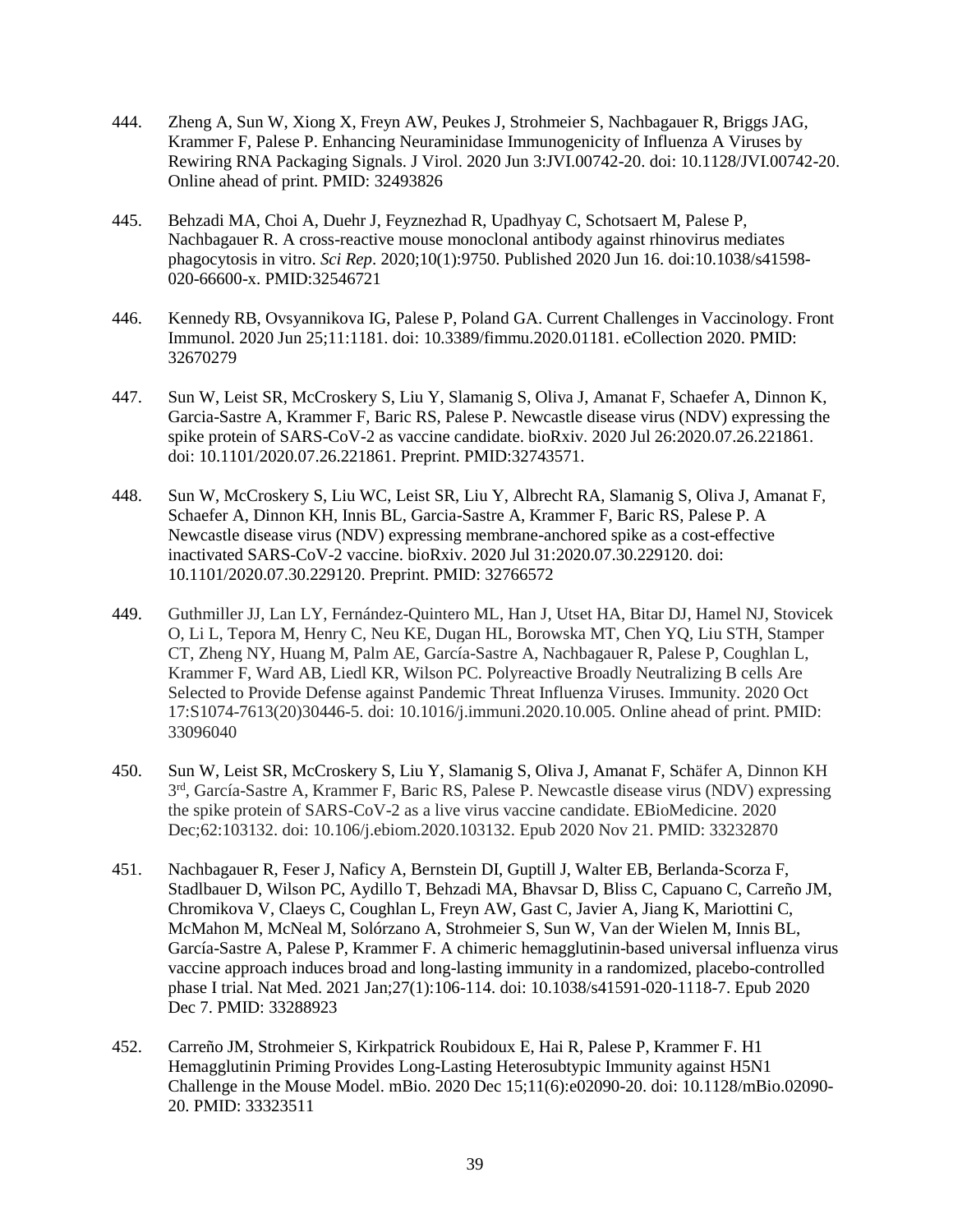- 453. Sun W, McCroskery S, Liu WC, Leist SR, Liu Y, Albrecht RA, Slamanig S, Oliva J, Amanat F, Schäfer A, Dinnon KH 3rd, Innis BL, García-Sastre A, Krammer F, Baric RS, Palese P. A Newcastle Disease Virus (NDV) Expressing a Membrane-Anchored Spike as a Cost-Effective Inactivated SARS-CoV-2 Vaccine. Vaccines (Basel). 2020 Dec 17;8(4):771. doi: 10.3390/vaccines8040771. PMID: 33348607
- 454. Liu WC, Nachbagauer R, Stadlbauer D, Strohmeier S, Solórzano A, Berlanda-Scorza F, Innis BL, García-Sastre A, Palese P, Krammer F, Albrecht RA. Chimeric Hemagglutinin-Based Live-Attenuated Vaccines Confer Durable Protective Immunity against Influenza A Viruses in a Preclinical Ferret Model. Vaccines (Basel). 2021 Jan 11;9(1):E40. doi: 10.3390/vaccines9010040. PMID: 33440898
- 455. Freyn AW, Han J, Guthmiller JJ, Bailey MJ, Neu K, Turner HL, Rosado VC, Chromikova V, Huang M, Strohmeier S, Liu STH, Simon V, Krammer F, Ward AB, Palese P, Wilson PC, Nachbagauer R. Influenza hemagglutinin-specific IgA Fc-effector functionality is restricted to stalk epitopes. Proc Natl Acad Sci U S A. 2021 Feb 23;118(8):e2018102118. doi: 10.1073/pnas.2018102118. PMID: 33593910.
- 456. Rathnasinghe R, Salvatore M, Zheng H, Jangra S, Kehrer T, Mena I, Schotsaert M, Muster T, Palese P, García-Sastre A. Prophylactic protection against respiratory viruses conferred by a prototype live attenuated influenza virus vaccine. bioRxiv. 2021 Apr 28:2021.04.28.441797. doi: 10.1101/2021.04.28.441797. Preprint. PMID: 33948589
- 457. Guthmiller JJ, Han J, Li L, Freyn AW, Liu STH, Stovicek I, Stamper CT, Dugan HL, Tepora ME, Utset HA, Bitar DJ, Hamel NJ, Changrob S, Zheng NY, Huang M, Krammer F, Nachbagauer R, Palese P, Wilson PC. First exposure to the pandemic H1N1 virus induced broadly neutralizing antibodies targeting hemagglutinin head epitopes. Sci Transl Med. 2021 Jun 2;13(596):eabg4535. doi: 10.1126/scitranslmed.abg4535.PMID: 34078743
- 458. Guthmiller JJ, Utset HA, Henry C, Li L, Zheng NY, Sun W, Costa Vieira M, Zost S, Huang M, Hensley SE, Cobey S, Palese P, Wilson PC. An Egg-Derived Sulfated *N-Acetyllactosamine*  Glycan Is an Antigenic Decoy of Influenza Virus Vaccines. mBio. 2021 Jun 15:e0083821. doi: 10.1128/mBio.00838-21. Online ahead of print.PMID: 34126773
- 459. Rathnasinghe R, Salvatore M, Zheng H, Jangra S, Kehrer T, Mena I, Schotsaert M, Muster T, Palese, P, García-Sastre A. Prophylactic Protection Against Respiratory Viruses Conferred by a Prototype Live Attenuated Influenza Virus Vaccine. Res Sq. 2021 Aug 13:rs.3.rs-668116. doi: 10.21203/rs.3.rs-668116/v1. Preprint. PMID: 34401874
- 460. Freyn AW, Pine M, Rosado VC, Benz M, Muramatsu H, Beattie M, Tam YK, Krammer F, Palese P, Nachbagauer R, McMahon M, Pardi N. Antigen modifications improve nucleoside-modified mRNA-based influenza virus vaccines in mice. Mol Ther Methods Clin Dev. 2021 Jun 12;22:84- 95. doi: 10.1016/j.omtm.2021.06.003. PMID: 34485597; PMCID: PMC8390451.
- 461. Lara-Puente JH, Carreño JM, Sun W, Suárez-Martínez A, Ramírez-Martínez L, Quezada-Monroy F, Paz-De la Rosa G, Vigueras-Moreno R, Singh G, Rojas-Martínez O, Chagoya-Cortés HE, Sarfati-Mizrahi D, Soto-Priante E, López-Macías C, Krammer F, Castro-Peralta F, Palese P, García-Sastre A, Lozano-Dubernard B. Safety and Immunogenicity of a Newcastle Disease Virus Vector-Based SARS-CoV-2 Vaccine Candidate, AVX/COVID-12-HEXAPRO (Patria), in Pigs.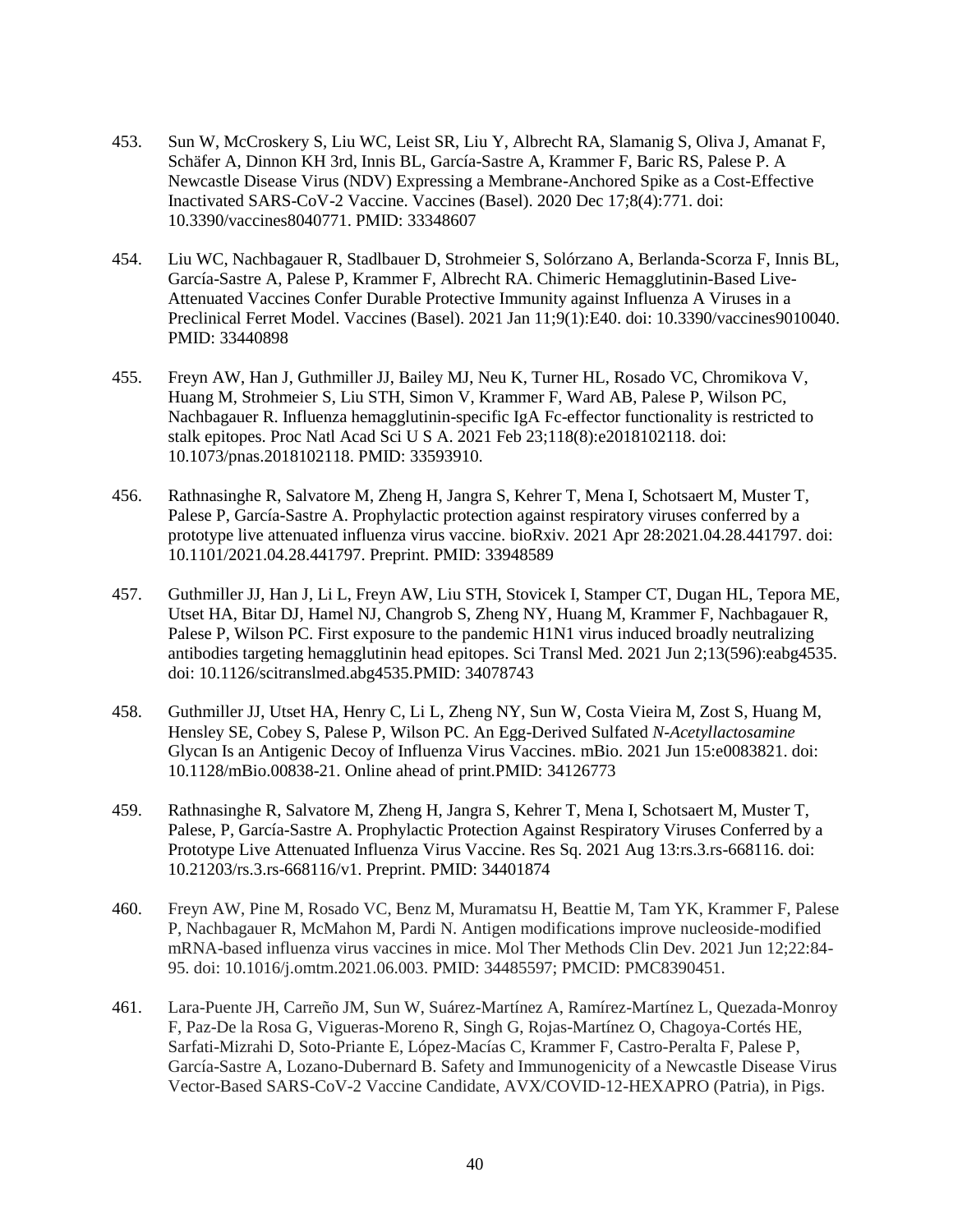mBio. 2021 Oct 26;12(5):e0190821. doi: 10.1128/mBio.01908-21. Epub 2021 Sep 21. PMID: 34544278; PMCID: PMC8546847.

- 462. Pitisuttithum P, Luvira V, Lawpoolsri S, Muangnoicharoen S, Kamolratanakul S, Sivakorn C, Narakorn P, Surichan S, Prangpratanporn S, Puksuriwong S, Lamola S, Mercer LD, Raghunandan R, Sun W, Liu Y, Carreño JM, Scharf R, Phumratanaprapin W, Amanat F, Gagnon L, Hsieh CL, Kaweepornpoj R, Khan S, Lal M, McCroskery S, McLellan J, Mena I, Meseck M, Phonrat B, Sabmee Y, Singchareon R, Slamanig S, Suthepakul N, Tcheou J, Thantamnu N, Theerasurakarn S, Tran S, Vilasmongkolchai T, White JA, Garcia-Sastre A, Palese P, Krammer F, Poopipatpol K, Wirachwong P, Hjorth R, Innis BL. Safety and Immunogenicity of an Inactivated Recombinant Newcastle Disease Virus Vaccine Expressing SARS-CoV-2 Spike: Interim Results of a Randomised, Placebo-Controlled, Phase 1/2 Trial. medRxiv [Preprint]. 2021 Sep 22:2021.09.17.21263758. doi: 10.1101/2021.09.17.21263758. PMID: 34580673; PMCID: PMC8475960.
- 463. Liu Y, Strohmeier S, González-Domínguez I, Tan J, Simon V, Krammer F, García-Sastre A, Palese P, Sun W. Mosaic Hemagglutinin-Based Whole Inactivated Virus Vaccines Induce Broad Protection Against Influenza B Virus Challenge in Mice. Front Immunol. 2021 Sep 16;12:746447. doi: 10.3389/fimmu.2021.746447. PMID: 34603333; PMCID: PMC8481571.
- 464. Tseng YY, Kuan CY, Mibayashi M, Chen CJ, Palese P, Albrecht RA, Hsu WL. Interaction between NS1 and Cellular MAVS Contributes to NS1 Mitochondria Targeting. Viruses. 2021 Sep 23;13(10):1909. doi: 10.3390/v13101909. PMID: 34696339; PMCID: PMC8537625.
- 465. Sun W, Liu Y, Amanat F, González-Domínguez I, McCroskery S, Slamanig S, Coughlan L, Rosado V, Lemus N, Jangra S, Rathnasinghe R, Schotsaert M, Martinez JL, Sano K, Mena I, Innis BL, Wirachwong P, Thai DH, Oliveira RDN, Scharf R, Hjorth R, Raghunandan R, Krammer F, García-Sastre A, Palese P. A Newcastle disease virus expressing a stabilized spike protein of SARS-CoV-2 induces protective immune responses. Nat Commun. 2021 Oct 27;12(1):6197. doi: 10.1038/s41467-021-26499-y. PMID: 34707161; PMCID: PMC8551302.
- 466. Rathnasinghe R, Salvatore M, Zheng H, Jangra S, Kehrer T, Mena I, Schotsaert M, Muster T, Palese P, García-Sastre A. Interferon mediated prophylactic protection against respiratory viruses conferred by a prototype live attenuated influenza virus vaccine lacking non-structural protein 1. Sci Rep. 2021 Nov 12;11(1):22164. doi: 10.1038/s41598-021-01780-8. PMID: 34773048; PMCID: PMC8589955.
- 467. Tcheou J, Raskin A, Singh G, Kawabata H, Bielak D, Sun W, González-Domínguez I, Sather DN, García-Sastre A, Palese P, Krammer F, Carreño JM. Safety and Immunogenicity Analysis of a Newcastle Disease Virus (NDV-HXP-S) Expressing the Spike Protein of SARS-CoV-2 in Sprague Dawley Rats. Front Immunol. 2021 Nov 18;12:791764. doi: 10.3389/fimmu.2021.791764. PMID: 34868082; PMCID: PMC8637447.
- 468. Guthmiller JJ, Han J, Utset HA, Li L, Lan LY, Henry C, Stamper CT, McMahon M, O'Dell G, Fernández-Quintero ML, Freyn AW, Amanat F, Stovicek O, Gentles L, Richey ST, de la Peña AT, Rosado V, Dugan HL, Zheng NY, Tepora ME, Bitar DJ, Changrob S, Strohmeier S, Huang M, García-Sastre A, Liedl KR, Bloom JD, Nachbagauer R, Palese P, Krammer F, Coughlan L, Ward AB, Wilson PC. Broadly neutralizing antibodies target a haemagglutinin anchor epitope. Nature. 2022 Feb;602(7896):314-320. doi: 10.1038/s41586-021-04356-8. Epub 2021 Dec 23. PMID: 34942633; PMCID: PMC8828479.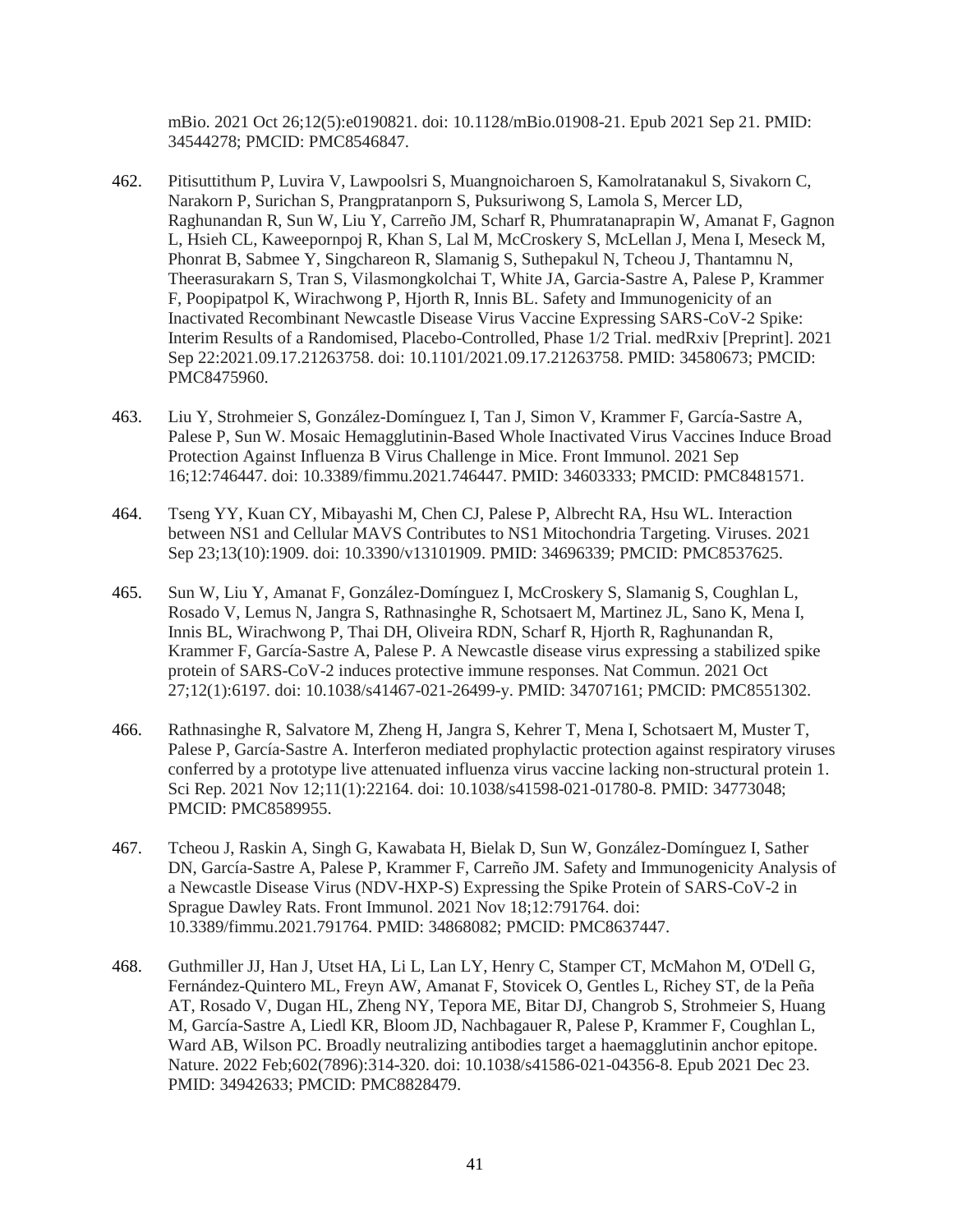- 469. Bliss CM, Freyn AW, Caniels TG, Leyva-Grado VH, Nachbagauer R, Sun W, Tan GS, Gillespie VL, McMahon M, Krammer F, Hill AVS, Palese P, Coughlan L. A single-shot adenoviral vaccine provides hemagglutinin stalk-mediated protection against heterosubtypic influenza challenge in mice. Mol Ther. 2022 Jan 7:S1525-0016(22)00011-9. doi: 10.1016/j.ymthe.2022.01.011. Epub ahead of print. PMID: 34999208.
- 470. Houser KV, Chen GL, Carter C, Crank MC, Nguyen TA, Burgos Florez MC, Berkowitz NM, Mendoza F, Hendel CS, Gordon IJ, Coates EE, Vazquez S, Stein J, Case CL, Lawlor H, Carlton K, Gaudinski MR, Strom L, Hofstetter AR, Liang CJ, Narpala S, Hatcher C, Gillespie RA, Creanga A, Kanekiyo M, Raab JE, Andrews SF, Zhang Y, Yang ES, Wang L, Leung K, Kong WP, Freyn AW, Nachbagauer R, Palese P, Bailer RT, McDermott AB, Koup RA, Gall JG, Arnold F, Mascola JR, Graham BS, Ledgerwood JE; VRC 316 Study Team. Safety and immunogenicity of a ferritin nanoparticle H2 influenza vaccine in healthy adults: a phase 1 trial. Nat Med. 2022 Feb;28(2):383-391. doi: 10.1038/s41591-021-01660-8. Epub 2022 Feb 3. PMID: 35115706.
- 471. Ponce-de-León S, Torres M, Soto-Ramírez LE, José Calva J, Santillán-Doherty P, Carranza-Salazar DE, Carreño JM, Carranza C, Juárez E, Carreto-Binaghi LE, Ramírez-Martínez L, la Rosa GP, Vigueras-Moreno R, Ortiz-Stern A, López-Vidal Y, Macías AE, Torres-Flores J, Rojas-Martínez O, Suárez-Martínez A, Peralta-Sánchez G, Kawabata H, González-Domínguez I, Martínez-Guevara JL, Sun W, Sarfati-Mizrahi D, Soto-Priante E, Chagoya-Cortés HE, López-Macías C, Castro-Peralta F, Palese P, García-Sastre A, Krammer F, Lozano-Dubernard B. Safety and immunogenicity of a live recombinant Newcastle disease virus-based COVID-19 vaccine (Patria) administered via the intramuscular or intranasal route: Interim results of a nonrandomized open label phase I trial in Mexico. medRxiv [Preprint]. 2022 Feb 9:2022.02.08.22270676. doi: 10.1101/2022.02.08.22270676. PMID: 35169806; PMCID: PMC8845421.
- 472. Pitisuttithum P, Luvira V, Lawpoolsri S, Muangnoicharoen S, Kamolratanakul S, Sivakorn C, Narakorn P, Surichan S, Prangpratanporn S, Puksuriwong S, Lamola S, Mercer LD, Raghunandan R, Sun W, Liu Y, Carreño JM, Scharf R, Phumratanaprapin W, Amanat F, Gagnon L, Hsieh CL, Kaweepornpoj R, Khan S, Lal M, McCroskery S, McLellan J, Mena I, Meseck M, Phonrat B, Sabmee Y, Singchareon R, Slamanig S, Suthepakul N, Tcheou J, Thantamnu N, Theerasurakarn S, Tran S, Vilasmongkolchai T, White JA, Bhardwaj N, Garcia-Sastre A, Palese P, Krammer F, Poopipatpol K, Wirachwong P, Hjorth R, Innis BL. Safety and immunogenicity of an inactivated recombinant Newcastle disease virus vaccine expressing SARS-CoV-2 spike: Interim results of a randomised, placebo-controlled, phase 1 trial. EClinicalMedicine. 2022 Mar 8;45:101323. doi: 10.1016/j.eclinm.2022.101323. PMID: 35284808; PMCID: PMC8903824.
- 473. González-Domínguez I, Martínez JL, Slamanig S, Lemus N, Liu Y, Lai TY, Carreño JM, Singh G, Singh G, Schotsaert M, Mena I, McCroskery S, Coughlan L, Krammer F, García-Sastre A, Palese P, Sun W. Trivalent NDV-HXP-S vaccine protects against phylogenetically distant SARS-CoV-2 variants of concern in mice. bioRxiv [Preprint]. 2022 Mar 22:2022.03.21.485247. doi: 10.1101/2022.03.21.485247. PMID: 35350201; PMCID: PMC8963686.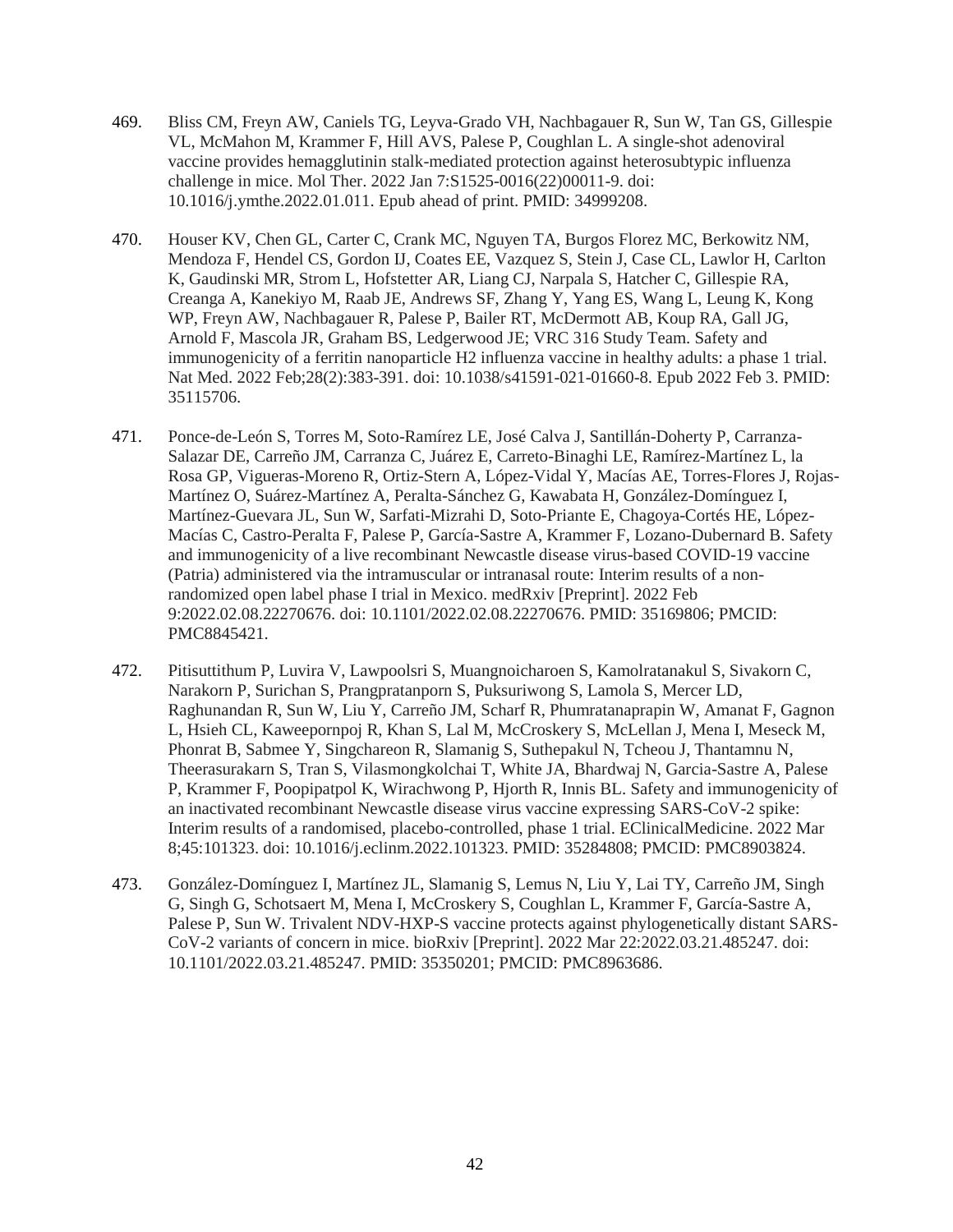# **BOOKS AND TEXTBOOK CHAPTERS**

- 1. Palese, P., Roizman, B., eds. *Genetic Variation of Viruses*. New York: The New York Academy of Sciences; 1980.
- 2. Palese, P., Kingsbury, D.W., eds. *Genetics of Influenza Viruses*. New York: Springer-Verlag; 1983.
- 3. Roizman, B., Palese, P. Multiplication of Viruses: An Overview. In: Fields, B.N., Knipe, D.M., Howley, P.M., et al., eds. *Fields Virology*. 3rd ed. Philadelphia: Lippincott-Raven Press; 1996:101-11.
- 4. Palese, P., Roizman, B., eds. *Genetic Engineering of Viruses and Viral Vectors*. Washington, D.C.: National Academy of Sciences; 1997.
- 5. Hayden, F.G., Palese, P. Influenza Virus. In: Richman, D.D., Whitley, R.J., Hayden, F.G., eds., *Clinical Virology*, New York: Churchill Livingstone; 1997:911-42.
- 6. Basler, C., Palese, P. Influenza Viruses. In: *Encyclopedia of Microbiology*. Vol 2. 2nd ed. Burlington, MA: Academic Press; 2000:797-812.
- 7. Knipe, D.M., Samuel, C.E., Palese, P. Virus-Host Cell Interactions. In: Knipe, D.M., Howley, P.M., et al., eds. *Fields Virology*. 4th ed. Philadelphia: Lippincott-Raven Press; 2001:133-70.
- 8. Basler, C., Palese, P. Influenza Viruses. In: *Wiley Encyclopedia of Molecular Medicine*. 5 Vol Set. Hoboken, NJ: John Wiley & Sons, Inc.; 2002:1741-47.
- 9. Hayden, F.G., Palese, P. Influenza Virus. In: Richman, D.D., Whitley, R.J., Hayden, F.G., eds. *Clinical Virology*. 2nd ed. Washington, DC: ASM Press; 2002:891-920.
- 10. Basler, C., Palese, P. Modulation of Innate Immunity by Filoviruses. In: Klenk, H., Feldmann, H., eds. *Ebola and Marburg Viruses, Molecular and Cellular Biology*. Chap 11. Abingdon, Oxfordshire, UK: BIOS Scientific Publishers; 2004:305-50.
- 11. Zamarin, D. and Palese, P. Influenza Virus: Lessons Learned. In: Kowalski, J.B., Morrissey, R.F., eds. *International Kilmer Conference Proceedings*. Laval, Canada: Polyscience Publications Inc; 2004:308-319.
- 12. Shaw, M.L., Palese, P. Viruses and the Innate Immune System. In: Palese, P., ed. *Modulation of Host Gene Expression and Innate Immunity by Viruses.* The Netherlands: Springer; 2005:1-18.
- 13. Palese, P., ed. *Modulation of Host Gene Expression and Innate Immunity by Viruses.* The Netherlands: Springer; 2005.
- 14. Taubenberger, J.K., Palese, P. The Origin and Virulence of the 1918 Spanish Influenza Virus. In: Kawaoka, Y., ed. *Influenza Virology Current Topics*. Wymondham, UK: Caister Academic Press; 2006.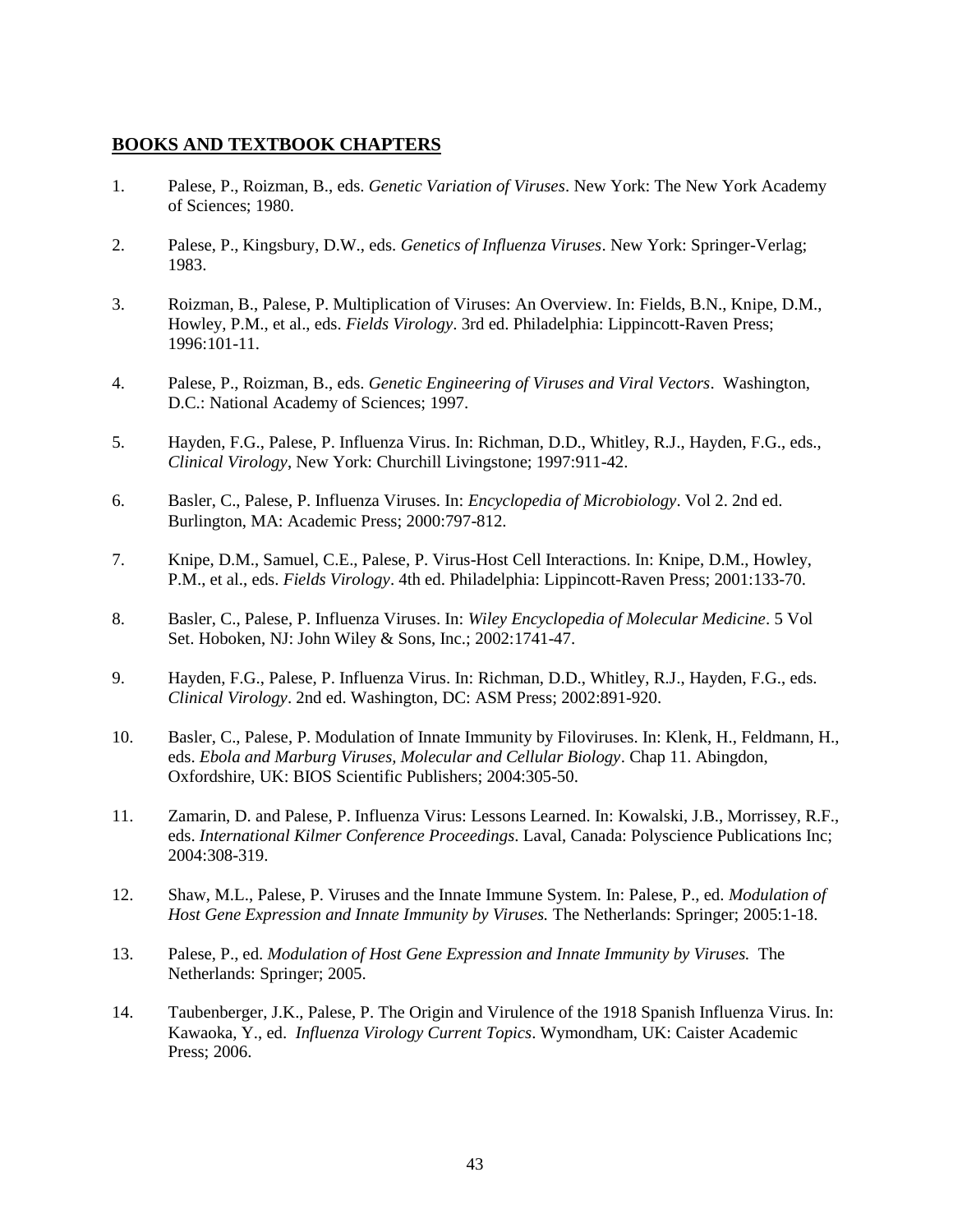- 15. Marsh, G. A. and Palese, P. Reverse Genetics of Influenza Viruses. In: Friedmann, T. and Rossi, J., eds. *Gene Transfer: Delivery and Expression of DNA and RNA,* Cold Spring Harbor Laboratory Press, 2006: chapter 33.
- 16. Palese, P. Influenza and Its Viruses. In: Engleberg, N.C., DiRita, V., Dermody, T.S., eds. Schaechter's Mechanisms of Microbial Disease, 4<sup>th</sup> ed. Philadelphia: Lippincott Williams & Wilkins, 2007: chapter 36.
- 17. Palese, P. and Shaw, M.L. *Orthomyxoviridae:* The Viruses and their Replication. In: Knipe, D.M., Howley, P.M. et al., eds. *Fields Virology*, 5<sup>th</sup> ed. Philadelphia: Lippincott-Raven Press; 2007:1647-1689.
- 18. Mubareka, S. and Palese, P. Influenza Virus: The biology of a changing virus. In: Rappuoli, R. and Del Giudice, G., eds. Influenza Vaccines for the Future: Birkhäuser Verlag Basel/Switzerland; 2008:9-30.
- 19. Shaw, M.L. and Palese, P. Orthomyxoviruses: Molecular Biology. In: Mahy, B.W.J. and Van Regenmortel, M.H.V., eds. Encyclopedia of Virology,  $3<sup>rd</sup>$  ed. Oxford: Elsevier; 2008:483-489.
- 20. Lowen, A., Mubareka, S., Steel, J., García-Sastre, A., Palese, P. Plenary Sessions: Molecular Determinants of Virulence and Transmissibility. Humidity and temperatuve affect influenza virus transmission: Studies in the guinea pig model. In: Katz, J.M., ed. Options for the Control of Influenza: International Medical Press/Toronto, Ontario, Canada; 2008:47-49.
- 21. Bouvier, N.M., Palese, P. In: Vaccine 26S. The biology of influenza viruses. Elsevier; 2008:D49- D53.
- 22. Hayden, F.G., Palese, P. Influenza Virus. In: Richman, D.D., Whitley, R.J., Hayden, F.G., eds. *Clinical Virology*. 3rd ed. Washington, DC: ASM Press; 2009:943-976.
- 23. Kopecky-Bromberg, S.A., Palese, P. Recombinant Vectors as Influenza Vaccines. In: Compans, R.W., Orenstein, W.A., eds. Vaccines for Pandemic Influenza. Springer-Verlag, Berlin Heidelberg; 2009:243-268.
- 24. Pica, N., Palese, P. and Steel, J. Live Attenuated Influenza Virus Vaccines: NS1 Truncation as an Approach to Virus Attenuation. In: Dormitzer, P.R., Mandl, C.W. and Rappuoli, R., eds. *Replicating Vaccines*. Basel: Springer; 2011:195-221.
- 25. Varga, Z.T. and Palese, P. The influenza A virus protein PB1-F2: Killing two birds with one stone? In: Mylonakis, E., ed. *Virulence*. Austin: Landes Bioscience; 2011:542-546.
- 26. Stertz, S. and Palese, P. Genome Plasticity of Influenza Viruses. In: Hacker, J., Dobrindt, U. and Kurth, R., eds. *Genome Plasticity and Infectious Diseases*. Washington, DC: ASM Press; 2012:162-177.
- 27. Pica, N. and Palese, P. Toward a Universal Influenza Virus Vaccine: Prospects and Challenges. In: Annual Review of Medicine. 2013:15-28.
- 28. Palese, P. Influenza and Its Viruses. In: Engleberg, N.C., DiRita, V., Dermody, T.S., eds. Schaechter's Mechanisms of Microbial Disease, 5<sup>th</sup> ed. Philadelphia: Lippincott Williams & Wilkins, 2013: chapter 36.